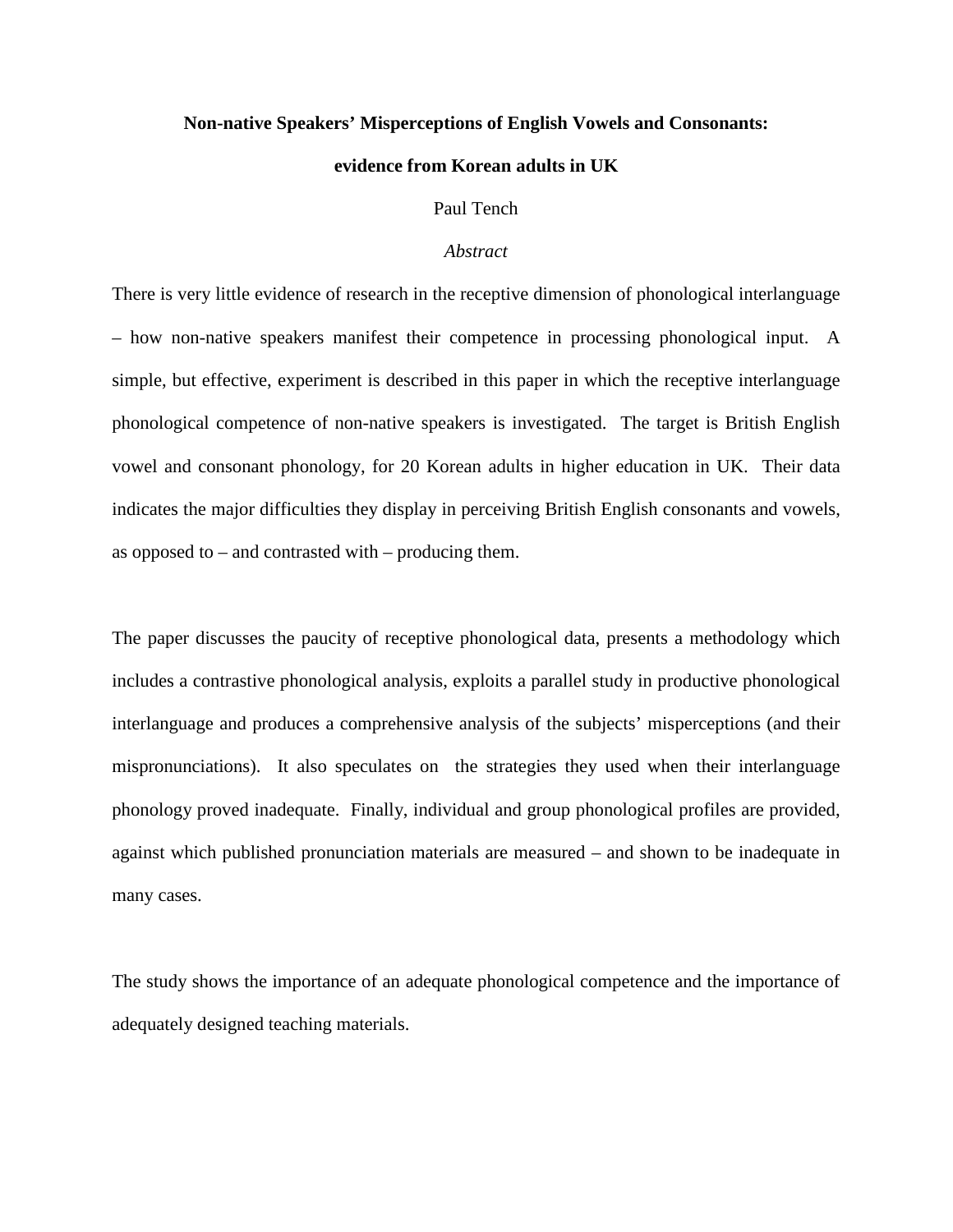## **Non-native Speakers' Misperceptions of English Vowels and Consonants**

# **1. Misperceptions**

There has been a noticeable gap in interlanguage studies which James (1998) has helped to identify and which this paper seeks to make a contribution to filling. James categorized five general types of error (viz omission, redundancy, misselection, misordering and blends) operating at twelve levels. The levels are substance (or medium), text and discourse, in both speech and writing, both productively and receptively, and are displayed in the following chart (James 1998: p 130):

| 1              | Errors in encoding in speaking          | (Mispronunciations) | <b>SUBSTANCE</b> |
|----------------|-----------------------------------------|---------------------|------------------|
| 2              | Errors in encoding in writing           | (Misspellings)      |                  |
| 3              | Errors in decoding in hearing           | (Misperceptions)    | <b>ERRORS</b>    |
| $\overline{4}$ | Errors in decoding in reading           | (Miscues)           |                  |
| 5              | Errors in composing spoken text         | (Misspeaking)       | TEXT             |
| 6              | Errors in composing written text        | (Miswriting)        |                  |
| 7              | Errors in understanding spoken text     | (Mishearing)        | <b>ERRORS</b>    |
| 8              | Errors in understanding written text    | (Misreading)        |                  |
| 9              | Errors in formulating spoken discourse  | (Misrepresenting)   | <b>DISCOURSE</b> |
| 10             | Errors in formulating written discourse | (Miscomposing)      |                  |
| 11             | Errors in processing spoken discourse   | (Misconstrual)      | <b>ERRORS</b>    |
| 12             | Errors in processing written discourse  | (Misinterpretation) |                  |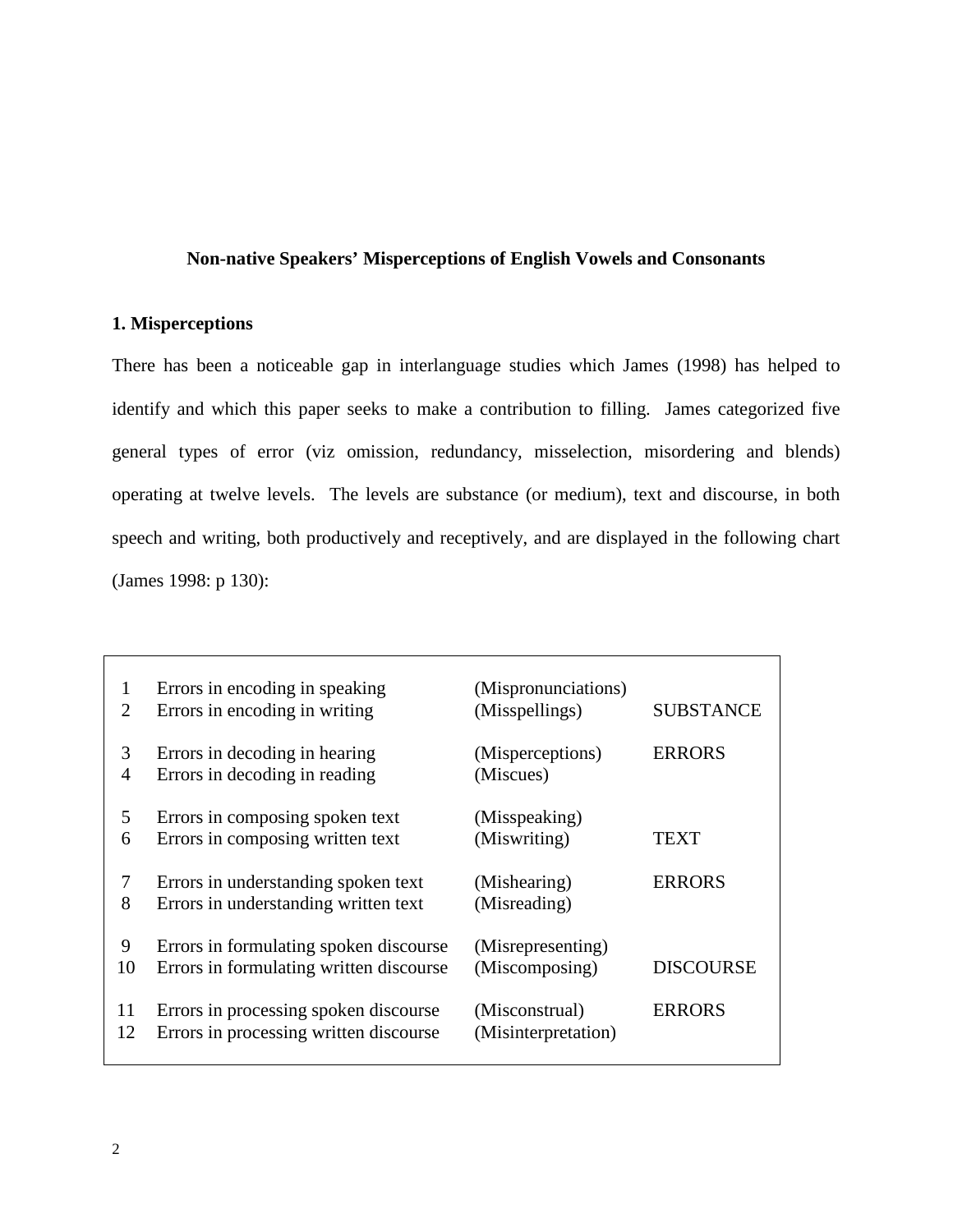James then proceeds (p 130-172) to discuss and illustrate misspellings and mispronunciations, and then all the text and discourse errors in both production and reception. What he does not do is discuss 3 and 4 in the above chart, misperceptions and miscues at the level of substance. The aim of this paper is to make a credible attempt at providing some evidence of misperceptions – 'errors in decoding in hearing'. The data presented in this paper derives from a simple, though effective, technique by which non-native speakers indicate their perception of words read out by a native speaker with a standard accent from a carefully selected list. The target language is British English; the subjects who provided the evidence of misperceptions are 20 adult Korean students in higher education in UK.

Misperceptions, in James's terminology, are errors in the perception of the phonological composition of language data, and reveal the operation of an interlanguage competence in the 'receptive' mode of language activity. Understandably, a great deal of interlanguage research has been conducted in the 'productive' modes of speaking and writing, since such data is relatively accessible for inspection; audio recordings and written material display the non-native speakers' productive attempts in communicating in the target language. But how is the operation of the non-native speakers' receptive competences investigated? There is no comparable record. It can often be seen whether a person has understood a message by their response; for instance if they have misunderstood *collar* for *colour* when talking about the purchase of a shirt.

The research reported here relates specifically to the case of phonological misperceptions of British English by Korean adults in higher education in UK. It parallels a study by Ahn (1997), following Tench (1996), of the successes and failures in the production of English pronunciation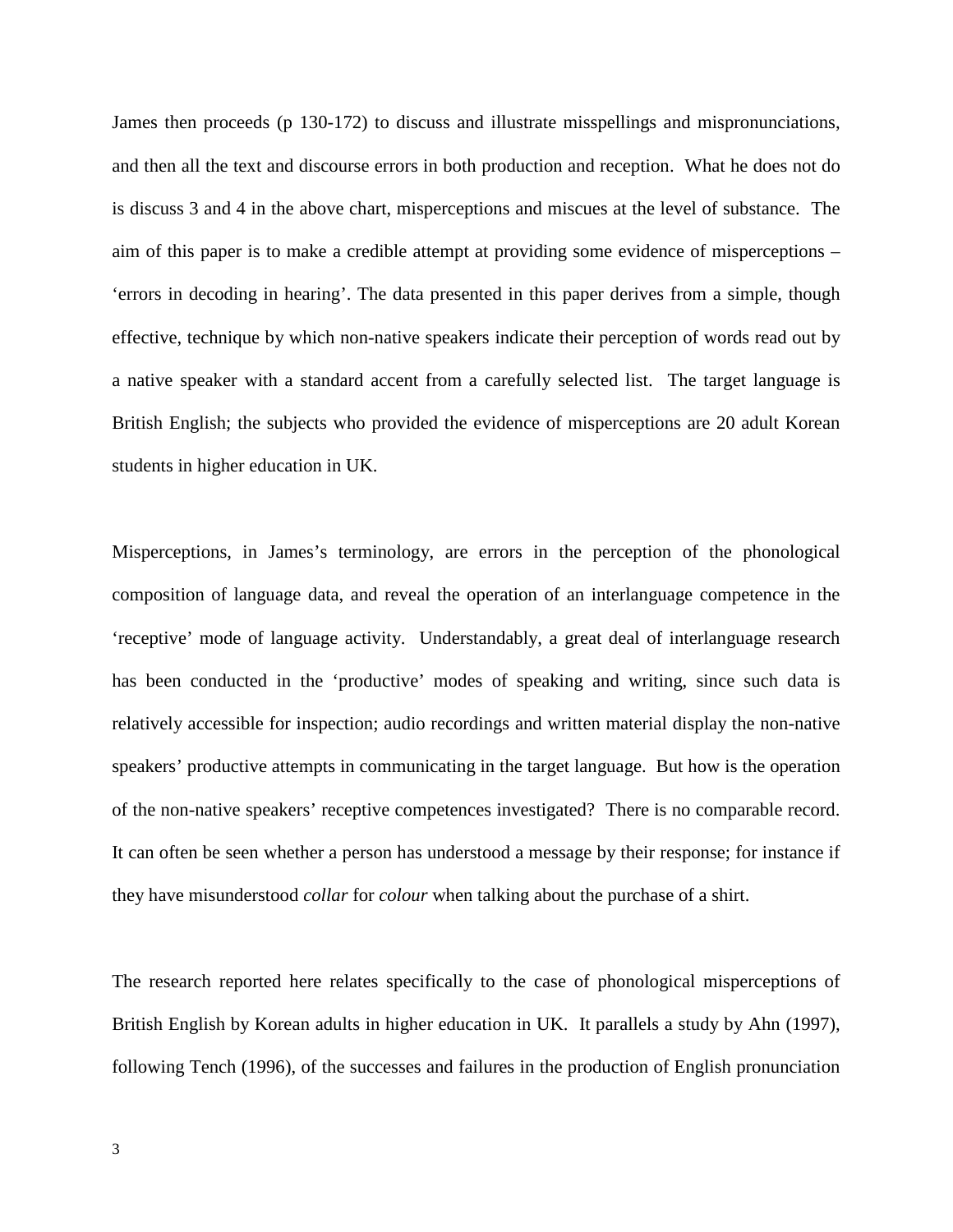by Korean adults in UK. In her comprehensive study, she shows which consonants and vowels created the greatest problems for them for effective communication in English to local, British, native speakers of the language. For instance, Ahn discovered that British judges had great difficulty in correctly interpreting the Korean subjects' attempts at the short vowels and / Ο: / as predicted by a Contrastive Analysis – but much less difficulty in correctly interpreting the neutral vowel, long vowels (except / Ο: /) and diphthongs. The long vowels of Standard Korean that correspond to the other four long vowels of RP require very similar tongue positions; and although the Korean subjects tended to articulate the RP diphthongs over two consecutive syllables, they were easily interpreted as what was intended.

Amongst the consonants, native speaker judges had greatest difficulty in correctly interpreting the Korean attempts at the following voiced obstruents /  $\gamma$ , b, z,  $\Delta$ , v/, followed by a variety of consonants / p, j, d, s, N, f, T, l /. Correct interpretations of Korean attempts at /  $\gamma$  / were as low as 30%; attempts at /  $p$  / measured 49%, and at / 1 / 68%. No problems emerged with / m, n, h, w / and very few with / t, ∫, t∫ /. Full details are in Ahn (1997).

But how well did they *perceive* the pronunciation of native speakers? If Ahn's study provides the evidence of difficulties in their own pronunciation of English (their *productive* phonological interlanguage), what evidence is there of their difficulties in accurate perception of nativespeakers' pronunciation (their *receptive* phonological interlanguage)? Ahn did, in fact, experiment along these lines by getting three Korean adults to record their perceptions of an RP speaker's word list, but as Ahn herself admits (p 324) the sample is too small to generalise from. The research reported here is a full-scale version of that experiment and involves 20 subjects.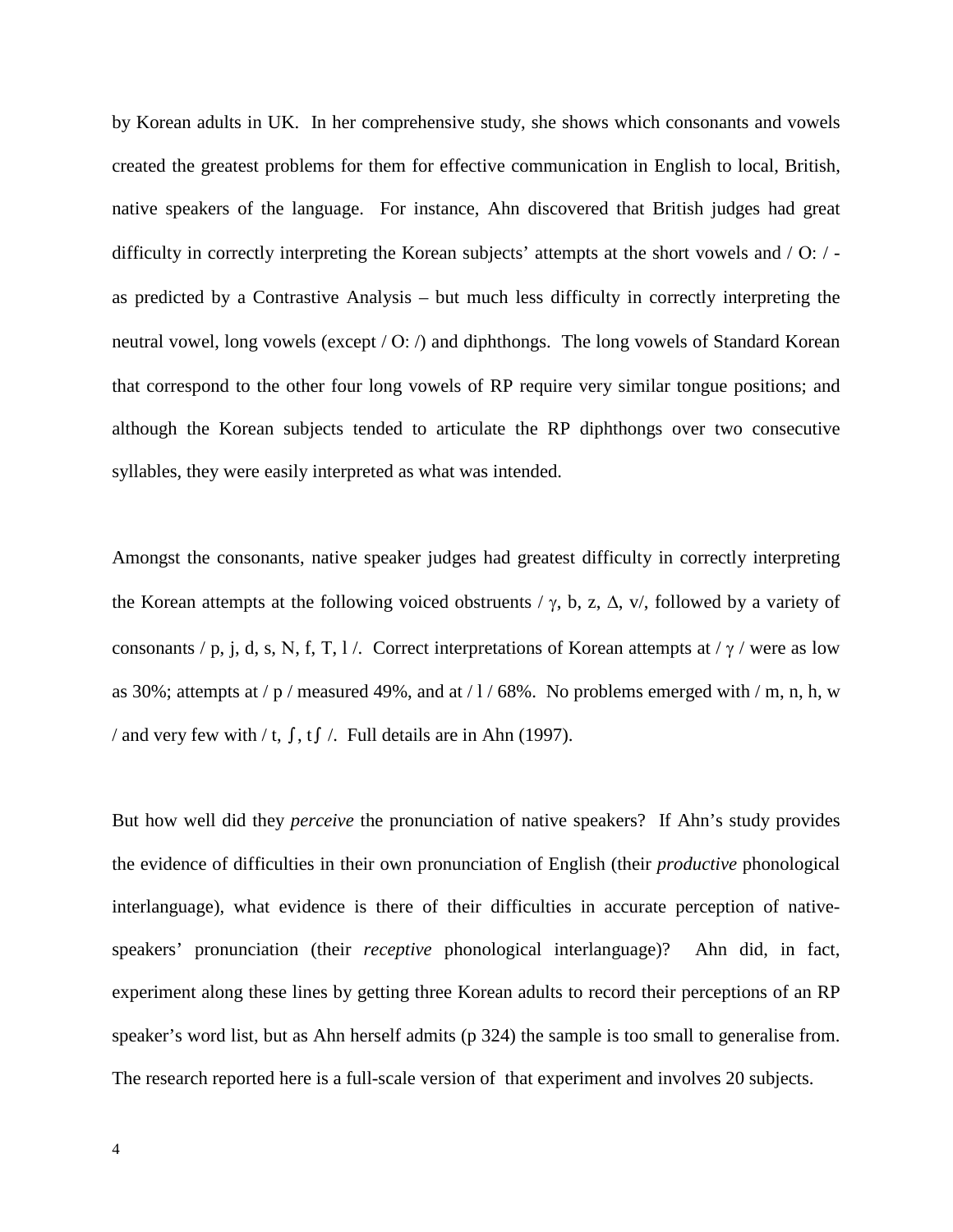The importance of research in productive and receptive interlanguage phonology can be gauged from the findings of Jenkins (1995, 2000) who reported the evidence from her investigations that the vast majority of communication breakdowns between non-native (mainly Japanese and European) speakers engaged in target language communication were caused by weaknesses in phonological competence. She investigated the cause of such breakdowns in the talk of 'upper intermediate' and 'low advanced' learners of English and came to the conclusion that a staggering 70% of the cases were the result of weaknesses in both the production and the perception of phonology; unfamiliar lexis accounted for 20% of the breakdowns, and the remaining 10% was shared between errors in grammar and pragmatics and the pace of the delivery of the utterances. Thus, even for relatively advanced learners, phonology proved to be the greatest challenge to successful communication.

Effective, intelligible, communication relies on competence at *all* levels of language combined. One can imagine a language learner with a high degree of proficiency in lexis being hindered by a low degree of proficiency in grammar; or a high degree of communicative awareness being hampered by a low degree of articulatory ability; and so on.

On the other hand, it must be conceded, a weakness in one area may be compensated by the context of situation. For example, if a non-native speaker, when looking at a work of art, comments 'I like his use of callers', *callers* is likely to be interpreted as *colours*! If, on the other hand, a similar expression was offered in the context of selecting a shirt ('I don't like the caller' where *caller* might be interpreted as either *colour* or *collar),* then a breakdown in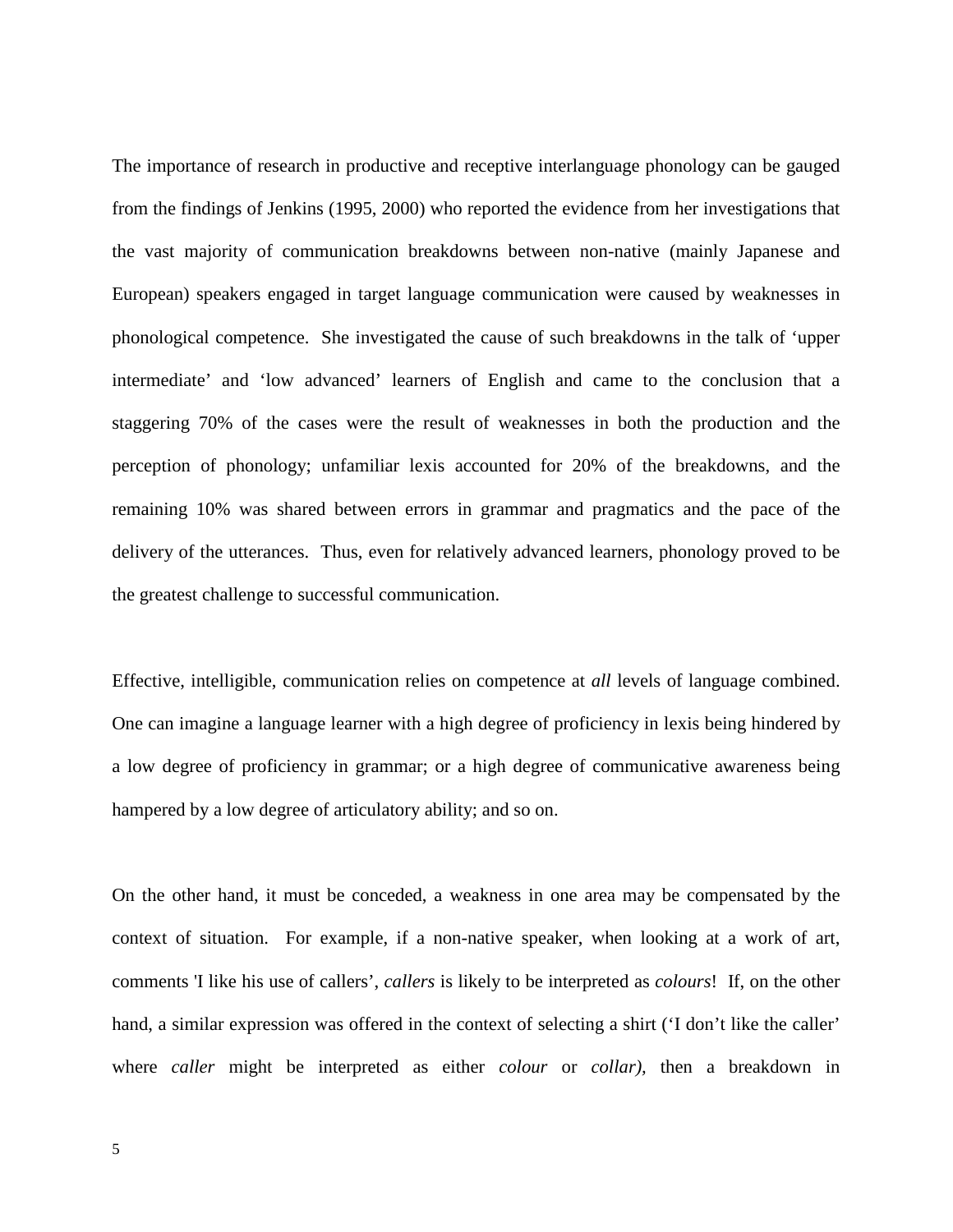communication is likely since the context of situation is no help, and the linguistic context offers no compensation. In other words, a non-native speaker might often succeed despite a number of deviations from a standard form of the target language, but cannot expect to do so always.

### **2. Methodology**

If we are to genuinely measure phonological competence (as opposed to *all* levels combined), we must be able to do so without the compensatory effect of the context of situation or the contribution of the other levels of language. We need a methodology that can capture the potential hazard of substituting the vowel / Ο: / for / ς / or / Θ / in a word like *colour* and *collar* and other such contrasts.

The first stage is to prepare a contrastive phonological statement. A brief guide to the phonology of Korean is found in the Handbook of the International Phonetic Association (see Lee 1999). The vowel and consonant charts are reproduced here.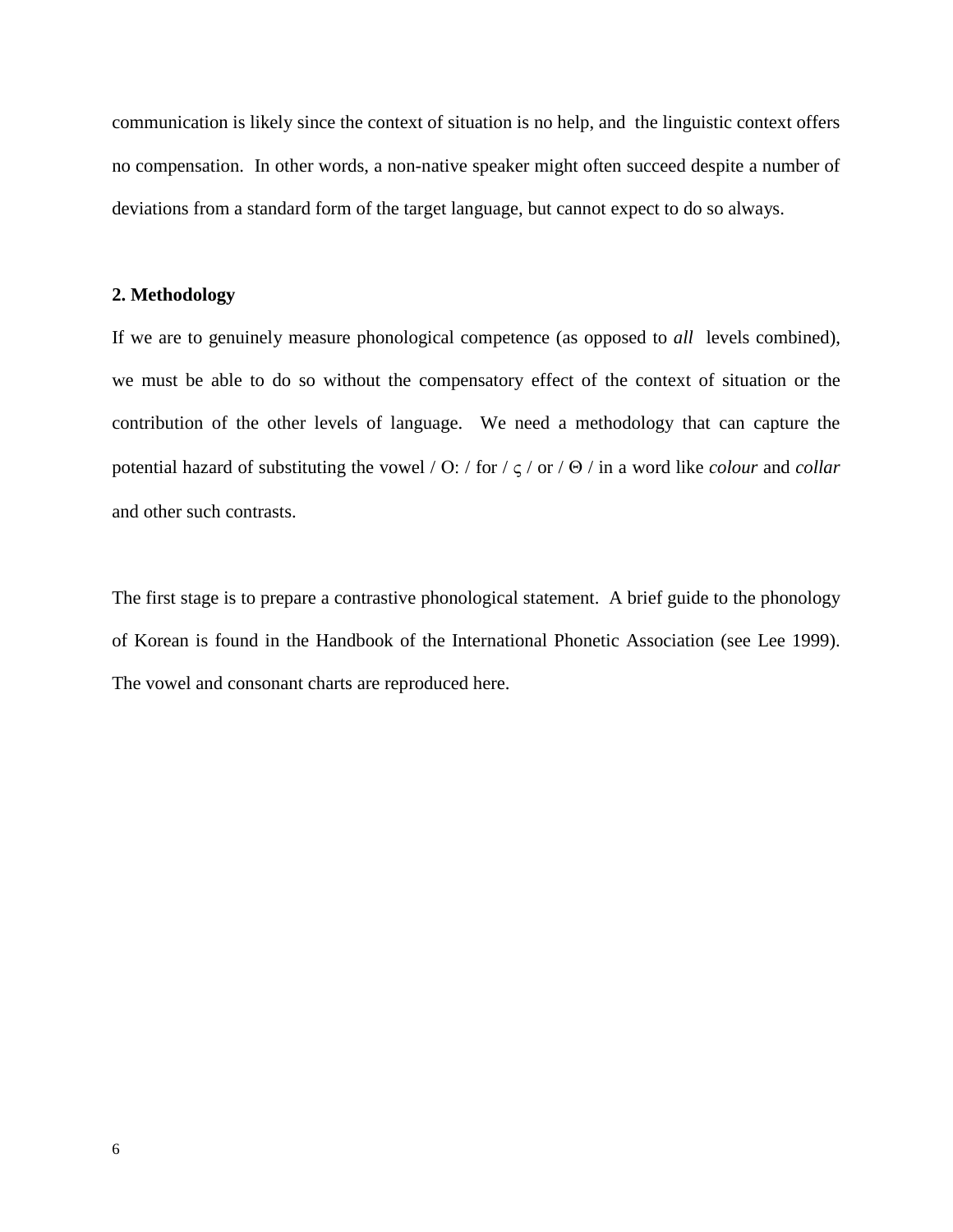Lee notes (p 121) certain sociolinguistic variations regarding the current status of  $/ 2$ , 2:  $/$ , but this does not impinge critically on a contrastive statement with English as the target language because it has no similar vowel phoneme. Ahn (1997: 114) also notes a current tendency amongst younger Korean speakers to merge Korean long vowels with the short vowels. This may appear to be critically relevant for English as the target language, but that is, in fact, not the case, because the quality distinction between Korean / ι: / and / i / is much less than that between English / ι: / and / Ι /. As noted above, British judges had great difficulty in discerning Korean adults' attempts at most short English vowels. Ahn's predictions (p 137) that  $/ I$ ,  $\Theta$ ,  $\varsigma$ , Y  $/$  might cause difficulty proved to be correct, as also her prediction that / Ο: / might too.

The consonant system of Korean is notably different from that of English in five major respects:

- 1 there is no voicing contrast in the obstruent system (the 'voiced' symbols in the chart represent voiceless lenis articulations; the 'voiceless' symbols represent voiceless fortis articulations, plain and aspirated)
- 2 there is a very limited fricative system (fortis and lenis [s])
- 3 [l] and [r] constitute a single phoneme, with limited distribution
- 4 there is a very limited set of consonants in the word-final system ( $/p$ , t, k, m, n, N,  $1/$ )
- 5 there is no consonant cluster system in initial or final positions (apart from sequences with [j] and [w], which are traditionally construed as the first element of a diphthong)

Ahn reported her prediction of difficulties with English as follows (p 105):

- 1 Plosive voice contrasts in word-initial and –final positions
- 2 Fricatives / f, v, T,  $\Delta$ , Z / in all positions; / s, z / and /  $\int$  / in final position

7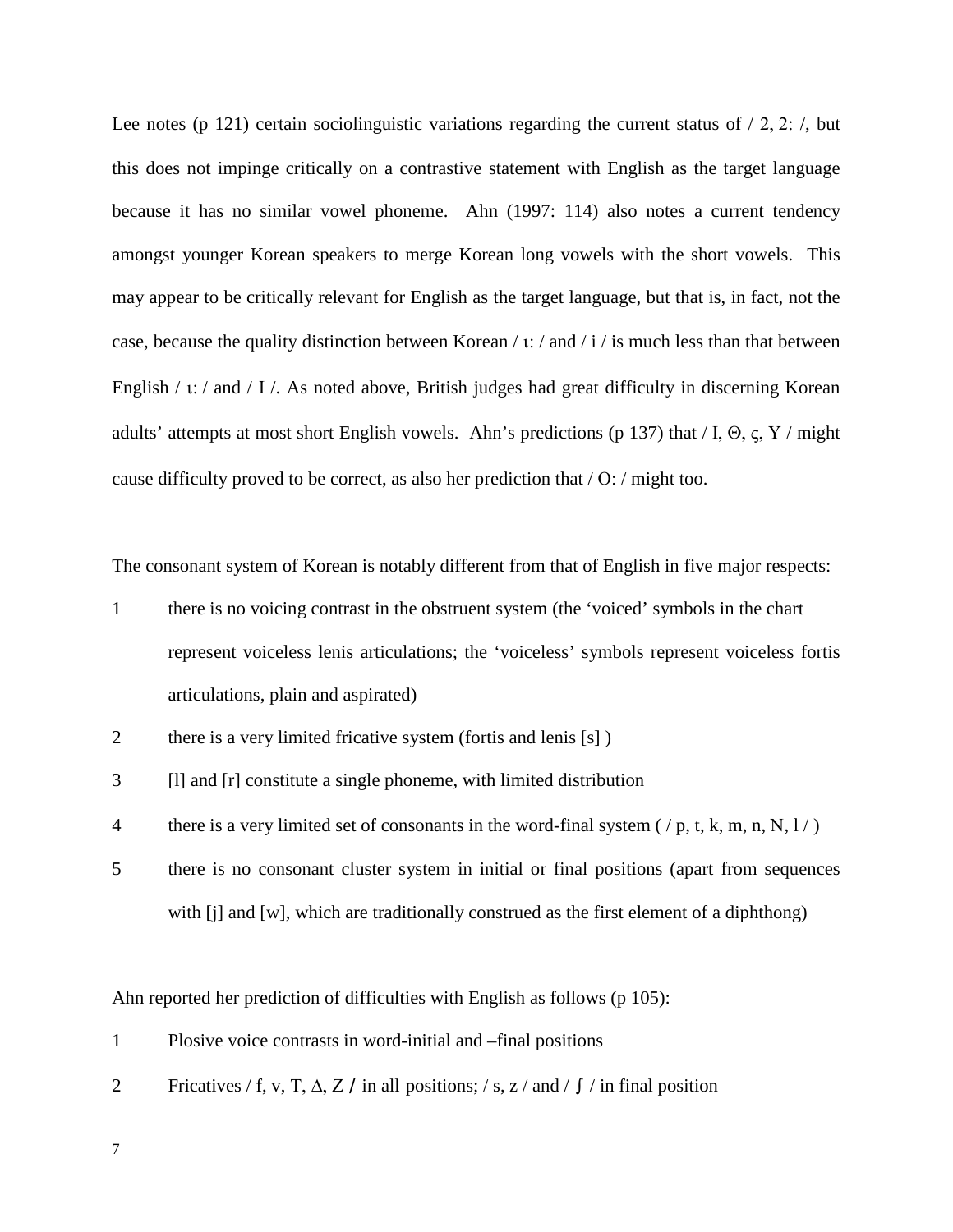- 3 Affricate / dΖ / in initial and final position; / t∫/in medial and final positions
- 4 Lateral / l / in initial position
- 5 Approximant  $/r /$  in initial position

and (p 108)

6 Most consonant clusters

#### **2.1 The word list**

The word list is then compiled of words that contain a consonant or vowel (or a stress pattern) that appears to be problematical in the light of the contrastive analysis. The words were selected on the basis of whether they are members of minimal pairs, so that there is a definite potential for misunderstanding. The advantage of a list of single, isolated words is that there is no possibility of compensation from any other source, and the focus of attention is purely phonological. Each word is intended to represent a token of a perceived phonological problem; thus item 1 *hit*  represents the contrast between /ι:/  $\alpha$ νδ /Ι/ throughout the language.

One possible source of conflict is the spelling of the words, but this can be eliminated by choosing items that can be expected to be familiar to the participants and that are spelt according to the commonest patterns of orthography; eg an item like *trough* would be avoided.

The small experiment of Ahn's used the following list of 36 words to test 3 Korean adults' perception of a contrast in the consonant and vowel systems of British English.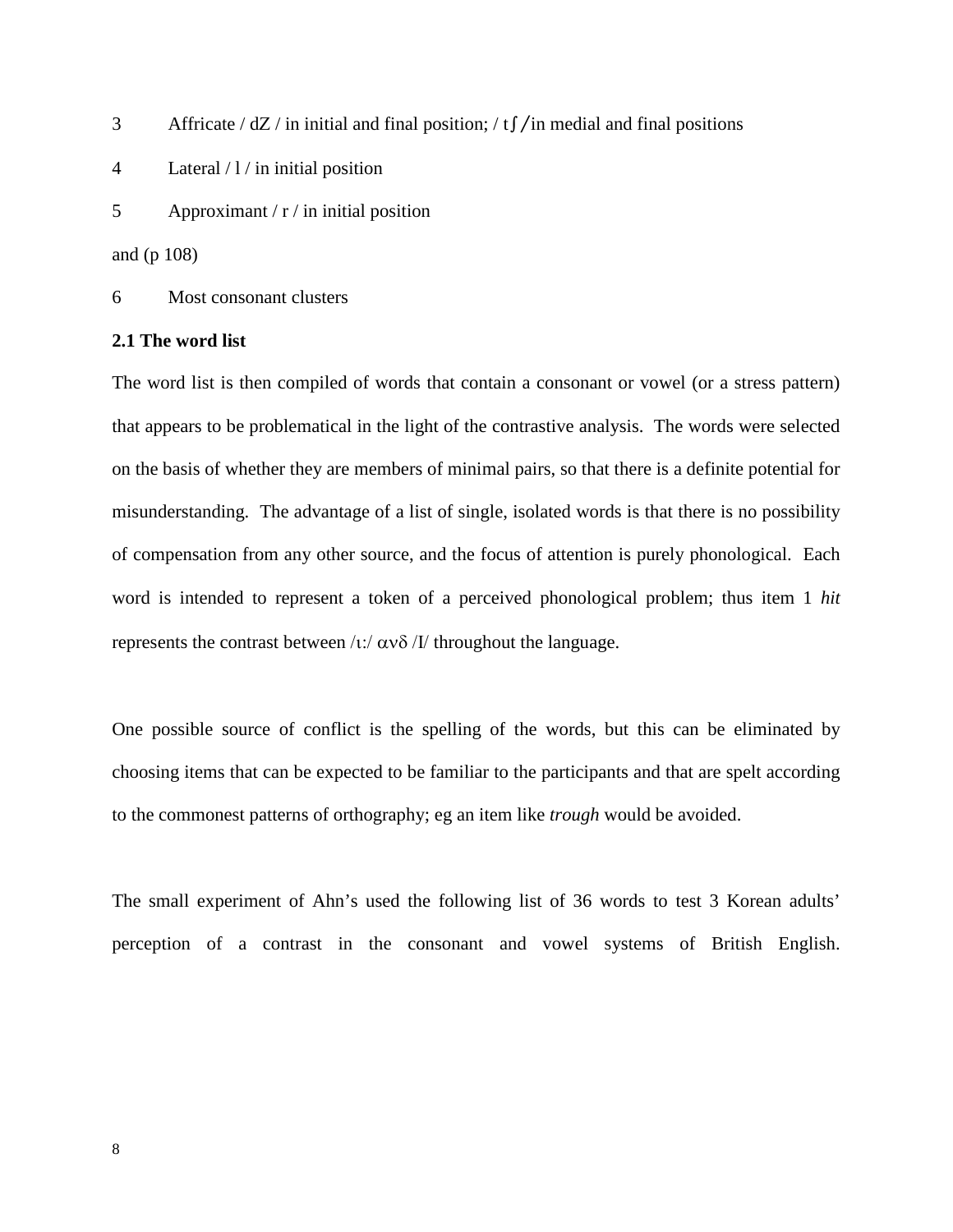The first five words tested the short vowels and / Ο: /:

| $\mathbf{1}$   | hit                                       | (to test perception of / I / as opposed to / i: /, as in heat)                                                                                     |
|----------------|-------------------------------------------|----------------------------------------------------------------------------------------------------------------------------------------------------|
| $\overline{2}$ | mass                                      | $\left(\frac{1}{2}$ / ~ / E /, as in <i>mess</i> )                                                                                                 |
| 3              | spot                                      | $($ / $\Theta$ / $\sim$ / O: /, as in sport)                                                                                                       |
| 4              |                                           | bought $((O: / \sim / \cong Y / \text{ as in } boat)$                                                                                              |
| 5              | pull                                      | $(\frac{\sqrt{Y}}{2}) \sim \frac{\sqrt{Y}}{2}$ (x) $\frac{\sqrt{Y}}{2}$ (x) $\frac{\sqrt{Y}}{2}$ (x) $\frac{\sqrt{Y}}{2}$ (x) $\frac{\sqrt{Y}}{2}$ |
|                |                                           | The following vowels have no near equivalent in Korean:                                                                                            |
| 6              | hut                                       | $((\varsigma)$                                                                                                                                     |
| 7              | contain                                   | $(\ell \geq \ell)$                                                                                                                                 |
| $8\,$          | coin                                      | $($ /OI $/$ )                                                                                                                                      |
| 9              | waste                                     | $(\sqrt{51})$                                                                                                                                      |
| 10             | bite                                      | $(\alpha I)$                                                                                                                                       |
| 11             | found                                     | $(\alpha Y)$                                                                                                                                       |
| 12             | clear                                     | $($ / $\leq$ / $)$                                                                                                                                 |
|                |                                           | The following consonants in final position are potentially a problem since Korean allows only a                                                    |
|                |                                           | very limited number of consonants in that position:                                                                                                |
| 13             | rope                                      | $($ / p ~ b# /)                                                                                                                                    |
| 14             | kilt                                      | $\frac{1}{\pi}$ (/ t ~ d# /)                                                                                                                       |
| 15             | duck                                      | $\left(\frac{\ }{K} \sim \gamma \# \right)$                                                                                                        |
| 16             | bulb                                      | $(\sim$ pulp)                                                                                                                                      |
| 17             | mad                                       | $($ / d ~ t# /)                                                                                                                                    |
| 18             | vague                                     | $(\sim$ bake)                                                                                                                                      |
| 19             | perch                                     | $\left(\frac{\delta}{\delta Z} + \frac{\delta}{\delta Z}\right)$                                                                                   |
| 20             | badge                                     | $\left($ / dZ ~ $\tau \Sigma \#$ /)                                                                                                                |
| 21             | tongue                                    | $\left(\frac{\ }{N} \sim \text{nH}/\right)$                                                                                                        |
|                |                                           | The following words contain consonants which have no near equivalent in Korean: $/1$ , r, f, v, T,                                                 |
|                | $\Delta$ / and / j / (as in <i>pure</i> ) |                                                                                                                                                    |
| 22             | tail                                      | (1# 7)                                                                                                                                             |
| 23             | reed                                      | $(4\pi \sim 1)$                                                                                                                                    |
| 24             | pure                                      | (j)                                                                                                                                                |
| 25             | strife                                    | $( / f \sim p# / )$                                                                                                                                |
| 26             | vest                                      | $\frac{1}{2}$ (/ #v ~ b /)                                                                                                                         |
| 27             | faith                                     | $\frac{1}{2}$ (/ #f / and / T# /)                                                                                                                  |
| 28             | breathe                                   | $\frac{7}{2}$ / #Cr / and / $\Delta$ # /)                                                                                                          |
|                |                                           | The following sibilant consonants have a different pattern of articulation and distribution:                                                       |
| 29             | hiss                                      | $\left(\frac{\ }{s} \sim z \# \right)$                                                                                                             |
| 30             | buzz                                      | $( / z \sim s# / )$                                                                                                                                |
| 31             | looser                                    | $($ / VsV ~ z $/$                                                                                                                                  |
| 32             | sheet                                     | $\left(\frac{\# \Sigma}{1:} \sim \text{si}: \Delta\right)$                                                                                         |
| 33             | leisure                                   | $($ / VZV ~ $\delta$ Z /)                                                                                                                          |
|                |                                           | The following consonant clusters are tokens of a pattern that does not exist in Korean:                                                            |
| 34             | claps                                     | $\left(\frac{\pi k}{k}\right) \sim \kappa \approx \lambda$                                                                                         |
| 35             | sphere                                    | (/ #sf $\sim \sigma \cong \varpi$ )                                                                                                                |
| 36             | let's                                     | $\frac{1}{\sqrt{5}}$ ts ~ $\tau$ I $\sigma$ # /)                                                                                                   |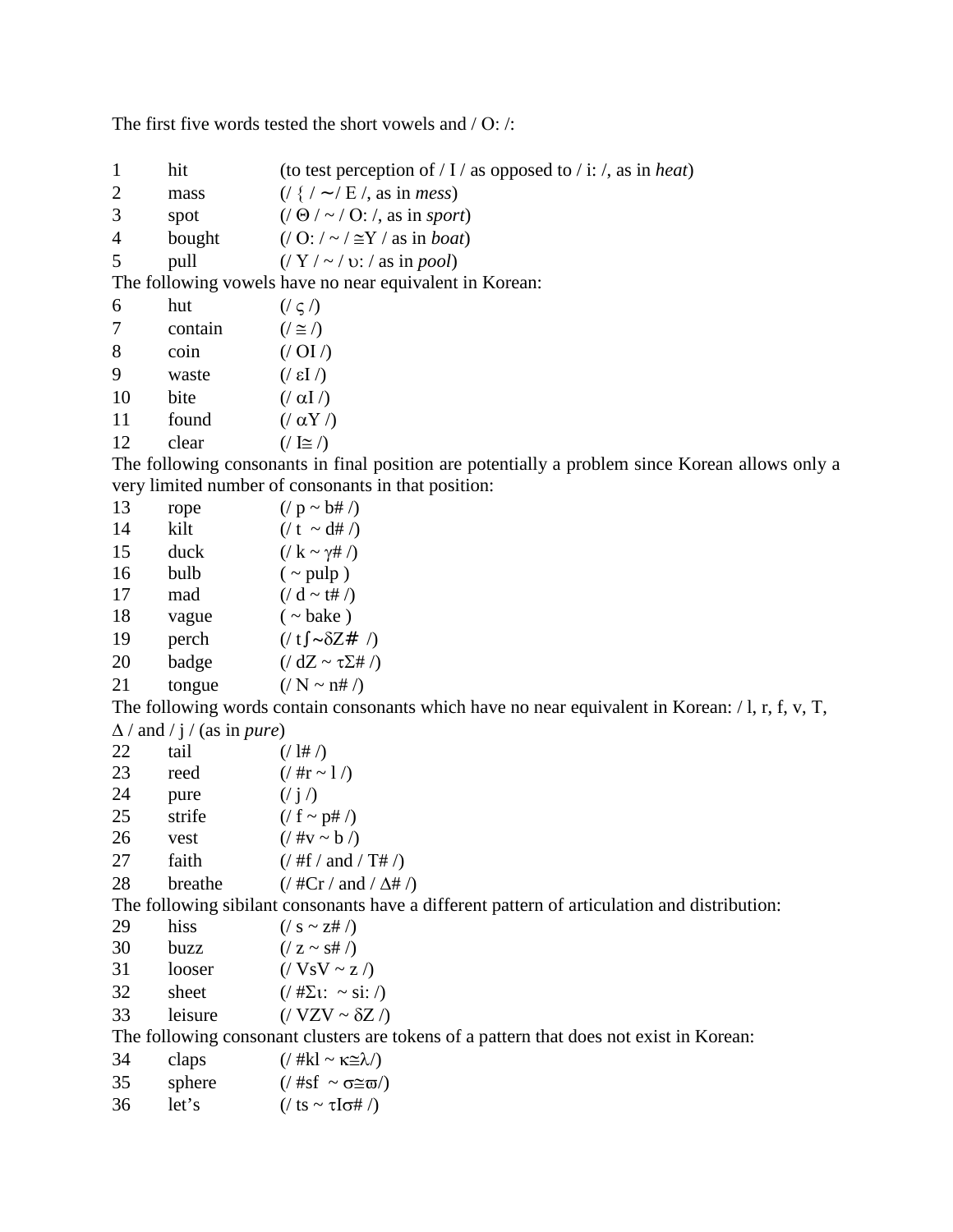The present author used the same word list with 20 subjects, for the purpose of comparison. However, the tokens of consonant clusters were increased by two: *flute* and *frame* were expected to provide useful evidence of perceptual ability, since they contain both the problematical / f / and the  $/1 \sim r /$  contrast ( $\sim$  *fruit, flame*).

Ahn's 36-item word list was constructed originally to test *production*. It was felt, however, that in order to test *perception* a fuller inventory of phonological segments was required. The original list happened not to contain the vowels / A: / and /  $E \cong$  /, nor all the consonants in both initial and final position; this was totally remedied in the 25-item extension to the word list, which also included some tokens of consonants in medial position:

| $\mathbf{1}$             |                       | goal $(\# \gamma \sim k)$                                                |
|--------------------------|-----------------------|--------------------------------------------------------------------------|
| $\mathbf{2}$             |                       | thick $(\text{\#T} \sim t,s)$                                            |
| $\mathfrak{Z}$           |                       | share $(\Sigma \text{ before a non-front vowel}; \text{ also } E \cong)$ |
| $\overline{\mathcal{L}}$ |                       | zeal $(\#z \sim s \text{ before a front close vowel})$                   |
| 5                        |                       | those $(\# \Delta \sim d)$                                               |
| 6                        |                       | seep $(\#s \sim \Sigma, \text{ before a front close vowel})$             |
| 7                        | nought (#n)           |                                                                          |
| 8                        |                       | chart $(\#t\Sigma; A)$                                                   |
| 9                        | $jug$ (# $\delta Z$ ) |                                                                          |
| 10                       |                       | robe $(b \sim p#)$                                                       |
| 11                       |                       | dove $(v \sim b, ff)$                                                    |
| 12                       |                       | mesh $(\Sigma \sim s\#)$                                                 |
|                          |                       | 13 beige $(Z \sim z\#)$                                                  |
|                          |                       | 14 yeast (j singly in initial position, before $\ell$ i: $\ell$ )        |
| 15                       |                       | defend $(f \sim p)$ in medial position)                                  |
|                          |                       |                                                                          |
| 16                       |                       | ladder ( $\delta \sim \Delta$ in medial position)                        |
|                          |                       |                                                                          |
| 17                       |                       | anger $(y \sim k \text{ in medial position})$                            |
|                          |                       |                                                                          |
| 18                       |                       | stable ( $b \sim p$ in medial position)                                  |
|                          |                       |                                                                          |
| 19                       |                       | useful $(s \sim T \text{ in medial position})$                           |
|                          |                       |                                                                          |
| 20                       |                       | rival $(v \sim f$ in medial position)                                    |
|                          |                       |                                                                          |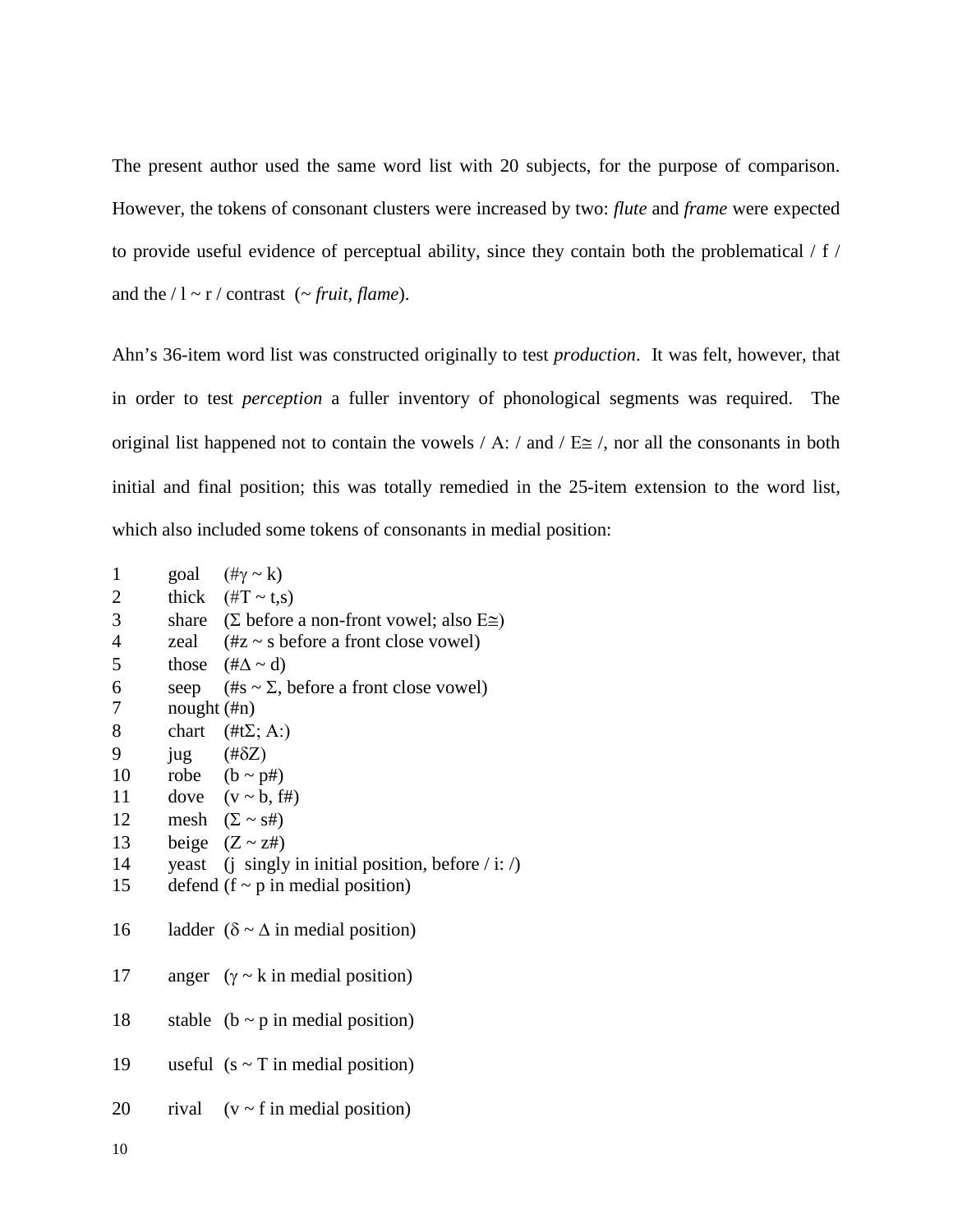21 breezy ( $\sim$  breeze, to test interpretation of final unstressed –ι)

- 22 bury  $(r \sim 1 \text{ in medial position})$
- 23 pilot  $(l \sim r \text{ in medial position})$
- 24 youthful  $(T \sim s$ , as a counter to 19)
- 25 composure  $(Z \sim z \text{ in medial position})$

Thus the total inventory was 63 items: the original list of 36 items, with the addition of *flute* and *frame*, and the second list of 25 items.

## **2.2 The subjects and procedure**

The 20 participants were all native speakers of Korean, aged between 21 and 43, 17 of whom were male. They had learnt English at school in Korea and who were then temporarily resident in South Wales as students. It is relevant to note that in Korea American English dominates in English language teaching, rather than British, as this might partly account for certain problems, for instance the confusion between  $/E /$  and  $/ \frac{2}{3}$ .

In each session, the word list was read out, each item twice, with sufficient time for the participants to write down the word they thought they heard. It was the same speaker for both sessions, the author, with a native accent close to RP. (His non-RP features did not impinge upon the substance of the experiment, eg his /κλ{σ/ φορ /κλΑ:σ/,  $\chi \lambda \alpha \sigma \sigma$ .) He stood behind the participants so that they could not see lip movement and thus gain a visual clue on labial and rounded articulations; in that way the subjects were compelled to rely solely on their auditory impressions. One clue of a grammatical nature was offered in the case of the item *looser*; it was glossed as 'That is, more loose'. All 63 items were assumed to be common enough to belong to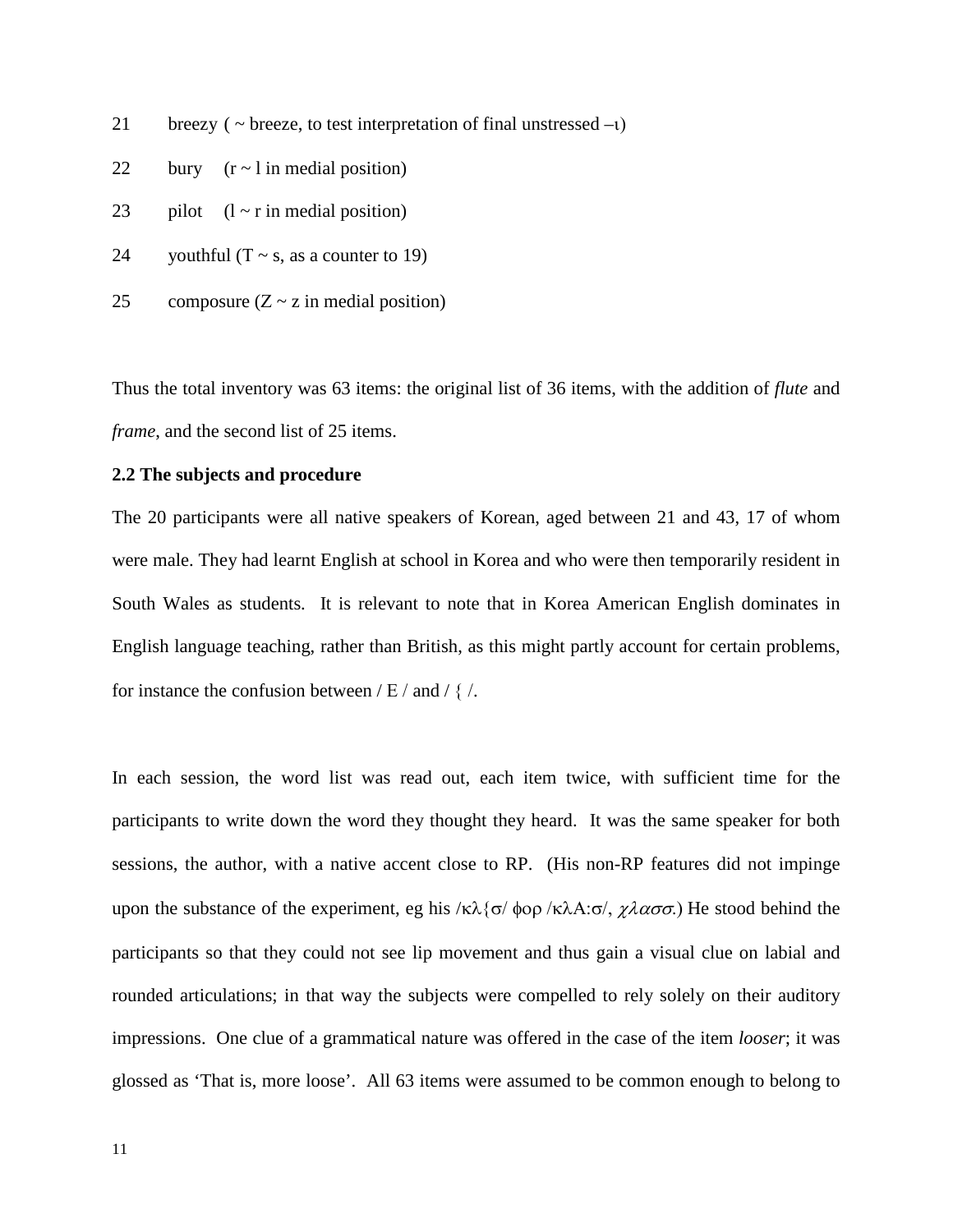their current lexicon of English, a matter that was confirmed in a subsequent consultation; the only concession was that single gloss on the inflected form *looser*.

He also took the precaution of obtaining a control on the intelligibility of his accent by having a native speaker but with a different accent (educated Welsh English) as an additional participant. That participant's written responses tallied entirely with the word lists. They are, obviously, excluded from the following analysis.

The research was conducted in two sessions: the first session with the first list, the second with the second. Unfortunately, 4 participants were not available for the second session and it was not possible to redeem the situation; the analysis takes care of this discrepancy. In retrospect, it was unfortunate that the dictation of the word lists was not recorded onto audio cassttes, which could have been despatched to the absentees. It had been considered more efficient to use a live voice, as being clearer and more 'authentic', and as offering the opportunity for monitoring feedback as in the case of *looser.*

The data consists of 1,160 written items produced by the 20 participants (only 16 for list 2). On only three occasions did a participant not venture an attempt; these are marked  $\langle - \rangle$  in the following tables.

Correct spelling was judged to be evidence that a word was heard correctly, and thus its constituent phonological composition. Correct spelling of alternative words was judged to be evidence of misperception, eg *heat* for *hit*. Occasionally, two words were written, indicating uncertainty on the participant's part; these are not listed as correct perceptions in Tables 1 and 2,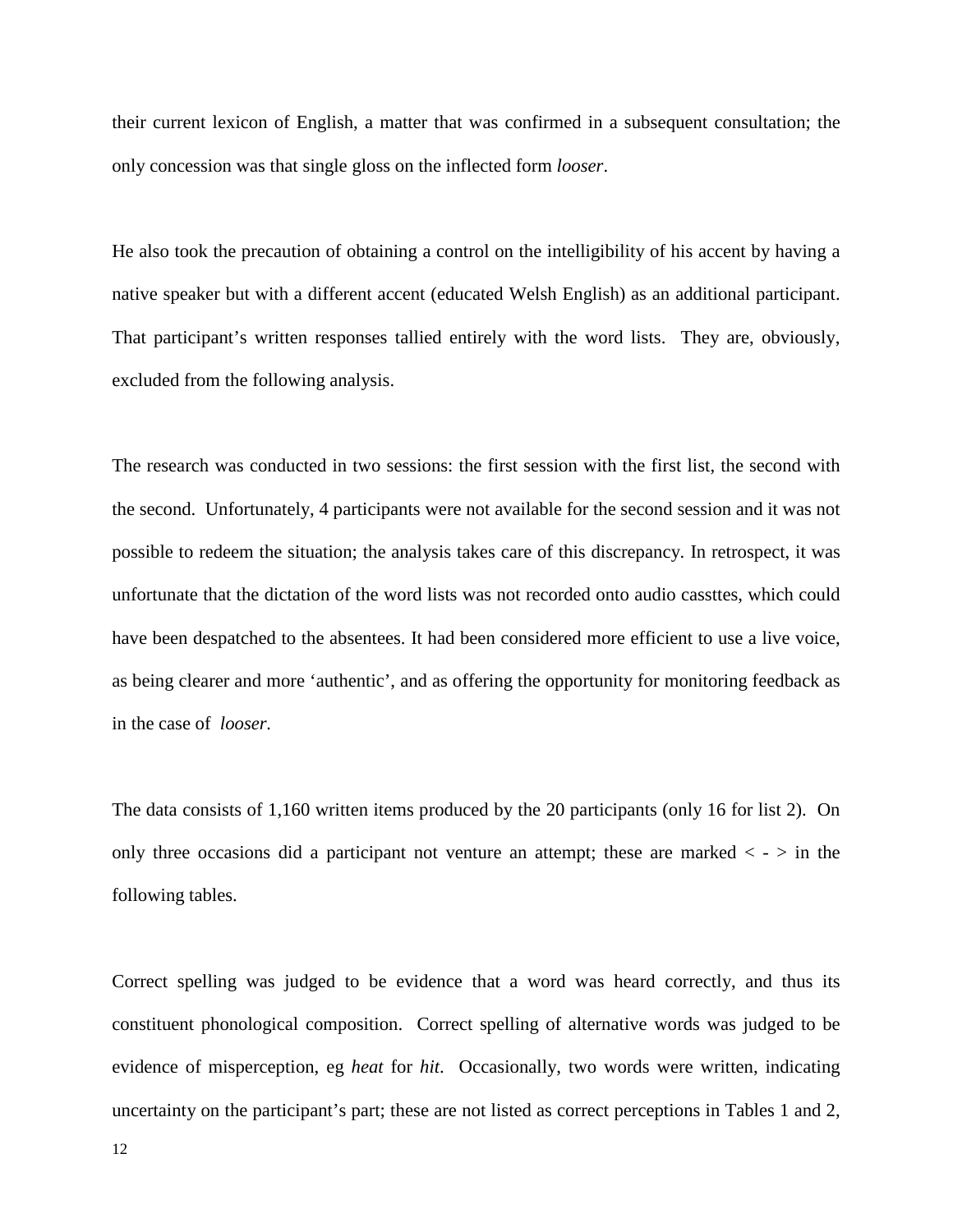but are taken into account as 0.5 in Tables 3 onwards where proportions of perceptions are recorded.

Incorrect spellings were judged case by case. For instance, *buz* for *buzz* was accepted as clear enough evidence of correct recognition, since the present purpose was not a spelling test. On the other hand, some spellings were unrecognisable (marked with the conventional \*); they appear to be participants' hopeful inventions, and were treated as misperceptions. In fact, they prove to be very useful to the analyst, eg the unattested 'English' spellings \**vite,\* vait* in response to *bite* (the lack of perceptual clarity between / b / and / v / for two participants) and \**weaset* for *waste* (the possible perception of an epenthetic vowel between  $/s /$  and  $/t /$ ), etc.

A summary of the participants' responses is presented in Tables 1 and 2.

The detailed analysis proceeded as follows: the record of perceptions for each vowel and consonant (in both initial and final positions) was inspected in order to produce an analysis of the proportions of correct and incorrect perceptions, and a breakdown of the substitutions in the latter cases; this was done in two ways: i) taking into account all instances of a particular segment in whatever word they appear (the undifferentiated calculation) and ii) taking into account only those instances which are critical, because of their potential for contrast (the critical calculation). Thus, for instance, the items *reed, sheet* and *seep* are critical for the distinction

13  $/$  i:  $\sim$  I  $/$  because of the potential contrast with minimal pairs; but  $/$  i:  $/$  is also represented in *breathe* (selected to test final / ∆ /, *zeal* (selected to test initial / z / before the vowel / i: /, *yeast* (selected to test recognition of initial / j / before the vowel / ι: / and *breezy* (selected to test recognition of final unstressed / -zi /. The undifferentiated calculation is: 106 correct perceptions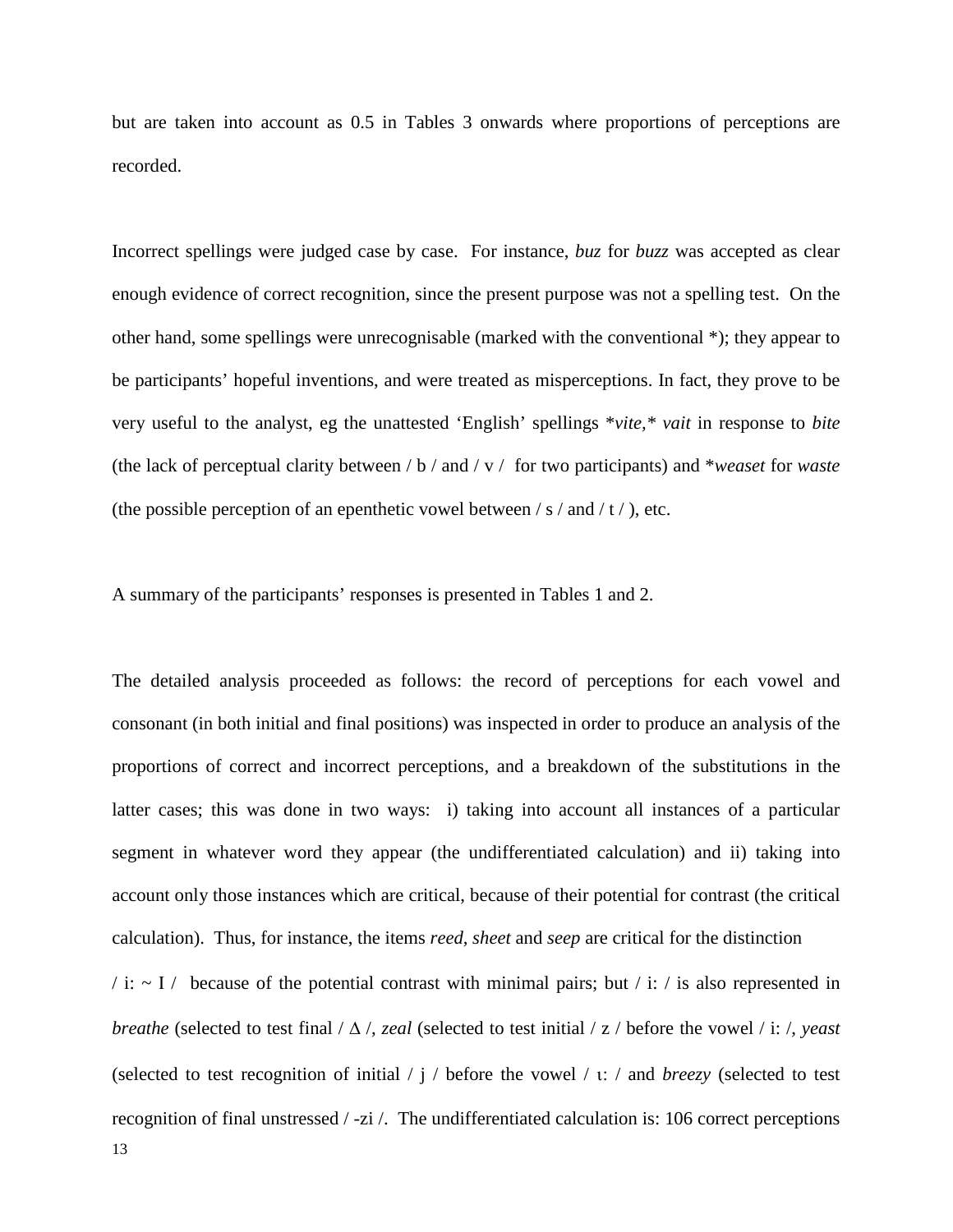out of a total of 124 instances (88.3%); the critical calculation involving only *reed, sheet, seep* is: 47 correct perceptions out of a total of 56 instances (83.9%). It is the latter calculation that is important, because even if participants mistook the /i: / as / Ι / in the other words, they might be expected to adjust their interpretation from an unfamiliar \* *brith* to a familiar *breathe,* etc; but a similar misperception in the 'critical' would produce a different word altogether.

It is also the case that words selected for a specific segment also yielded valuable evidence for another. A good example is item 2, *mass*, which was selected to test the contrast between / Ε / and /  $\{$  /, but it yielded valuable evidence also of the contrast between final /  $\sigma$  / and / T /. This was quite unexpected, as the (British) author uses the form *maths*, rather than *math*, as a shortening for *mathematics,* but the Korean subjects, influenced by American English, do.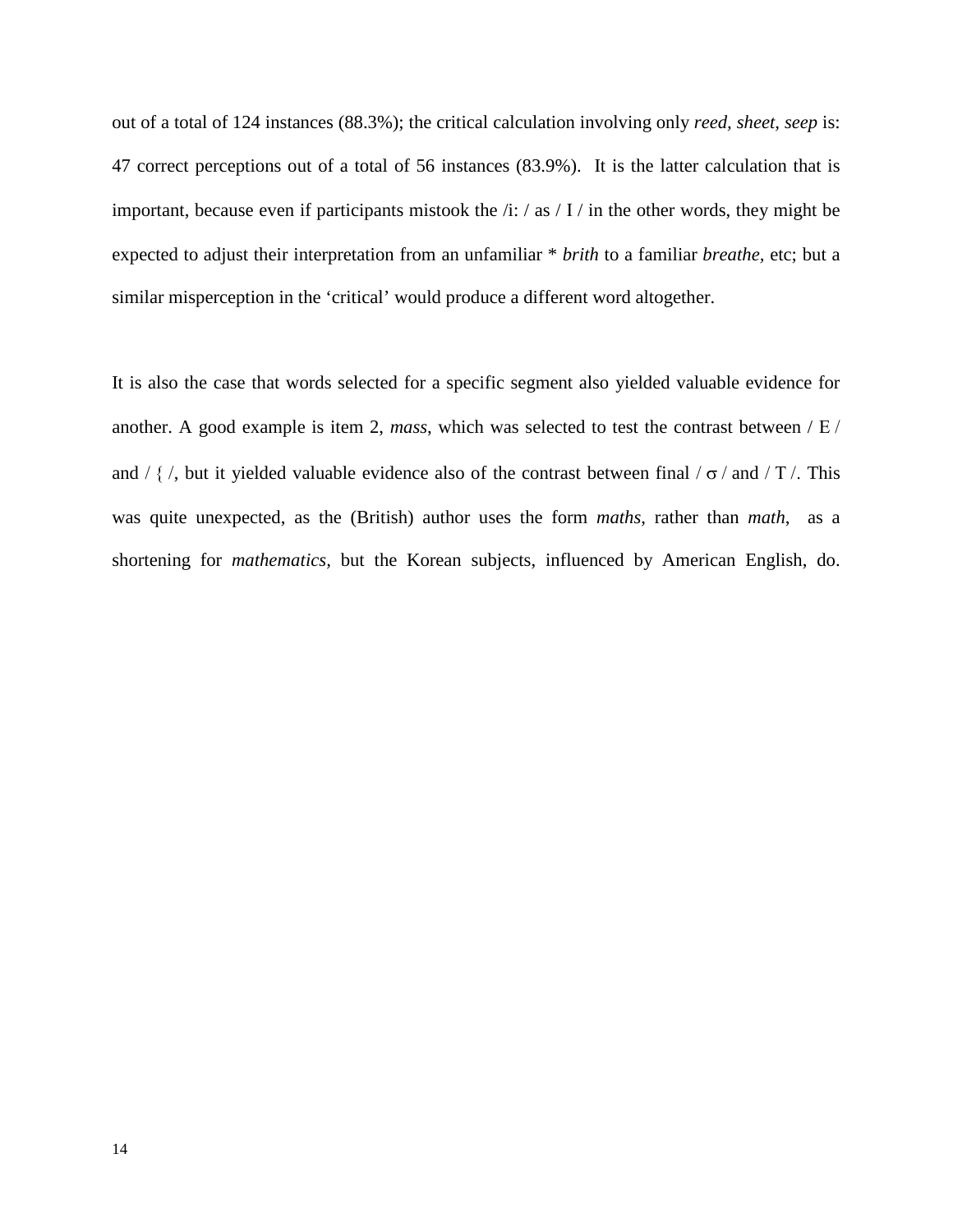**Table 1: Korean perceptions of an oral English word-list (1)**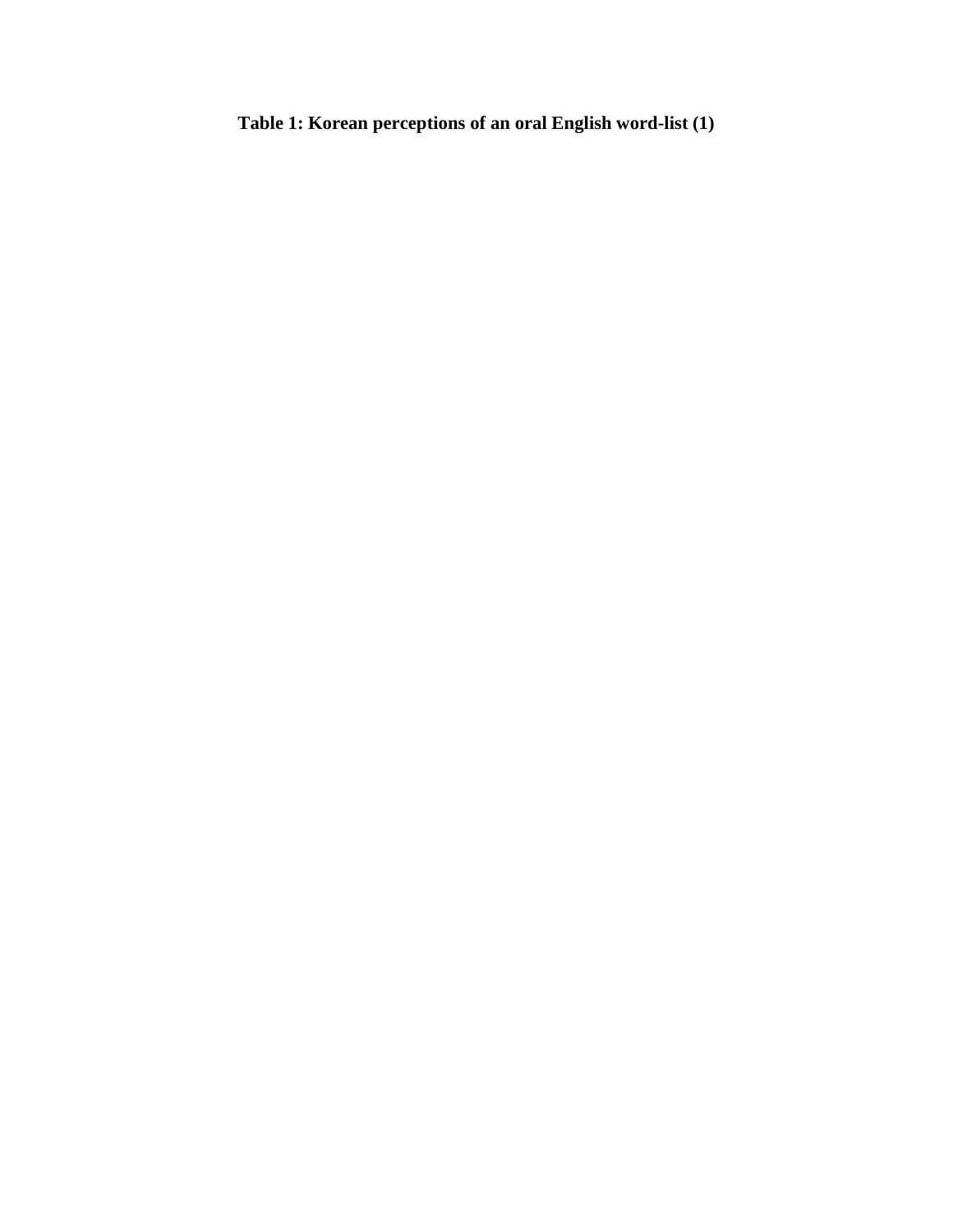|                                                          |                     | No. correct    | Misperceptions                                             |  |
|----------------------------------------------------------|---------------------|----------------|------------------------------------------------------------|--|
|                                                          | Word-list           | Perceptions    | (with numbers of participants)                             |  |
|                                                          |                     | (720)          |                                                            |  |
| $\mathbf{1}$                                             | Hit                 | 13             | heat $(4)$ , hats $(2)$ , heat/hit                         |  |
| $\overline{c}$                                           | <b>Mass</b>         | 9              | math (8), maps, must, mass/math                            |  |
| 3                                                        | Spot                | 15             | sport $(5)$                                                |  |
| $\overline{4}$                                           | Bought              | $\overline{c}$ | boat $(15)$ , boat/bought $(2)$ , board                    |  |
| 5                                                        | Pull                | $\overline{7}$ | pool (10), full, fool, *pourt                              |  |
| 6                                                        | Hut                 | 3              | heart $(5)$ , hat $(5)$ , hot $(4)$ , hurt $(3)$           |  |
| 7                                                        | Contain             | 20             |                                                            |  |
| $8\,$                                                    | Coin                | 20             |                                                            |  |
| 9                                                        | Waste               | 18             | raised, *weaset                                            |  |
| 10                                                       | <b>Bite</b>         | 17             | bites, *vite, *vait                                        |  |
| 11                                                       | Found               | 19             | Pound                                                      |  |
| 12                                                       | Clear               | 19             | Clearer                                                    |  |
| 13                                                       | Rope                | 15             | $\alpha$ (3), roof, *roaf                                  |  |
| 14                                                       | Kilt                | 11             | guilt $(3)$ , cult $(2)$ , killed $(2)$ , kelt, keep       |  |
| 15                                                       | Duck                | 11             | dark $(6)$ , dock $(2)$ , ducky                            |  |
| 16                                                       | Bulb                | 5              | *volve (6), verb (5), valve, *Bauber, balb, *bowb          |  |
| 17                                                       | Mad                 | 16             | *med, man, *muz, *maz                                      |  |
| 18                                                       | Vague               | 18             | *bage, *baig                                               |  |
| 19                                                       | Perch               | 12             | purge (4), *furch, *furture, punch, puzzle                 |  |
| 20                                                       | Badge               | 14             | buzz (2), *baze, *bugh, barge, budge                       |  |
| 21                                                       | Tongue              | 17             | turn, thong, *tunsh                                        |  |
| 22                                                       | Tail                | 20             |                                                            |  |
| 23                                                       | Reed                | 20             |                                                            |  |
| 24                                                       | Pure                | 19             | $- (1)$                                                    |  |
| 25                                                       | Strife              | 17             | stripe $(2)$ , stright/strift                              |  |
| 26                                                       | Vest                | 9              | vast $(6)$ , best $(4)$ , vat                              |  |
| 27                                                       | Faith               | 15             | face (4), faith/face                                       |  |
| 28                                                       | <b>Breathe</b>      | 8              | breed $(4)$ , breeze $(2)$ , bleed, grieve, bribe, *brive, |  |
|                                                          |                     |                | breed/breeze, *brives                                      |  |
| 29                                                       | Hiss                | 5              | heath $(7)$ , his $(4)$ , *hith, *het, *heash, - $(1)$     |  |
| 30                                                       | <b>Buzz</b>         | 12             | bus $(2)$ , verse $(2)$ , *burse, *vuzz, buzzer, *baws     |  |
| 31                                                       | Looser              | 8              | Luther (6), loser (2), Ruther, Rusa, loose, *Russer        |  |
| 32                                                       | Sheet               | 18             | shit, heat                                                 |  |
| 33                                                       | Leisure             | 18             | *reiser, *resure                                           |  |
| 34                                                       | Claps               | 9              | collapse (2), clubs (4), clap, clabs, clasp, *crapse, crap |  |
| 35                                                       | Sphere              | 5              | spear (12), spin, fear, spare/spear                        |  |
| 36                                                       | let's               | 16             | let $(4)$                                                  |  |
| 37                                                       | Flute               | 15             | fruit $(5)$                                                |  |
| 38                                                       | Frame               | 16             | flame $(4)$                                                |  |
| ∗<br>$=$ invented, non-English words, beyond recognition |                     |                |                                                            |  |
|                                                          | $=$ no word offered |                |                                                            |  |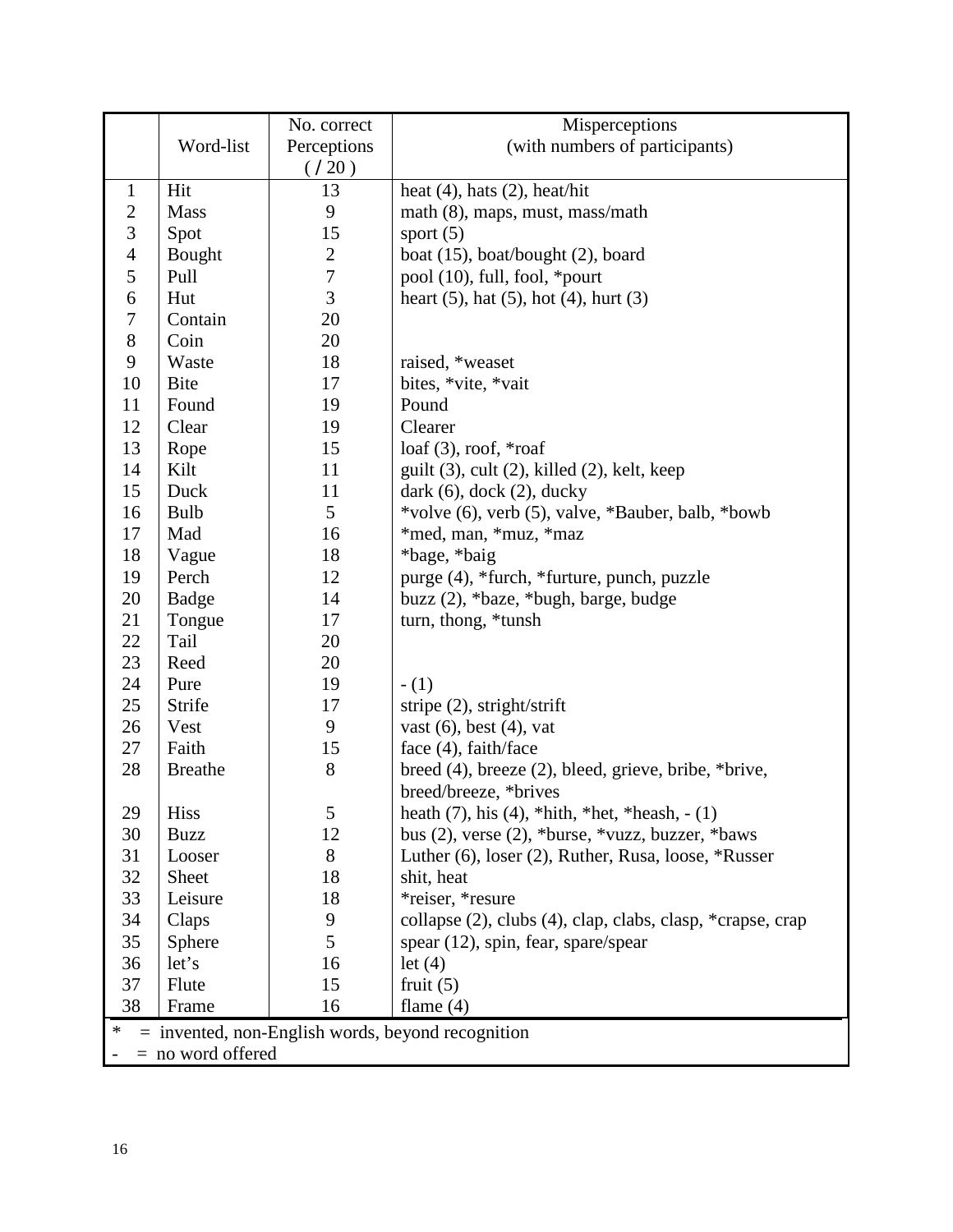|        | Word-list                                           | No. correct      | Misperceptions                                           |  |
|--------|-----------------------------------------------------|------------------|----------------------------------------------------------|--|
|        |                                                     | Perceptions      | (with numbers of participants)                           |  |
|        |                                                     | (716)            |                                                          |  |
| 39     | Goal                                                | 11               | girl (2), gold, gull, goal/gold                          |  |
| 40     | Thick                                               | 11               | seek (3), sick (2),                                      |  |
| 41     | Share                                               | 16               |                                                          |  |
| 42     | Zeal                                                | 12               | zoo $(2)$ , zero, Jew                                    |  |
| 43     | Those                                               | 14               | though, does                                             |  |
| 44     | Seep                                                | $\boldsymbol{0}$ | thief $(6)$ , ship $(4)$ , sip $(3)$ , seek, sheep, *sif |  |
| 45     | Nought                                              | $\mathbf{1}$     | note $(11)$ , knot $(2)$ , not/note, nought/note         |  |
| 46     | Chart                                               | 16               |                                                          |  |
| 47     | Jug                                                 | 6                | jog (5), John, jar, *zeck, Jock, jugger                  |  |
| 48     | Robe                                                | $\overline{7}$   | rove (3), road, rude, rogue, rob, robber, roll           |  |
| 49     | Dove                                                | 10               | dub (2), duff, *durf, dull, *dough                       |  |
| 50     | Mesh                                                | $\overline{2}$   | mash(14)                                                 |  |
| 51     | Beige                                               | 6                | badge (2), *bazy (2), *bedge, *veidge, *vaige, *baze,    |  |
|        |                                                     |                  | *basy, vain                                              |  |
| 52     | Yeast                                               | $\mathbf{1}$     | east (13), yeast/east, *ist                              |  |
| 53     | Defend                                              | 11               | depend $(5)$                                             |  |
| 54     | Ladder                                              | 5                | rather (7), lather, leather, latter, *rada               |  |
| 55     | Anger                                               | 16               |                                                          |  |
| 56     | Stable                                              | 15               | Steven $(1)$                                             |  |
| 57     | Useful                                              | 15               | usual $(1)$                                              |  |
| 58     | Rival                                               | 15               | live $(1)$                                               |  |
| 59     | <b>Breezy</b>                                       | $\overline{3}$   | breeze (6), bridge (3), *bleeze, *breage, *breedge,      |  |
|        |                                                     |                  | <i>*reasing</i>                                          |  |
| 60     | <b>Bury</b>                                         | 6                | very $(5)$ , *barry $(2)$ , vary, very/vary,             |  |
| 61     | Pilot                                               | 15               | tired                                                    |  |
| 62     | Youthful                                            | $\mathfrak{Z}$   | useful $(12)$ , $- (1)$                                  |  |
| 63     | Composure                                           | $\overline{2}$   | composer (13), composure/composer                        |  |
|        |                                                     |                  |                                                          |  |
| $\ast$ | $=$ invented, non-English words, beyond recognition |                  |                                                          |  |
|        | $-$ = no word offered                               |                  |                                                          |  |

# **Table 2: Korean perceptions of an oral English word-list (2)**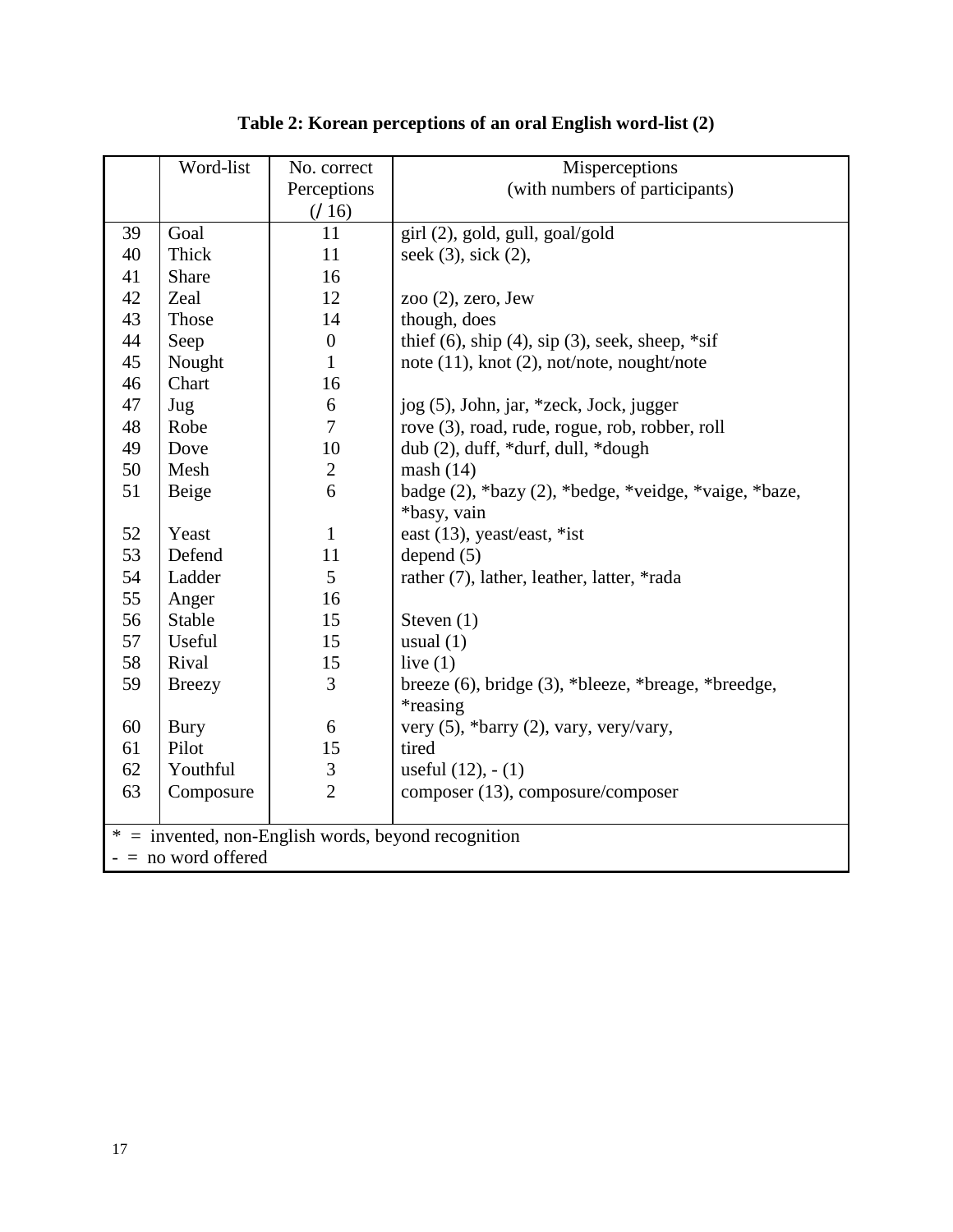# **3. Vowels**

Table 3 lists the vowels of English in a conventional order with their undifferentiated and critical scores. The final vowel, / -i /, represents a final, unstressed vowel, (as in *breezy*), using the symbol now widely adopted from Wells (1990/2000); see also Jones (1997). The table shows that most of the long vowels (but not / O: / and / ι: /, most of the diphthongs (but not /  $\leq$ Y /) and the neutral vowel  $/ \approx /$ , pose no real problem in perception.

|             | Undifferentiated | Critical |
|-------------|------------------|----------|
| $\iota$ :   | 88.3             | 83.9     |
| I           | 68.4             | 63.8     |
| E           | 75.9             | 41.6     |
| $\{$        | 77.6             | 73.9     |
| A:          | 100              | 100      |
| $\Theta$    | 75               | 75       |
| O:          | 13.8             | 12.3     |
| Y           | 50               | 40       |
| υ:          | 97.2             | 97.2     |
| $\varsigma$ | 56.8             | 35.5     |
| 3:          | 90               | 90       |
| EI          | 98.5             | 97.5     |
| $\cong$ Y   | 91.6             | 81.25    |
| $\alpha I$  | 98.6             | 98.6     |
| αY          | 100              | 100      |
| <b>OI</b>   | 100              | 100      |
| Ι≅          | 95               | 95       |
| $E \cong$   | 100              | 100      |
| Y≅          | 95               | 95       |
| $\cong$     | 99               | 97.2     |
| -1          | 62.5             | 25       |

**Table 3: Percentage misperceptions of English vowels**

Table 4 extracts from Table 3 the evidence that strongly suggests which English vowels Korean adults do have greatest difficulty in perceiving accurately. They include all the short vowels, the final unstressed /-i /, most particularly / O: / and, to a lesser extent,  $/\cong$ Y / and / ι: /. The table lists these vowels in order of relative difficulty, together with the percentage misperceptions.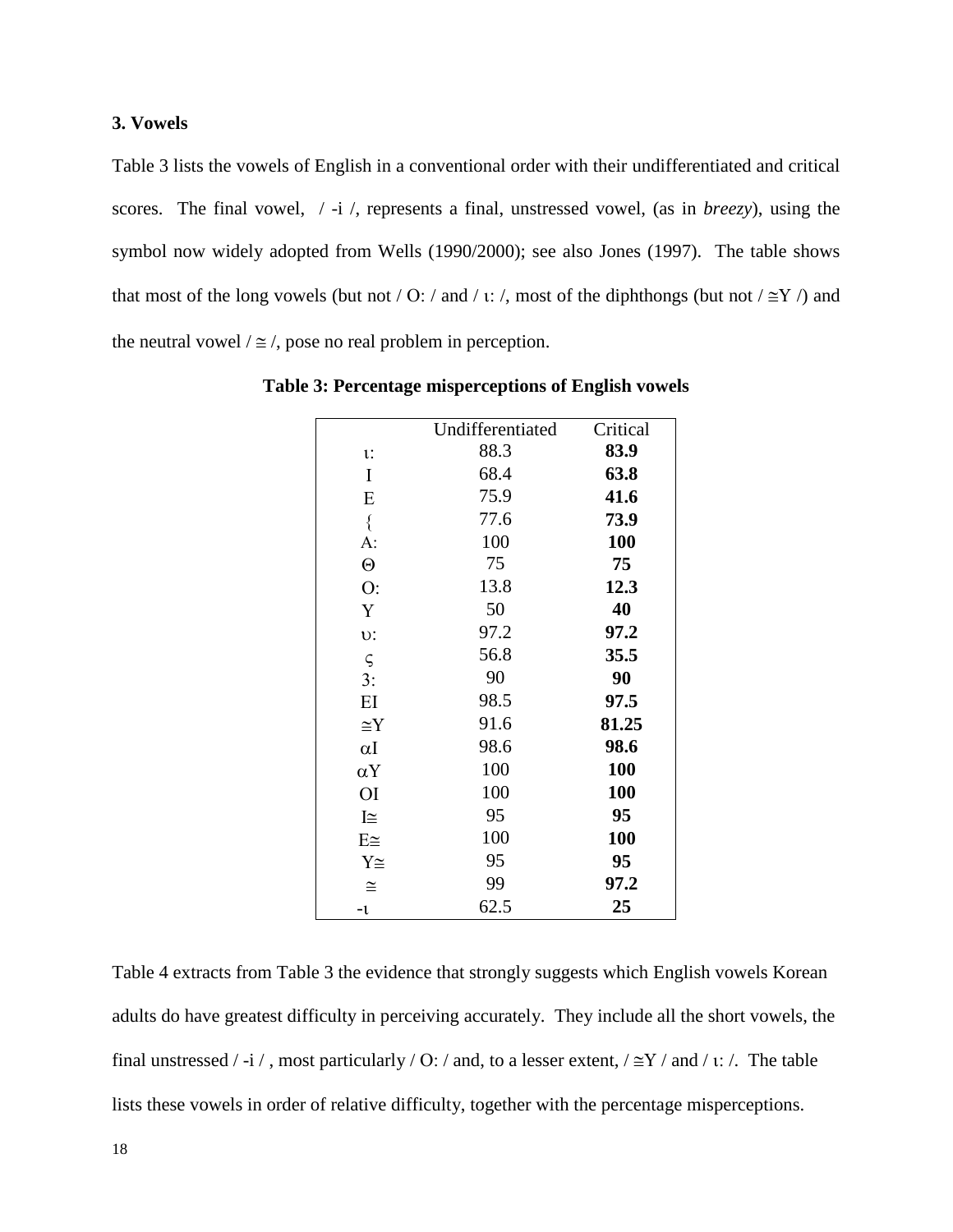|            | Correct | Misperceptions, with percentages                           |
|------------|---------|------------------------------------------------------------|
| O:         | 12.3    | $\cong$ Y 77.7; $\Theta$ 9.5                               |
| $-1$       | 25      | O 75                                                       |
| ς          | 35.5    | $\Theta$ 25; A:: 15.8; { 9.2; 3: 9.2; $\cong$ Y 2.6; E 1.3 |
| Y          | 40      | $v: 55; Y \approx 5$                                       |
| E          | 41.7    | ${58.3}$                                                   |
|            | 72.2    | $1: 22.2; \{ 5.5$                                          |
| Θ          | 75      | O: 25                                                      |
|            | 75      | $\zeta$ 11.5; A: 8.3; E 3.1; ? 2.1                         |
| $\cong$ Y  | 81.25   | 3: 12.5; $\zeta$ 6.3                                       |
| <i>v</i> : | 83.9    | I 16.1                                                     |
|            |         |                                                            |

**Table 4: Percentage of correct perceptions of the most difficult vowels**

It is interesting to compare these results with the difficulties that Korean adults displayed in *production*. Ahn (1997: 158-68) presents the results of an intelligibility test with respect to vowel production, i.e. the level of difficulty that British native-speaker judges experienced in interpreting their pronunciation. The greatest difficulties that the judges had were in discerning the Korean adults' attempts at vowels as shown in Table 5.

**Table 5: Native speakers' assessment of non-native speakers' production of vowels**

|    | Correct | Main interpretation problems             |
|----|---------|------------------------------------------|
| v  | 23      | $\upsilon$ : 49.6; O: 9.6; $\cong$ Y 5.6 |
|    | 45      | $\Theta$ 33; O: 6.5                      |
|    | 47      | E 36.8; $\zeta$ 8.8                      |
| () | 53      | $\cong$ Y 37                             |
| Θ  | 58      | O: 16; $\zeta$ 8.8                       |
|    | 65      | 1: 27.2                                  |
|    |         |                                          |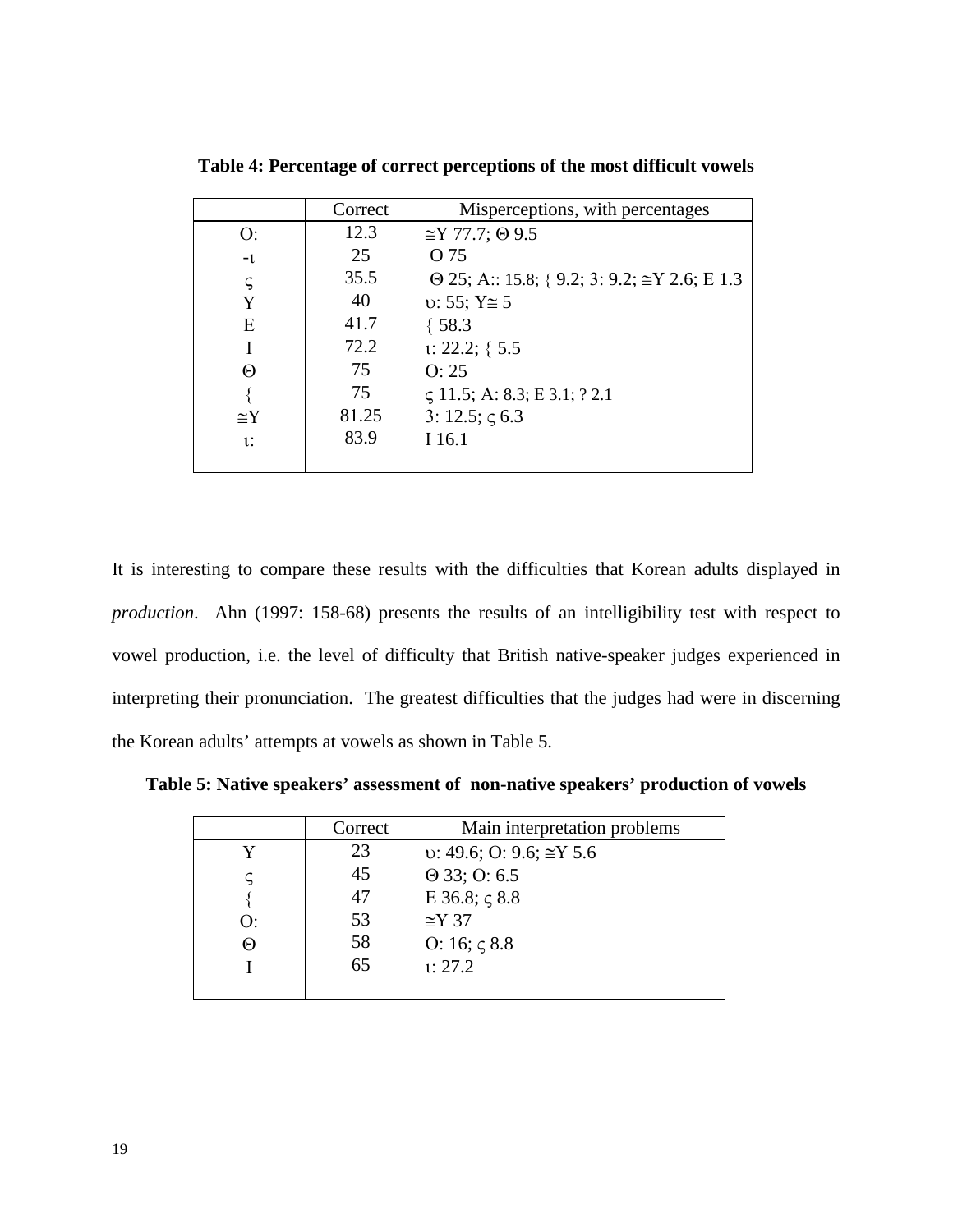Tables 4 and 5 suggest that Korean adults in Britain have the greatest difficulty in producing the *pull* vowel / Υ / convincingly (Table 5) and have enormous difficulty in distinguishing it from the *pool* vowel / υ: / (Table 4). However, their greatest difficulty is in perceiving / Ο: / as in *bought, nought* (Table 4), as distinct from  $/ \cong Y$  /, *boat, note* (and, to a lesser extent, from  $/ \Theta$  /, *not/knot*) and they have distinct difficulties in producing it in contrast to / ≅Υ / (Table 5). The vowel  $\ell \leq \ell$  of *hot, jog* presents enormous difficulties both perceptively and productively; it is most often mistaken for the / Θ / of *hot, jog*, but there is a very wide range of vowel sounds that it is confused with. The / Ε / of *mess, mesh* and the / { / of *mass, mash* cause problems too, although the  $/E /$  is produced adequately enough – it does not appear in Table 5. (The speakers' previous long exposure to the American accent would at least partly account for these problems.) The *hit* vowel / Ι / is often confused with the *heat* vowel / ι: /, again both perceptively and productively.

Final unstressed / -i / is very often not perceived as a separate phoneme, thus *breezy* was interpreted as *breeze* (or *bridge*, etc) by 75% of Korean listeners (see Table 2); it was interpreted by one subject as \**reasing*, who no doubt correctly identified an unstressed final syllable but was not able to identify it with  $\langle -y \rangle$  or match their perception of the whole word with an actual English word. This misperception is, of course, the reverse of Korean production of vowel paragoge following obstruents, eg pronouncing *rich* as [ rΙτΣι ], *ridge* as [ ρΙδΖι ] (see Ahn, 1997: 193 – and page after page to 245!)

# **4. Consonants**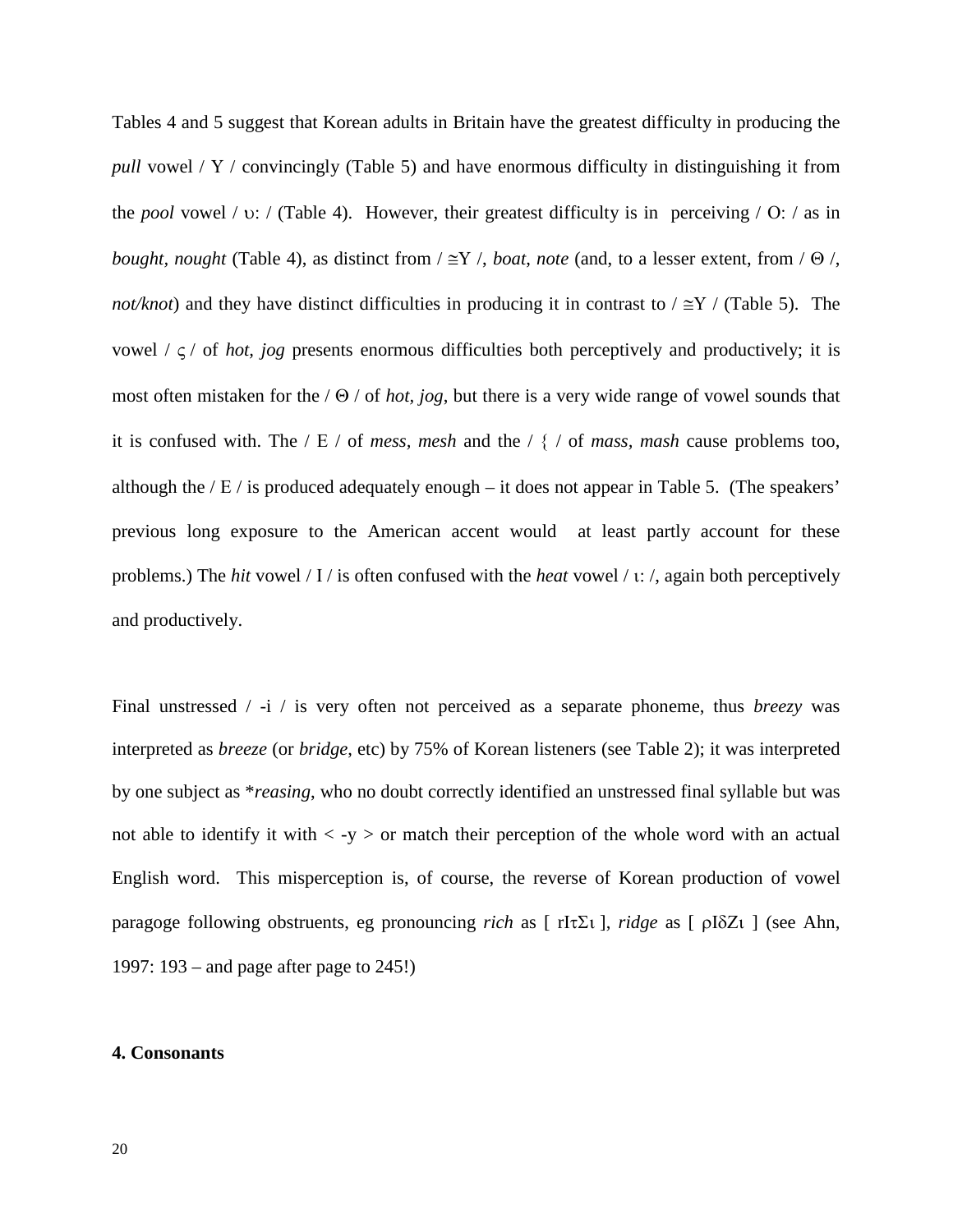Table 6 provides a summary of correct perceptions of simple consonants in initial and final positions in 'critical' words.

|                                  | Initial         | Final |  |
|----------------------------------|-----------------|-------|--|
| π                                | 90              | 63.8  |  |
| β                                | 56.25           | 50    |  |
| $\tau$                           | 100             | 96.6  |  |
| $\delta$                         | 10 <sup>0</sup> | 92.5  |  |
| ĸ                                | 100             | 97.5  |  |
| $\gamma$                         | 100             | 86.1  |  |
| $\phi$                           | 97.5            | 85    |  |
| $\varpi$                         | 80              | 62.5  |  |
| $\mathbf T$                      | 68.75           | 77.5  |  |
| $\Delta$                         | 93.75           | 40    |  |
| $\sigma$                         | $31.25*$        | 36.25 |  |
| ې<br>آ                           | $93.75*$        | 65    |  |
|                                  | $95*$           | 100   |  |
| Z                                |                 | 68.75 |  |
| $t\int$                          | 100             | 70    |  |
| $\delta Z$                       | 93.75           | 80    |  |
| $\eta$                           | 100             |       |  |
| $\mu$                            | 100             | 100   |  |
| $\mathbf{v}$                     | 100             | 100   |  |
| ${\bf N}$                        |                 | 90    |  |
| λ                                | 81.58           | 94.9  |  |
| $\rho$                           | 97.2            |       |  |
| $\varphi$                        | $6.25*$         |       |  |
| $\omega$                         | 95              |       |  |
| $* =$ specifically before / i: / |                 |       |  |

# **Table 6: Percentage of correct perceptions of simple consonants in 'critical' words**

The greatest difficulties  $(> 80\%)$  in initial position appear to be

**Table 7: Perceptions of initial simple consonants**

| Initial   | Correct | Main misperceptions, % |
|-----------|---------|------------------------|
| $i (+ 1)$ |         | $\varnothing$ 93.75    |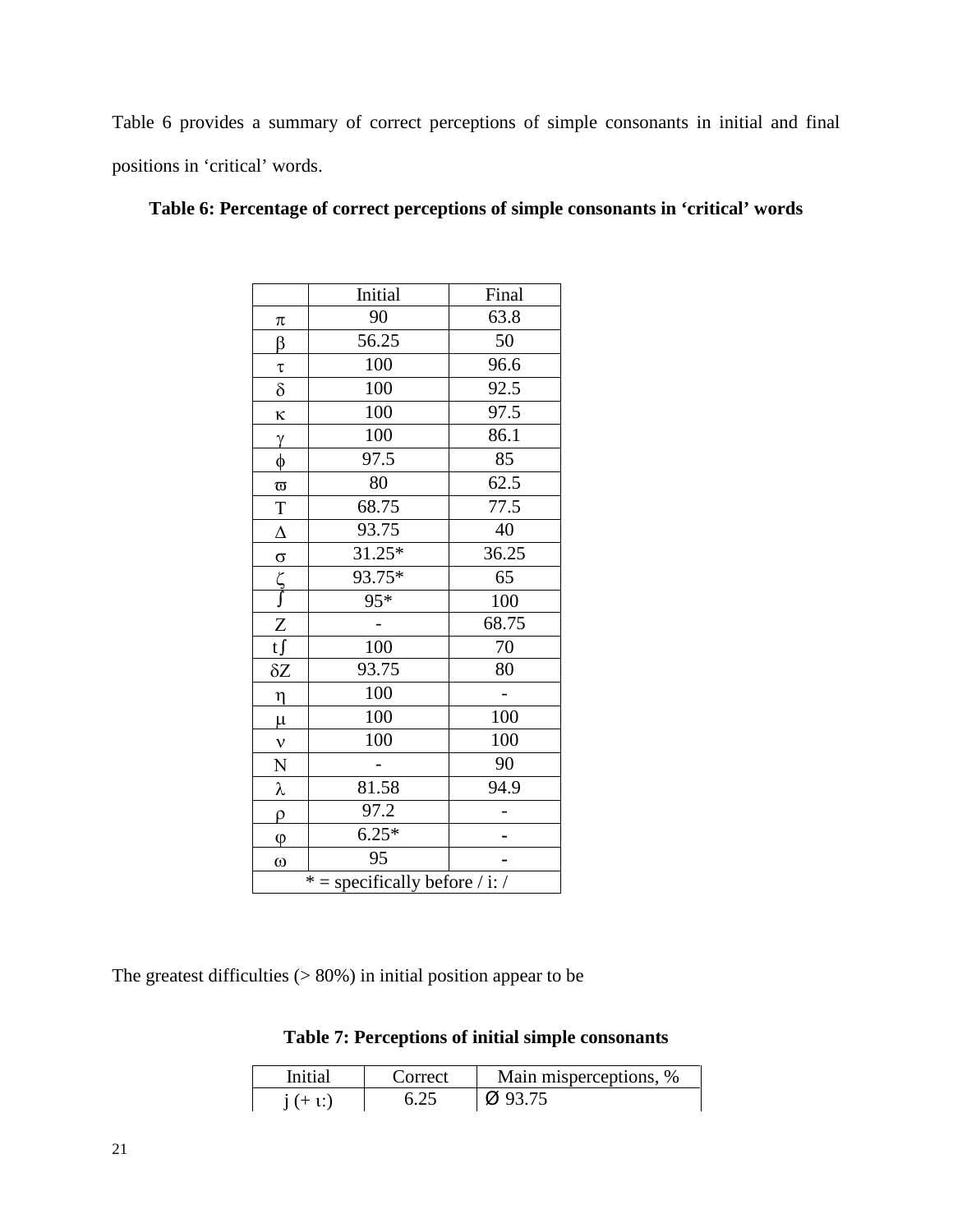| $s (+ 1)$ | 31.25 | T 37.5; $\int$ 31.25 |
|-----------|-------|----------------------|
|           | 56.25 | v 43.75              |
|           | 68.75 | s 31.25              |
| កា        | 80    | b <sub>20</sub>      |

Ahn (1997: 179) provides data that shows that her Korean subjects found it almost impossible to produce the words *yeast* and *year* successfully; 92% of British judges found it impossible to hear any difference between *yeast* and *east*, and 82% any difference between *year* and *ear*. Table 7 shows perceptual confusion between initial / s / and / T /, and between initial / b / and / v /; Ahn (1997) reported difficulties in the production of initial / v / and / Τ /. She also reported difficulties in the production of initial  $/\Delta$  / and  $/f$  , but such difficulties do not appear to extend to perception (see Table 6).

As is well known (Eckman 1977), consonants in final position constitute a greater level of difficulty than in either intial or medial positions; the list is double the length of the problematic initial consonants as is shown  $(> 80\%)$  in Table 8.

| Final        | Correct | Main misperceptions, % |
|--------------|---------|------------------------|
| σ            | 36.25   | T 41.25; z 10          |
| Л            | 40      | d 27.5; z 12.5; v 10   |
|              | 50      | v 18.75; d 12.5        |
| $\varpi$     | 62.5    | f 12.5; b 12.5         |
| π            | 63.8    | f 33.3                 |
|              | 65      | s <sub>25</sub>        |
| Z            | 68.75   | $\delta Z$ 25          |
| $\tau\Sigma$ | 70      | $\delta Z$ 20          |
| T            | 77.5    | s 22.5                 |
| $\delta Z$   | 80      | z 15                   |

**Table 8: Perceptions of final simple consonants**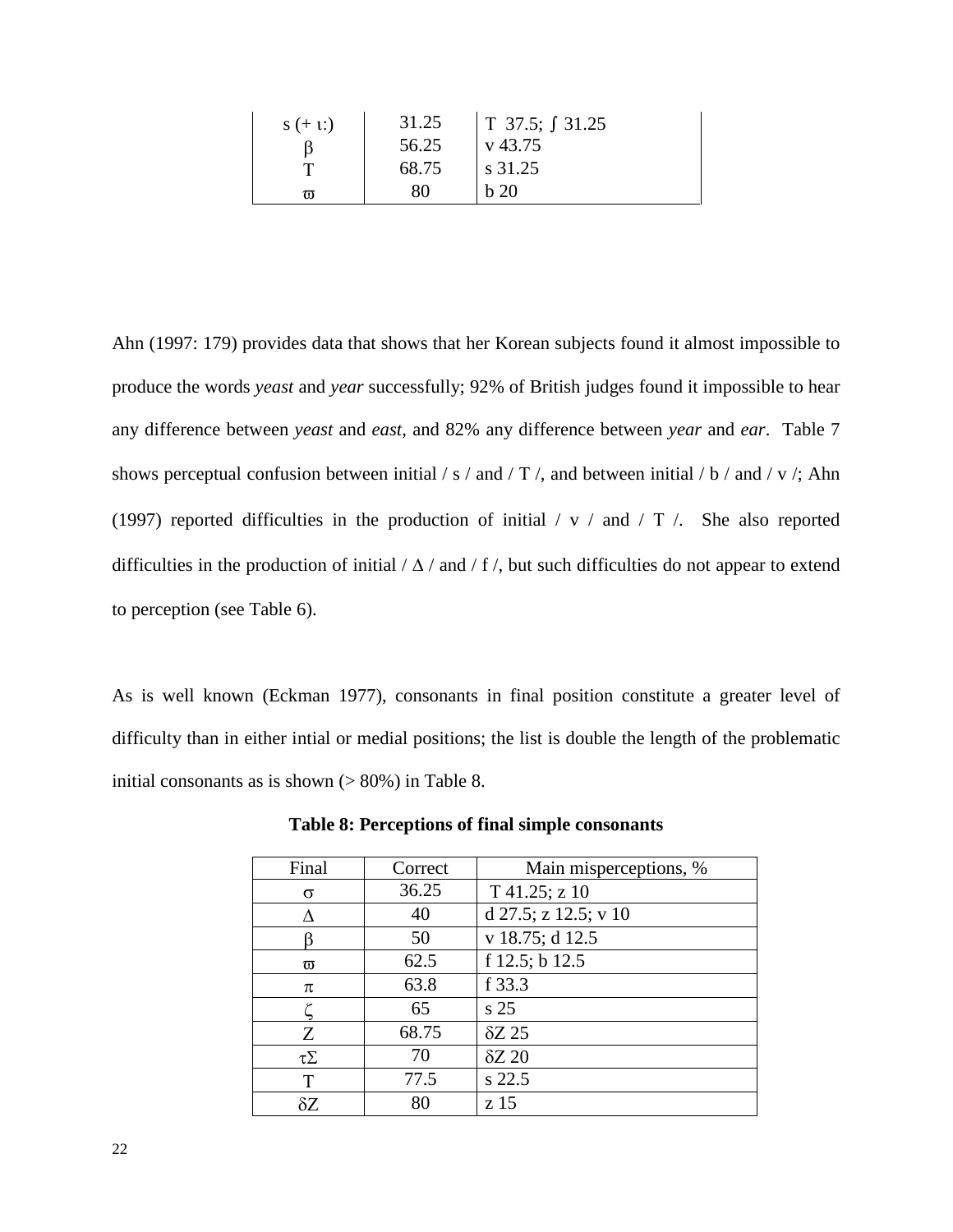The author was particularly surprised at Korean perception of final English / s /: he did not anticpate either from the contrastive analysis or from a consideration of universal tendencies that more participants would heard it as the relatively marked – in universal terms - / Τ / than the 'unmarked' / s /. He drew the participants' attention to this particular misperception and found that it was only when he articulated final  $\frac{1}{s}$  / with a fortis (and untypically long) articulation that they were able to distinguish *mass* from *math*.

Final  $/\Delta$  / was also poorly perceived, being interpreted variously as  $/\mathrm{d}$  /,  $/\mathrm{z}$  / or / v /. There was a good deal of mutuality in the confusion over final  $\frac{1}{b}$ , v, p, f  $\frac{1}{z}$  / x  $\frac{1}{x}$  was often misperceived as / s /, as was / T /. / Z / was often misperceived as / dZ /, as was / t f/; but / dZ / was mainly misperceived as / z /.

These misperceptions tally to a certain extent with Ahn's data on the difficulties in production; see Table 9.

| Final    | Correct | Main interpretation problems |
|----------|---------|------------------------------|
| γ        | 30      | k $33.6;$ O 6.4              |
|          | 34      | O 17.6; p 14.4; d 9.6        |
|          | 34      | s $51.2$ ; t $6.4$           |
| Л        | 40      | d 24; T 16; v 8              |
| Z        | 40      | δZ 24; d 20; z 8             |
| π        | 49      | O 10.4; k 9.6; b 6; f 6      |
| λ        | 52      | -44                          |
| $\delta$ | 58      | t 13.6; $\overline{O}$ 8     |
| φ        | 58      | $p$ 22.5; v 10               |
|          | 58      | z 13.7; d 4.8; t 4; O 4      |

# **Table 9: Native speakers' assessment of non-native speakers' production of final**

**consonants**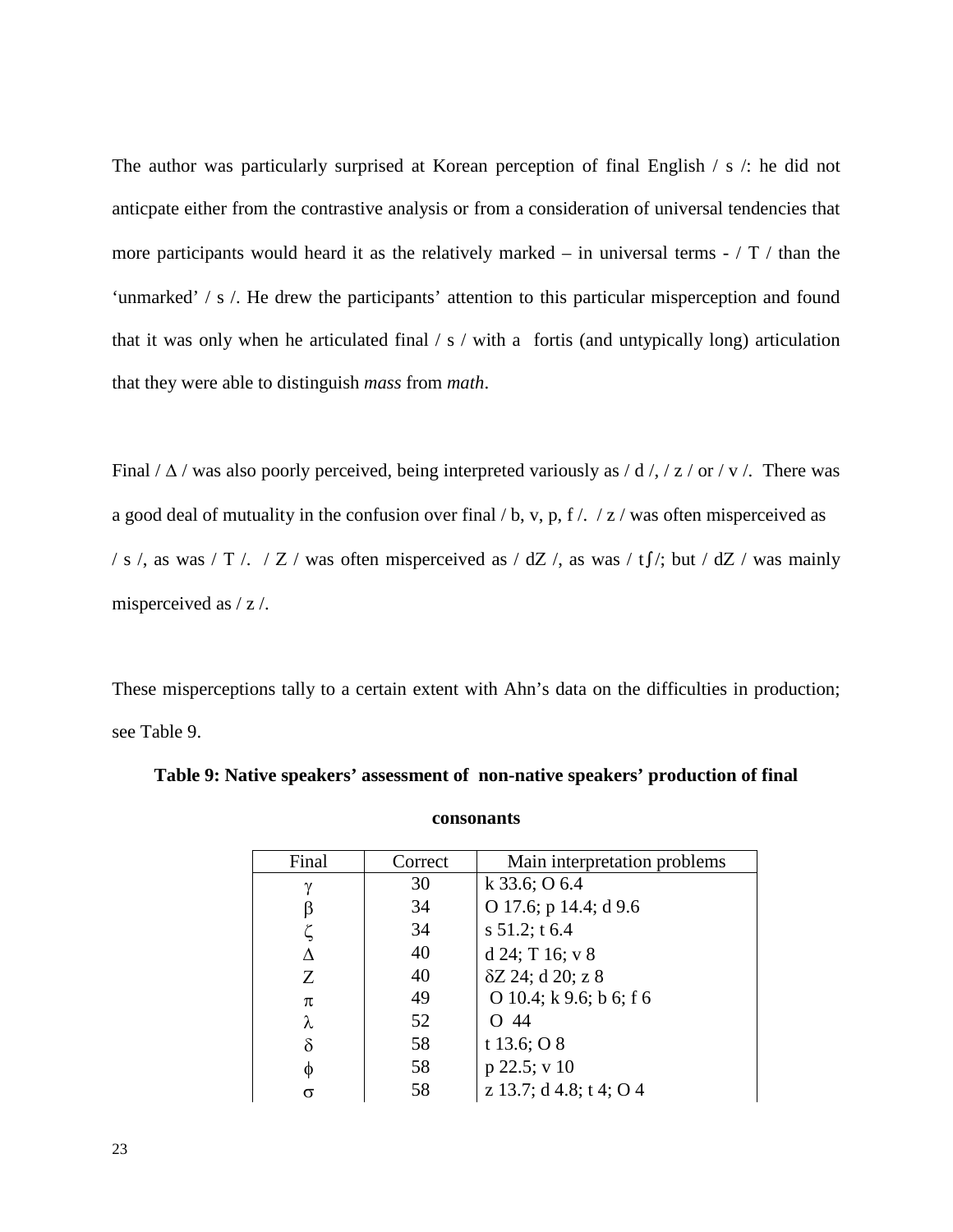|  | 62 | s 24; t 8; O 4        |
|--|----|-----------------------|
|  | 62 | n 12.8; nd 7.2; m 6.4 |
|  |    | tf $15.2; Z 2.4$      |
|  | 74 | $\gamma$ 8; t 6.4     |
|  |    |                       |

This suggests that whereas Korean subjects failed to produce  $/\gamma$ , d, k  $/\gamma$  convincingly (Table 9), they had no real difficulty in perceiving them – they do not appear in Table 8. The labial obstruents  $/p$ , b, f, v  $/$  all appear as productive problems in final position,  $/ f /$  is less of a problem perceptually – it does not appear in Table 8. / T / and /  $\Delta$  / appear in both tables, but as expected (Eckman, 1977), it is the voiced  $/\Delta$  / that constitutes the greater problem – not that they are typically confused with each other: / Τ / is regularly confused with / s / both perceptually and productively, but /  $\Delta$  / with / d /. The perception problems associated with final / z, Z,  $\delta Z$  / are matched with production problems, although / t∫/ appears to be only a perception problem.

The perception of  $/1/a$  and  $/r/a$  was reasonably successful (Table 6), more so for  $/r/a$  (97.2%) than for  $/1/$  (81.58%), despite the evident difficulties in production. Ahn's data (p 176) suggest that Korean speakers were 74% successful in producing / l / in initial position, 68% successful in medial position, and 52% in final position; initial  $/1/$  was otherwise interpreted as  $/$  r  $/$  (20%), medial  $/1/a$  s  $/ r/(16\%)$ , and final  $/1/a$  as zero (44%). With respect to  $/ r/$ , Ahn's data (p 177) suggests that her Korean speakers were 78.5% successful with initial / r / - interpreted as / w /  $(5\%)$ , as / n / (4%) or as / 1 / (3%) - and 64% with medial / r /, but interpreted as / 1 / at 28%.

The degree of successful perception of clusters has not been dealt with as thoroughly and systematically as one would wish. In retrospect, it would have been useful to have elicited more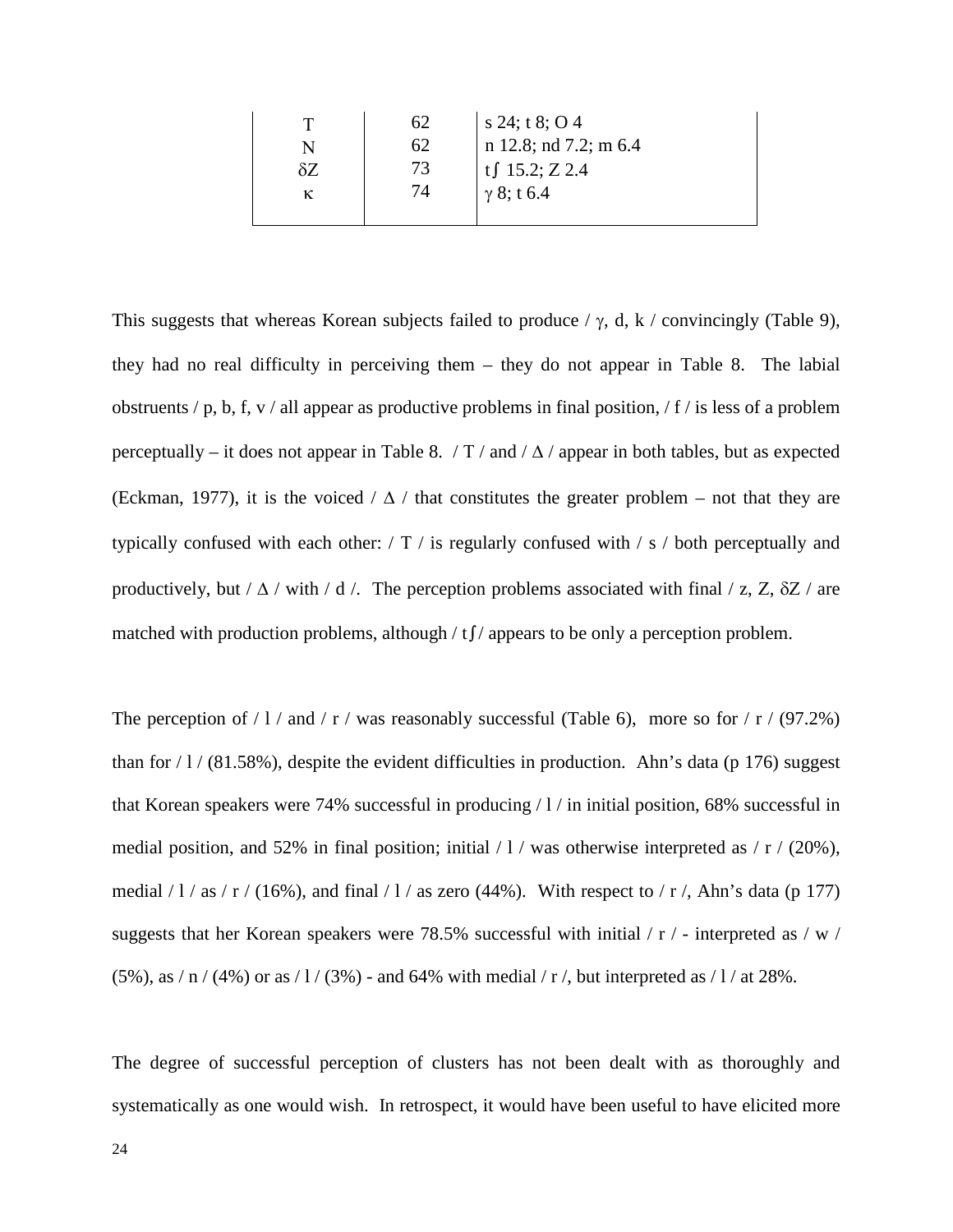targeted data; nevertheless, Table 10 presents what information there is, and Table 11 gathers together what information there is in Ahn (1997: 187-92) about production.

| Initial     | Correct | Main misperceptions        |
|-------------|---------|----------------------------|
| σf          | 25      | sp 70; f 5                 |
| $\phi$ l    | 75      | fr 25                      |
| $\phi$ r    | 80      | fl20                       |
| βr          | 88.8    | $bl$ 5.5                   |
| ĸl          | 80      | kr 10; $k \approx 10$      |
| πj          | 95      | - 5                        |
| σр          | 100     |                            |
| σt          | 100     |                            |
| $\sigma$ tr | 100     |                            |
| Final       | Correct | Main misperceptions        |
| $\lambda b$ | 30      | $1v$ 35<br>b <sub>30</sub> |
| $\pi s$     | 60      | $bz$ 25 $p$ 10             |
| $\tau s$    | 80      | t20                        |
| $\lambda t$ | 85      | 1d <sub>10</sub>           |
| σt          | 94.6    |                            |
| νd          | 100     |                            |

**Table 10: Percentage perceptions of consonant clusters**

**Table 11: Native speakers' assessment of non-native speakers' production of consonant** 

### **clusters**

| Initial    | Correct | Main interpretation problems        |
|------------|---------|-------------------------------------|
| $\sigma f$ | 40      | sp <sub>52</sub>                    |
| $\pi$ l    | 44      | fl 20; p 116                        |
| $\beta$    | 44      | $132$ ; $\beta$ I $\lambda$ 20      |
| βr         | 44      | $\rho$ 28; w 12                     |
| ĸl         | 56      | K≅l 20; pl 12; kr 12                |
| $\phi$ l   | 56      | kl 13; r 8.7; $\gamma$ r 8.7        |
| κr         | 64      | kl 16; k 12                         |
| $\sigma p$ | 84      | f 8; $p$ 4                          |
| $\sigma$ k | 84      | $\sigma$ Ik 16                      |
| $\tau r$   | 92      | $\kappa$ r 4; pr 4                  |
| Final      | Correct | Main interpretation problems        |
| $\tau s$   | 44      | s 40; $tf$ 12                       |
| κt         | 44      | $\kappa I \tau / dZ$ 20; k 16; t 16 |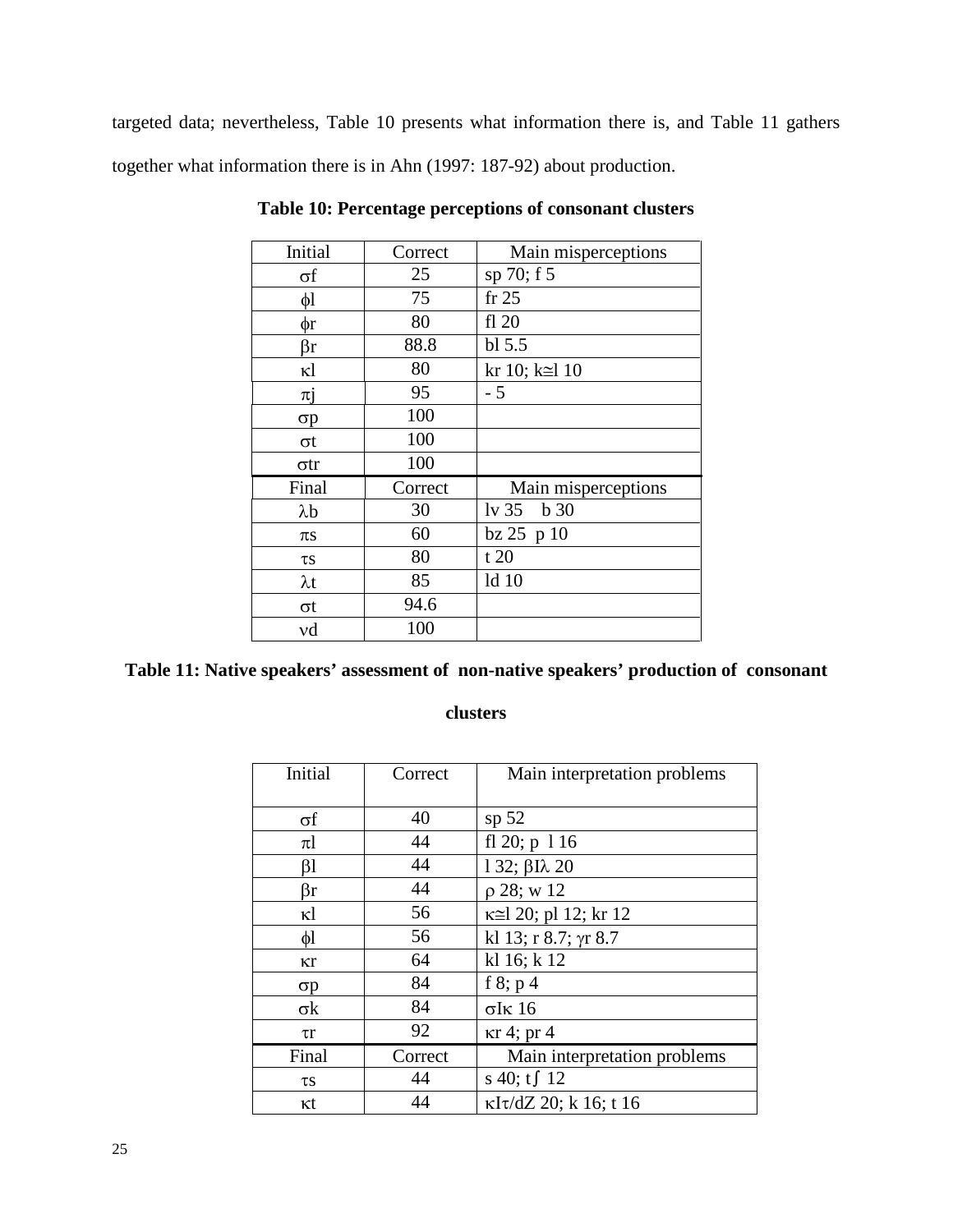| ĸs | ን4 | ps 8; sk 8; s 4; $\gamma$ z 4 |
|----|----|-------------------------------|
| λr |    | It 8; $p$ 4                   |
|    |    | $g8$ lp 4                     |

The perception and production of initial / sf- / is the outstanding problem; otherwise it is quite noticeable that perception is less of a problem than production. The / l / element in an initial cluster is usually articulated successfully, the  $/ r /$  element less well, particularly with  $/ k /$ ; it is the lead consonant that is problematic in production but the  $/1 \sim r /$  in perception.

In final clusters, the  $/$ -lb  $/$  is the outstanding problem in perception, involving two problematical final consonants. However,  $/1/$  in a final cluster with voiceless plosives does not seem to occasion difficulties on the same scale in either perception (Table 10) or production (Table 11).

Clusters of two obstruents are more of a problem in production, either being interpreted as reduced (eg / -ts /  $\rightarrow$  / -s /, / -kt / to either / -k / or / -t / ) or reversed (eg / -ks / to / -sk / ) or separated by an epenthetic vowel (eg *packed* to *packet* or *package*). In perception, some subjects failed to notice / -s / in / -ps, -ts / (reduction) or interpreted a voiceless cluster as if voiced, / -bz / for  $/$  -ps  $/$ .

# **5. Epenthesis and paragoge**

Epenthesis is typical of interlanguage phonology, particularly in the case of consonant clusters in the target language that do not correspond to an equivalent in the mother tongue. Epenthesis in articulation is well enough documented and is evident in Table 11, where some of Ahn's Korean subjects produced *plight* in such a way that in native speakers' judgments it sounded like *polite*, *blow* as *below, claps* as *collapse*, *skewer* as *secure*, and *packed* as *packet* or *package*. When two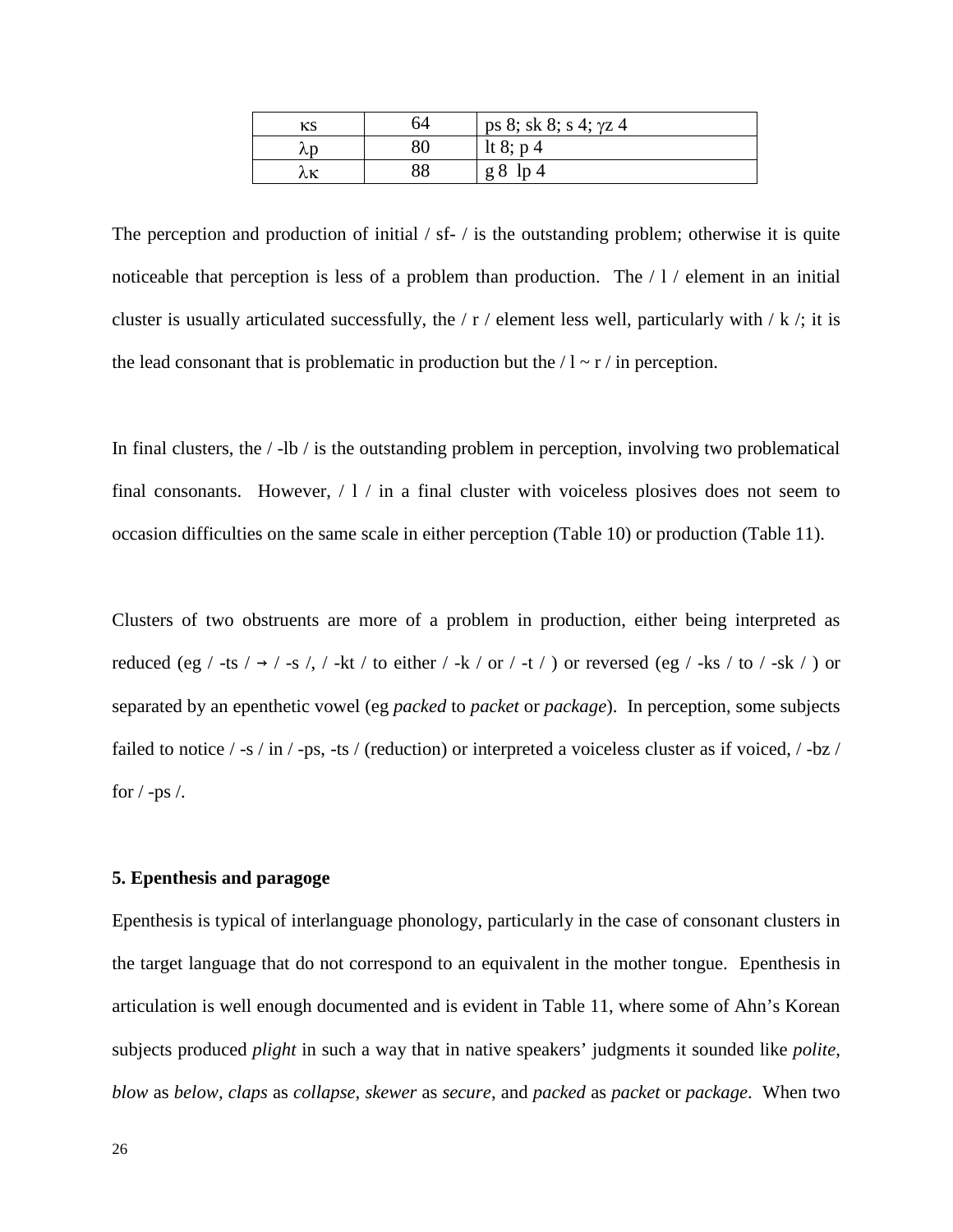participants heard the word *claps,* they interpreted it as *collapse*, suggesting epenthesis in reception, too; likewise, one participant – a different one – interpreted *waste* as *\*weaset*. However, the level of epenthesis was much less marked in reception as it was in production.

Paragoge is typical of interlanguage phonology in the case of a more extensive final consonant system in the target language than exists in the mother tongue. Paragoge was a regular feature of Ahn's subjects in their production of English words with final obstruents, as noted above, eg *rich* as / rI $\tau \Sigma$ ι / etc. In reception too, a number of participants interpreted final release as an additional unstressed syllable; thus *duck* was interpreted as *ducky, bulb* as *\*Bauber, perch* as *\*furture* and *puzzle, buzz* as *buzzer, jug* as *jugger, robe* as *robber,* and *beige* as *\*basy / \*bazy*. On the other hand, final unstressed syllables were interpreted in a couple of cases as release of final syllables, eg *rival* as *live*, and notably *breezy* as *breeze, \*bleeze, \*breage, bridge, \*breedge* – in fact, only four of the sixteen participants identified the final unstressed syllable, and only three did so correctly.

### **6. Supplementary Strategies**

How could one of the participants mistake initial  $/p /$  with  $/ t /$ , especially as it matches a phonemic contrast in their mother tongue phonology, and interpret *pilot* as *tired* (item 61) ? The answer lies in the multiplicity of factors that feature in our processing of an acoustic signal. If the listener's linguistic competence (phonology, grammar, lexis, discourse) matches the speaker's, there are usually very few linguistic problems in processing the signal. If the listener's competence does not match, then there is a strong likelihood that problems will arise. If the listener's phonological competence in particular does not match, there is a very strong likelihood that a problem will arise in respect of an acoustic signal consisting of a single word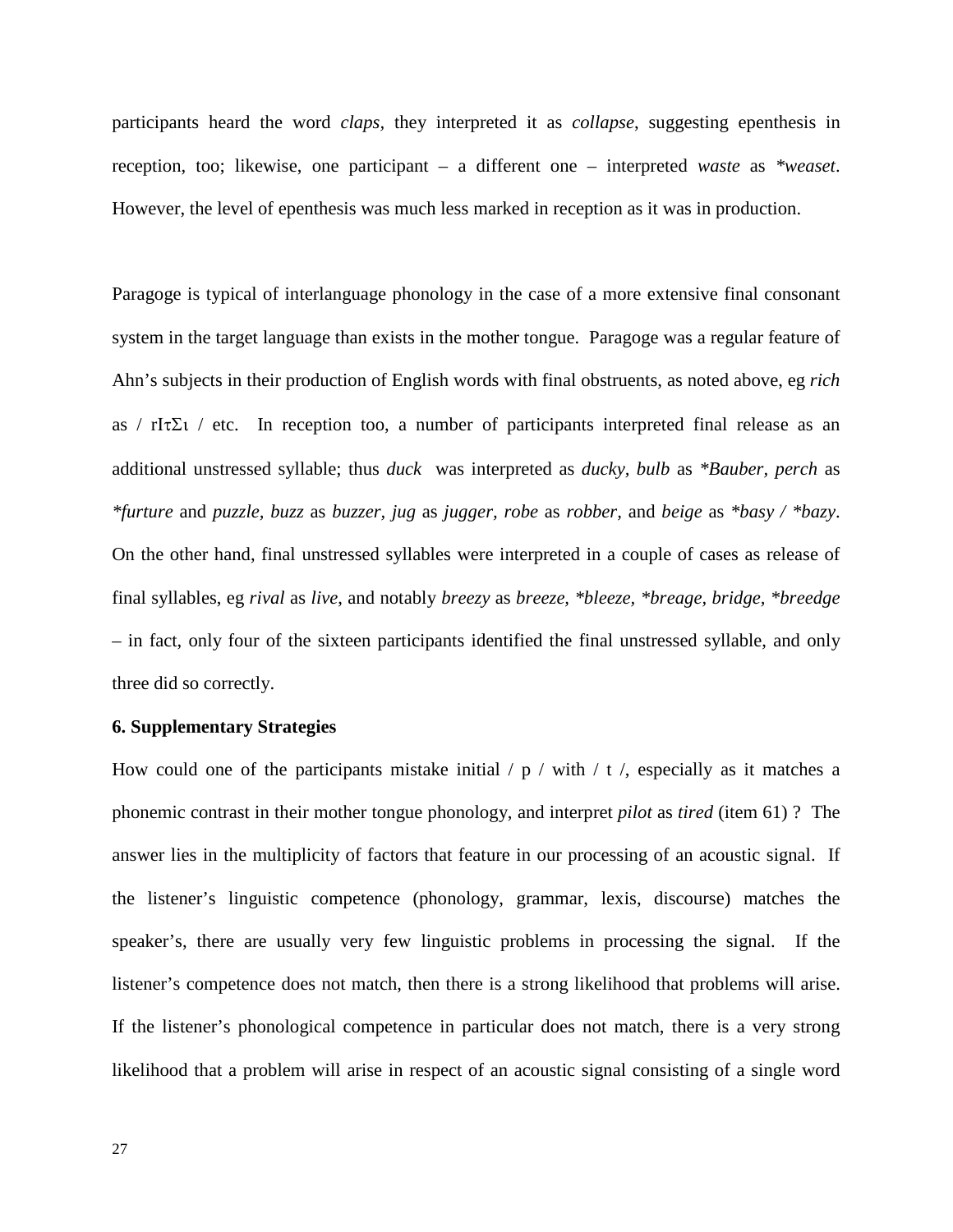with no linguistic or situational context. If such a problem arises, the listener has to resort to a set of strategies to help make some kind of interpretation.

One strategy that is familiar in interlanguage studies is *over-correction*. This might account for one participant's interpretation of the signal *tongue* as *thong*. They know that they have to monitor their own articulation as well as their reception carefully to distinguish the less familiar / T / from the very familiar / t /; and as they monitor, they decide whether any perception of  $\lceil t \rceil$ ought in fact to be interpreted as / Τ /. They are often correct, but occasionally 'correct' an interpretation that was in fact not incorrect, and decide on, for instance, *thong* even though they heard an initial [ t ]. This might also help to explain the interpretation of *rival* as *live*; the listener monitors for vowel paragoge in order to avoid it, hears an unstressed final syllable, decides against interpreting it as such, thus reducing the interpreted word to a single syllable and is forced to interpret the remainder [ rαΙϖ ] as *live*, since no word like *\*rive* exists. In this latter case, an additional strategy has been employed.

That additional strategy relates not to phonology, but to the listener's lexical competence. The listener possesses a mental lexicon in the target language; in the above case, the listener dismisses *\*rive* as non-existent – and is correct in doing so – and refers to their mental lexicon via their phonological competence and accesses *live*. Their knowledge of past difficulties in distinguishing between / r / and / l / may well confirm their interpretation. This is a kind of *reprocessing of the lexical content of the cue.*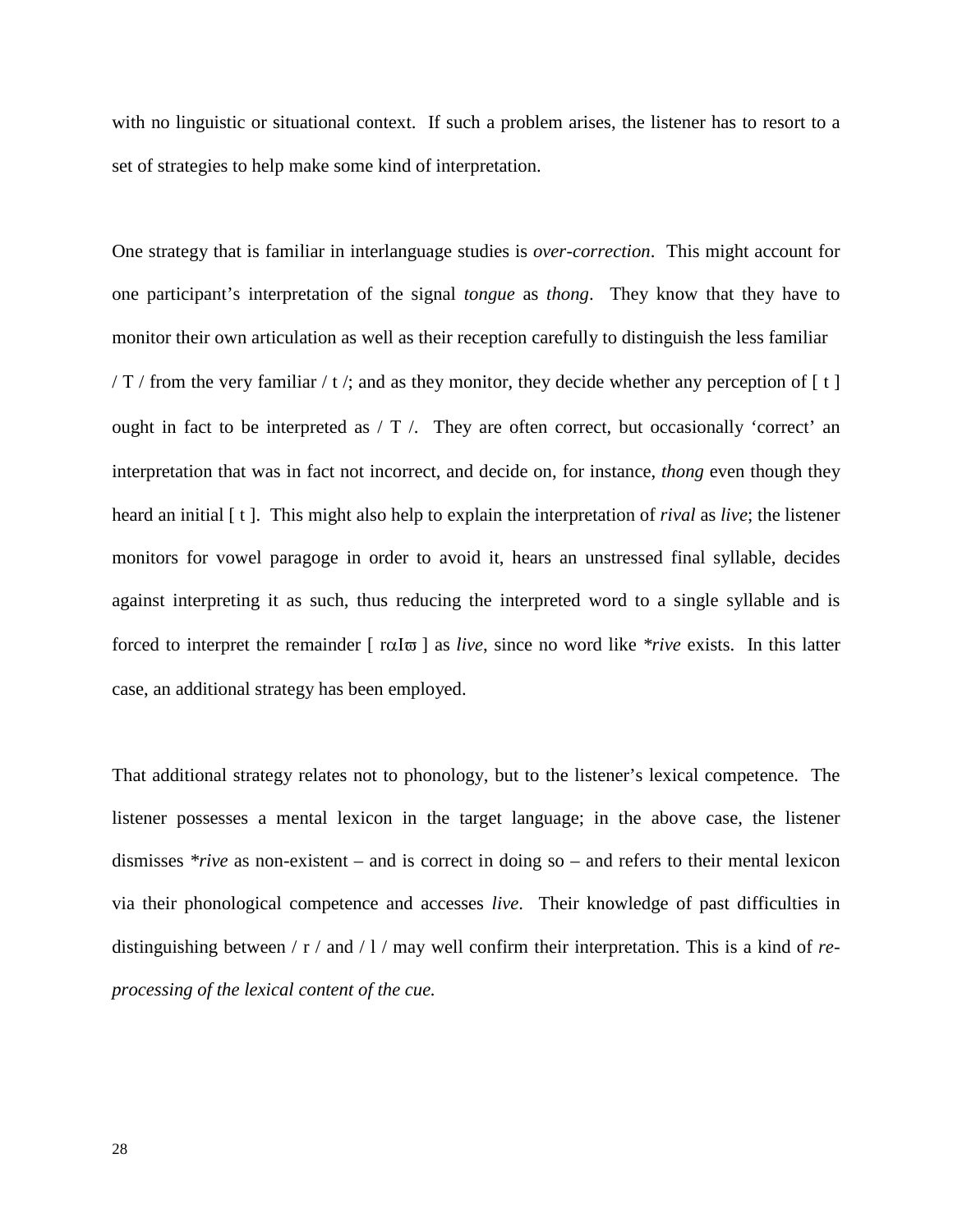A third strategy is *lexical anticipation*, ie expecting a more familiar or more common word. For example, a listener may hear *kilt* but dismisses it in favour of the more familiar and common word *guilt* – again despite a similar (but, admittedly, not phonetically identical) contrast in the mother tongue phonology.

A fourth strategy is *guessing*, in the context of recognising their own limitations in the target language lexicon. This might explain *\*vite* (for *bite*), as a back formation from *invite*, and *\*volve* (for *bulb*) from *involve*. Guessing is probably the cause of most of the misperceptions marked \* in Tables 1 and 2. It represents a deliberate strategy for compensating for a presumed deficiency in lexical competence in the target language.

A fifth strategy is a *response with reference to an imagined semantic context*, like a lexical set. For example, if *chick* followed *chest* in a word list, a listener might be tempted to interpret *chick* as *cheek*, because of the imagined context of 'parts of the body'. (No evidence of this in the present data, Tables 1 and 2).

These strategies appear to account satisfactorily for all the (apparent) anomalies in the data, ie where a phonological explanation is not sufficient in itself. The detail of each case is presented in the Appendix.

### **7. Interlanguage phonological competence**

With the kind of data presented here, it is possible to inspect interlanguage phonological competence on both an individual and group basis. This amounts to drawing up an individual's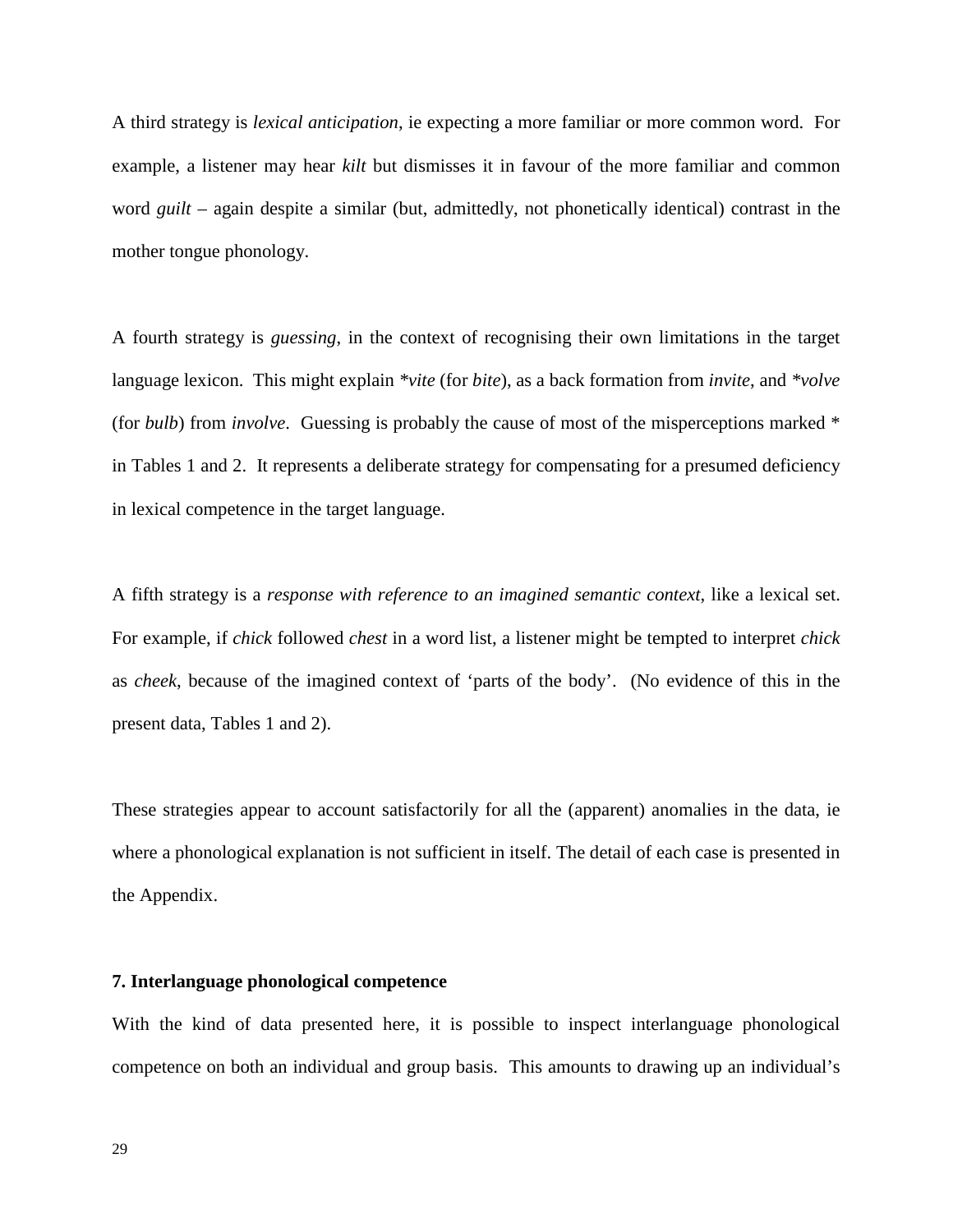or a group's phonological profile in the processing of target language heard input. The value of doing so is, on the one hand, to provide an individual with very specific feedback, for selfmonitoring and remedial purposes, and on the other, to provide information that is relevant for the devising of classroom materials that are specific to a whole group.

We will attempt to portray one participant's English phonological competence in perception – it would have been most revealing if it had been possible to have access to his productive competence too, but unfortunately the participants in Ahn's experiments (Ahn 1997) do not overlap with the participants in the experiment presented here.

The participant selected is one of the better ones, and his profile will then be contrasted with the group profile. The following misperceptions are recorded, in his case, in Table 12:

| target word   | Misperception |                                    |
|---------------|---------------|------------------------------------|
| 2<br>mass     | Math          | s# as T#                           |
| bought<br>4   | Boat          | O: as $\cong$ Y                    |
| hut<br>6      | Hurt          | $\zeta$ as 3:                      |
| kilt<br>14    | Cult          | I as $\subset$                     |
| duck<br>15    | Dock          | $\zeta$ as $\Theta$                |
| bulb<br>16    | Verb          | $\zeta$ as 3:; #b as #v; lb# as b# |
| perch<br>19   | *furch        | #p as #f                           |
| 26<br>vest    | Vast          | $E$ as $\{$                        |
| 28<br>breathe | <b>Breeze</b> | $\Delta$ # as z#                   |
| hiss<br>29    | Heath         | #I as $\iota$ :; s# as T#          |
| 31<br>looser  | Luther        | $-s-$ as $-T-$                     |
| 39<br>goal    | Gull          | $\cong$ Y as $\varsigma$           |
| 44<br>seep    | Thief         | #s as #T; $p$ # as f#              |
| 45<br>nought  | Knot          | $O:$ as $\Theta$                   |
| 50<br>mesh    | Mash          | $E$ as $\{$                        |
| 51<br>beige   | Badge         | $Z#$ as $\delta Z#$                |
| 52<br>yeast   | East          | $\#$ i: as $\#$ u:                 |
| ladder<br>54  | Rather        | #l as #r ; -d- as - $\Delta$ -     |

**Table 12: One subject's record of misperceptions**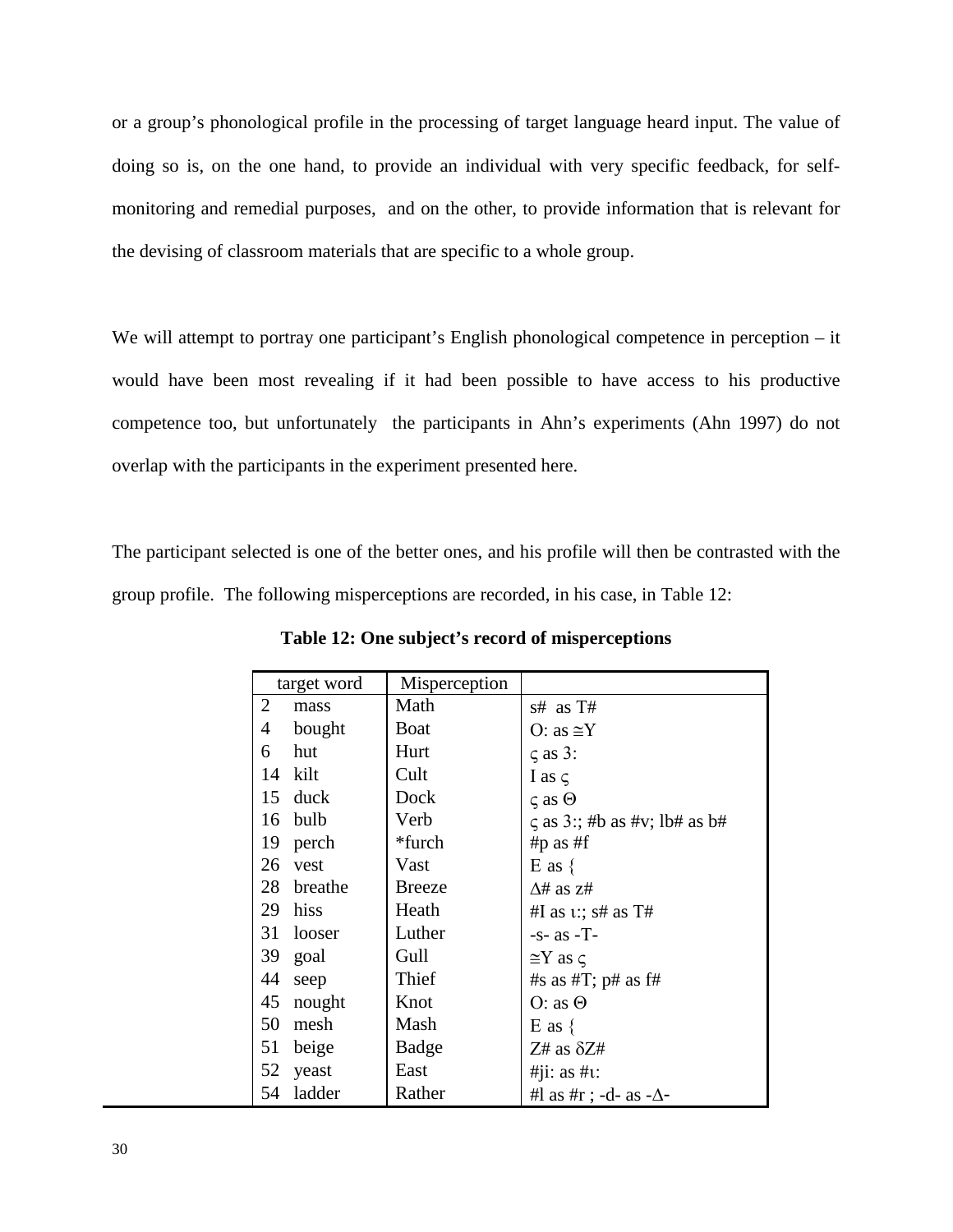|  | 60 bury                 | *Barry | $E$ as $\{$      |
|--|-------------------------|--------|------------------|
|  | 62 youthful             | Useful | $-T-$ as $-s-$   |
|  | 63 composure   Composer |        | $-Z$ - as $-z$ - |

It is clear that this participant does not confidently discriminate between / E / and / { /; / { / is firm in all contexts except possibly in *ladder* (as *rather*, but American pronunciation of the latter is with /  $\{ \cdot \}$ ; see Wells 2000).  $\cdot \zeta$  is mainly perceived satisfactorily in non-critical cases, eg *tongue, buzz, dove,* but in critical cases, he is unable to distinguish *hut* from *hurt, bulb* from *verb* and *duck* from *dock*; he is successful with *jug* - not perceived as *jog.* / Ο: / was not identified at all. There is a degree of uncertainty with / Ι /.

The perception of  $/ \Theta$  / and  $/ Y /$  was successful, as were the other monophthongal and diphthongal long vowels, and the weak vowels  $/ \approx /$  and final  $/ -i /$ . This participant's English vowel phonology in perception can therefore by characterized as lacking  $/E /$ ,  $\zeta$  and  $/O$ :  $\zeta$  and uncertain in respect of / Ι /.

As for the consonants, there is a high degree of uncertainty between / s / and / T / in all positions; / s / was only successfully identified in clusters; / Τ / was successfully identified except in *youthful*. Perhaps this is a case of over-correction, vainly substituting the new item, / Τ / , for the more familiar / s /. This might also explain interpreting the intervocalic / d / of *ladder* as the new item /  $\Delta$  /, and the (familiar) / p / as the new item / f /. However, it does not explain final /  $\Delta$  / as/  $z /$ , nor / Z / as either / z / or / dZ /. Thus the major problems reside in the fricative articulations.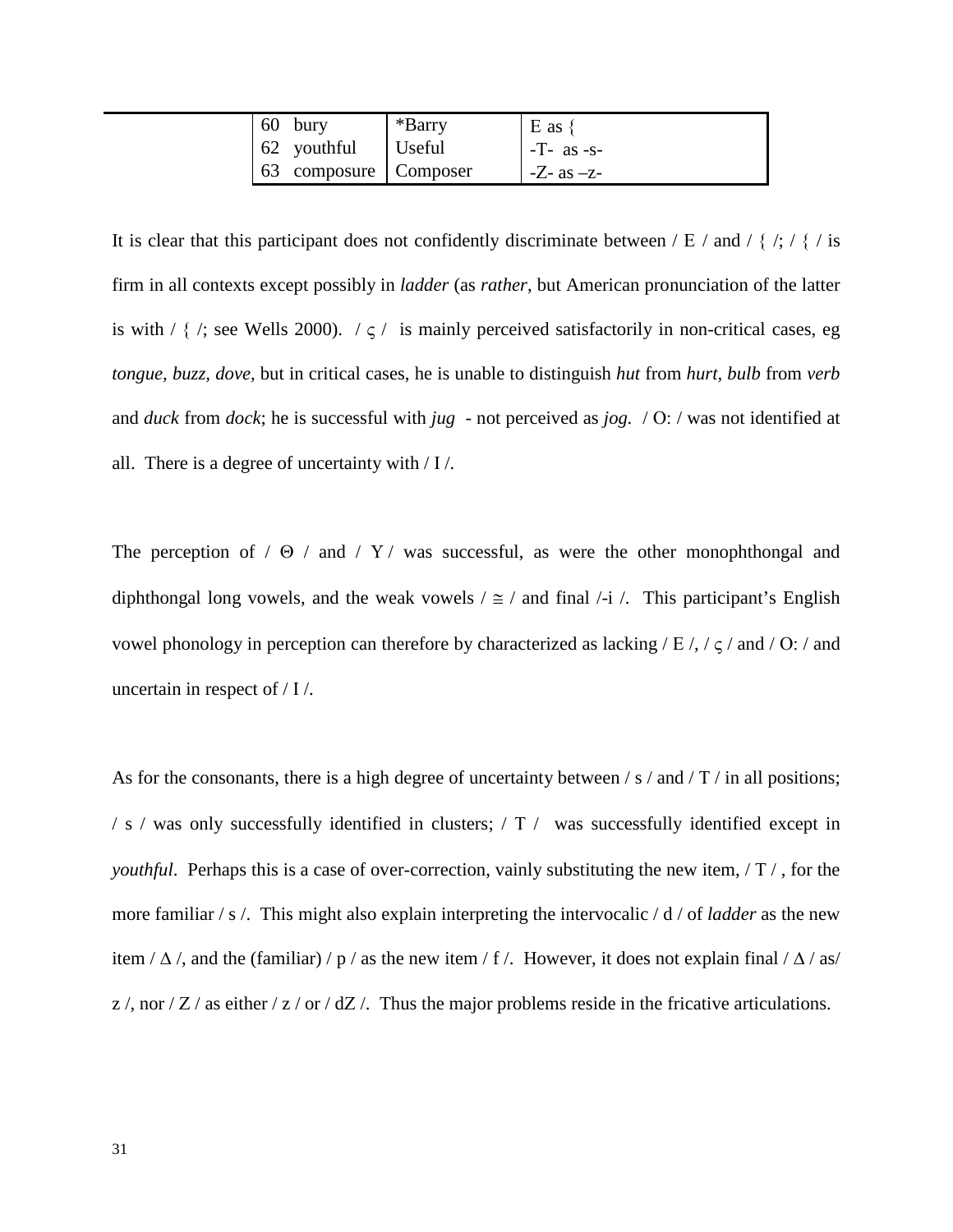The plosive and affricate system is otherwise firmly established, as is the nasal system. Amongst other resonants, initial / l / in *ladder* was interpreted as / r /, final / l / in the / lb / cluster in *bulb* appeared not to have been perceived, and  $/ j / \text{before} / i$ : / was not perceived at all. This participant coped with all the clusters satisfactorily. Thus, his English consonant phonology in perception can be characterized as lacking a distinction between / s / and / Τ / in all positions, and lacking /  $\Delta$  / in final position, lacking / Z / in all positions, and lacking / j / before front close vowels; and uncertain in respect of / p / and / f / in initial and final positions, / d / and /  $\Delta$  / in medial position, and  $/1/$  and  $/$  r  $/$  in initial positio

The one item that has not been accounted for is his interpretation of *bulb* as *verb*. The leading problems might well have been the misinterpretation of / ς / as / 3: / - see also *hurt* for *hut* – and the non-recognition of  $/ 1 /$  in the final cluster, suggesting a non-existent  $*/ 53$ :b  $/$ ; as the participant engages in the strategy of lexical re-processing, *verb* is accessed, and just as he overcorrects familiar  $/p /$  with the new item  $/ f /$ , he appears to have engaged in a parallel overcorrection, exchanging  $/ b /$  for an imagined  $/ v /$ . Lexical re-interpretation does not express phonological competence directly.

The deficiencies in this participant's receptive phonological competence in English can be summarized as follows:

### **Table 13: An individual Korean speaker's interlanguage English segmental phonology**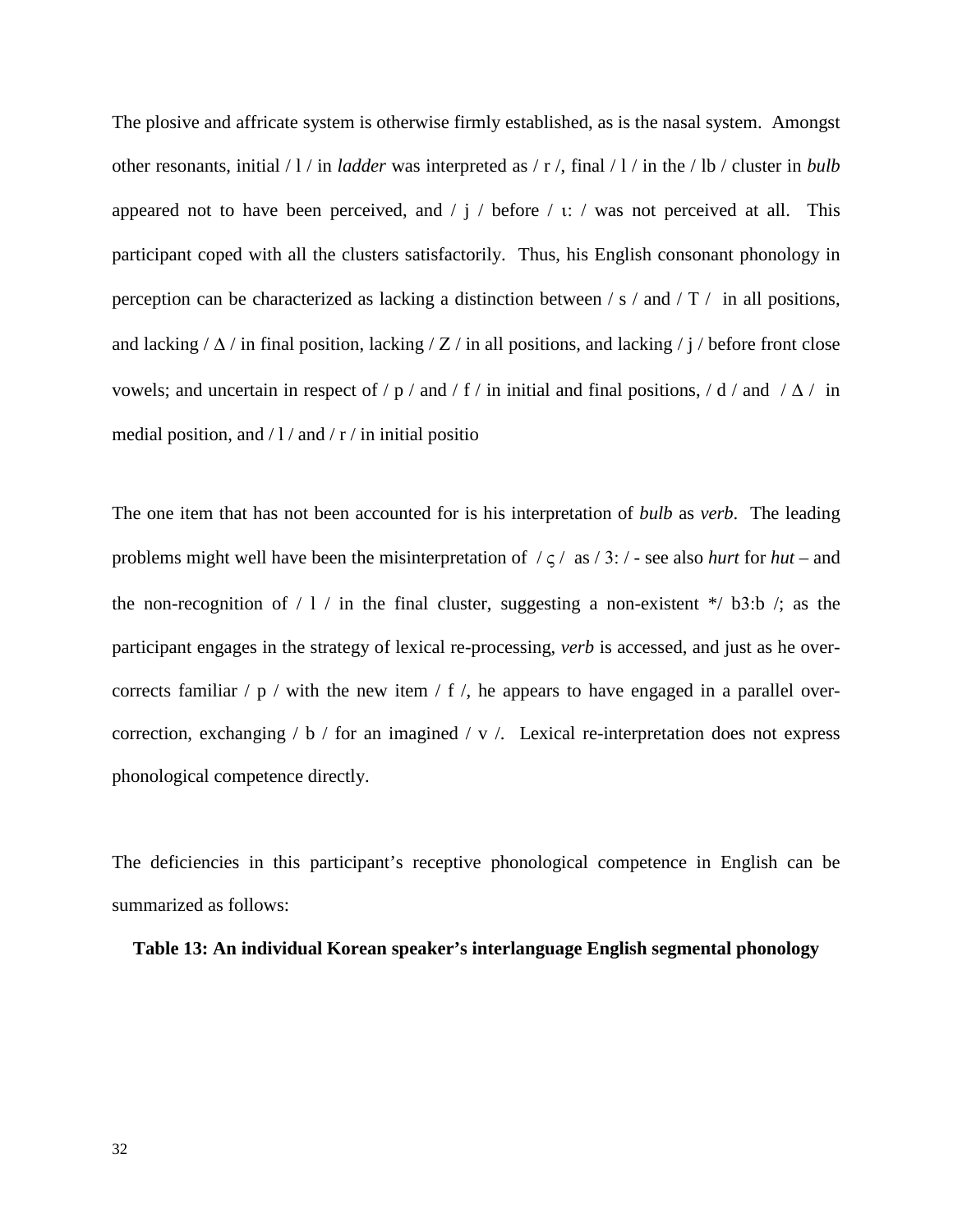|           | Vowels      |         | Consonants |             |  |  |  |  |  |
|-----------|-------------|---------|------------|-------------|--|--|--|--|--|
|           |             | Initial | medial     | Final       |  |  |  |  |  |
| Lacking   | E           | s/T     | s/T        | s/T         |  |  |  |  |  |
|           | $\varsigma$ | $j(+1)$ |            |             |  |  |  |  |  |
|           | O:          |         | Ζ          | Z           |  |  |  |  |  |
|           |             |         |            |             |  |  |  |  |  |
|           |             |         |            | $\lambda b$ |  |  |  |  |  |
| Uncertain |             | p/f     |            | p/f         |  |  |  |  |  |
|           |             |         | $d/\Delta$ |             |  |  |  |  |  |
|           |             | 1/r     |            |             |  |  |  |  |  |

This compares favourably with the rest of the group of participants. For the purposes of designating the characteristic receptive phonology of the group, we assume that scores below 50% in Tables 1, 2, 4, 6, 7, 8 and 10 suggest that items are lacking in most of the group, and that scores between 50% and 79% suggest a noteworthy degree of uncertainty. Thus, the deficiencies in the group's receptive phonological competence in English can be summarised as follows (Table 14):

# **Table 14: A general Korean interlanguage English segmental phonology**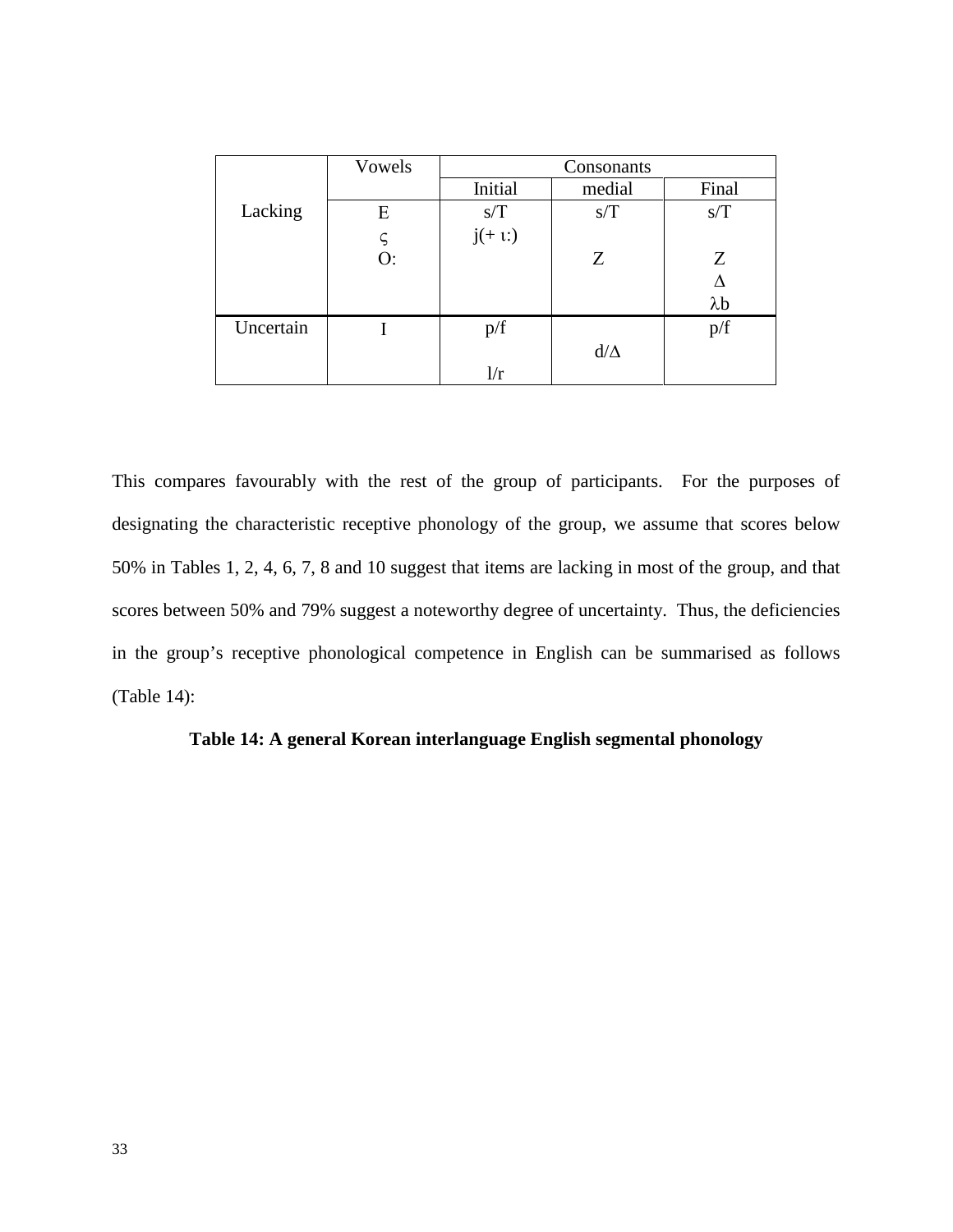|           | Vowels                                  |          |            |                 |
|-----------|-----------------------------------------|----------|------------|-----------------|
|           |                                         | Initial  | Medial     | Final           |
| Lacking   | E                                       | $s(+1)$  | s/T        | s/T             |
|           |                                         | $j(+1)$  |            |                 |
|           | $\mathop{\mathsf{S}}\limits_\mathbf{Y}$ |          | Z          |                 |
|           | O:                                      |          |            | $\delta/\Delta$ |
|           | $-1$                                    | sf/sp    |            |                 |
|           |                                         |          |            | $\lambda b/lv$  |
| Uncertain | I                                       | b/v      |            | b/v             |
|           |                                         | T/s      |            | T/s             |
|           | $\Theta$                                |          | p/f        | p/f             |
|           |                                         |          | $d/\Delta$ |                 |
|           |                                         |          |            | $\varpi/f$ ,b   |
|           |                                         |          |            | Z/S             |
|           |                                         |          |            | $Z/\delta Z$    |
|           |                                         |          |            | $\tau \int dZ$  |
|           |                                         | $f$ l/fr |            |                 |
|           |                                         |          |            | $\pi s/bz$      |

Although most of the individual's deficiencies are included within the group's, there are certain idiosyncrasies, eg his uncertainties of initial p/f and l/r are not shared by the group.

### **8. Conclusion**

The value of this data and its analysis is the information it provides teachers and course designers. By a procedure as described in this paper, it is possible to gain specific information on general problems of phonological perception, but also on individual profiles, enabling teachers to focus attention accordingly.

Table 14 can also function as a guide to course designers. Many English pronunciation course materials are not specific enough in two respects. Firstly, relevant contrasts are not always taken into account, eg Trim & Kneebone (1975) contrast /  $\varsigma$  / with / {,A:,Θ / but not with / 3: /; / p / and / f / are not contrasted with each other. Secondly, contrastive consonant practice usually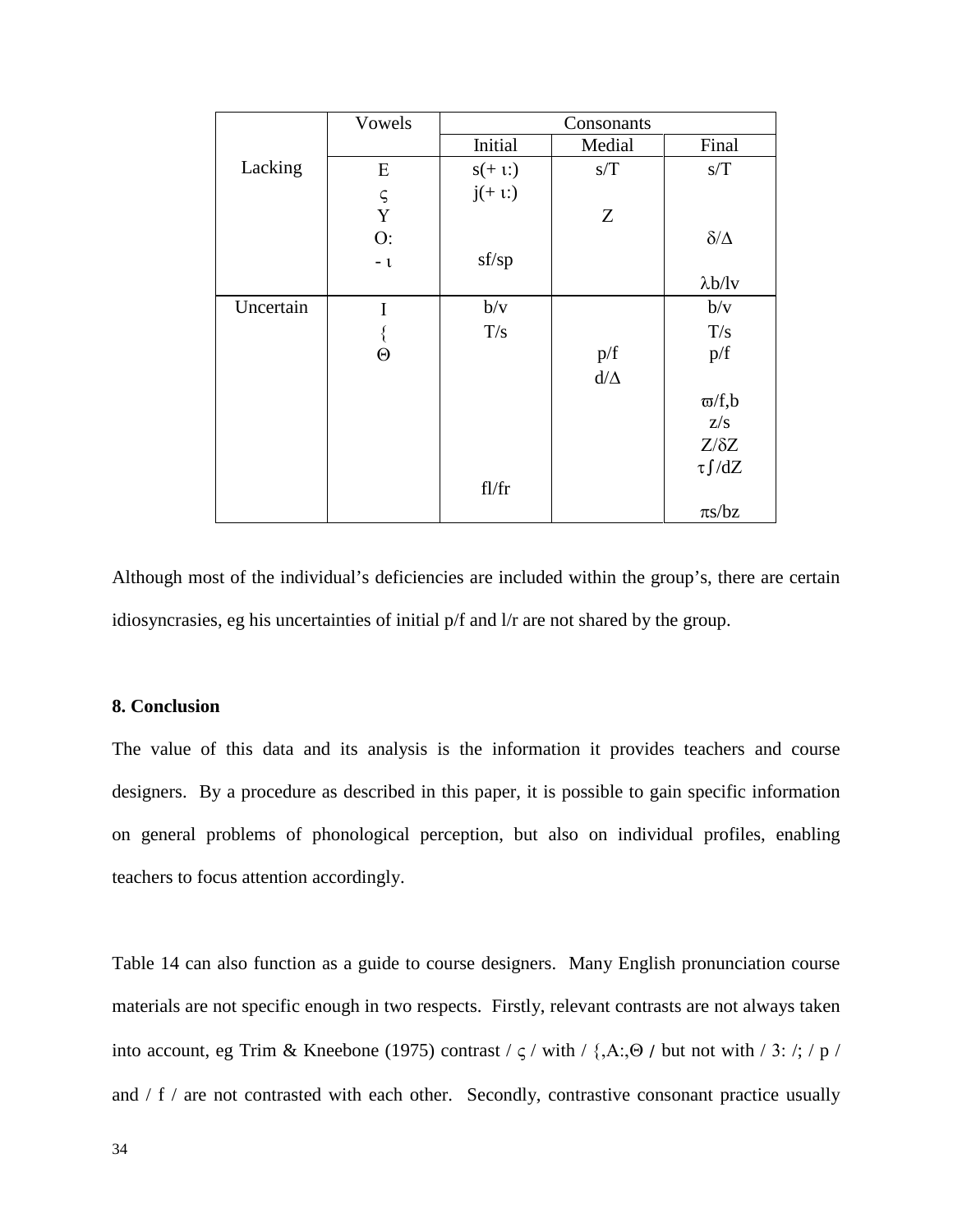concentrates on initial position to the neglect of final position, eg Rogerson & Gilbert (1990) contrast / T / and / s / in initial position only.

The following tables chart the coverage of the phonological problems identified in Table 14 in materials produced for British English pronunciation. American materials have been excluded simply because the focus throughout this paper has been on Koreans' perceptions of a standard British accent which includes the British vowels /  $\zeta$ , 3:, Θ /. The  $\checkmark$  indicates that the contrast is dealt with systematically, **i** indicates that it is dealt with incidentally; a blank indicates that it does not deal with it at all.

## **Table 15: Teaching materials' coverage of relevant vowel contrasts**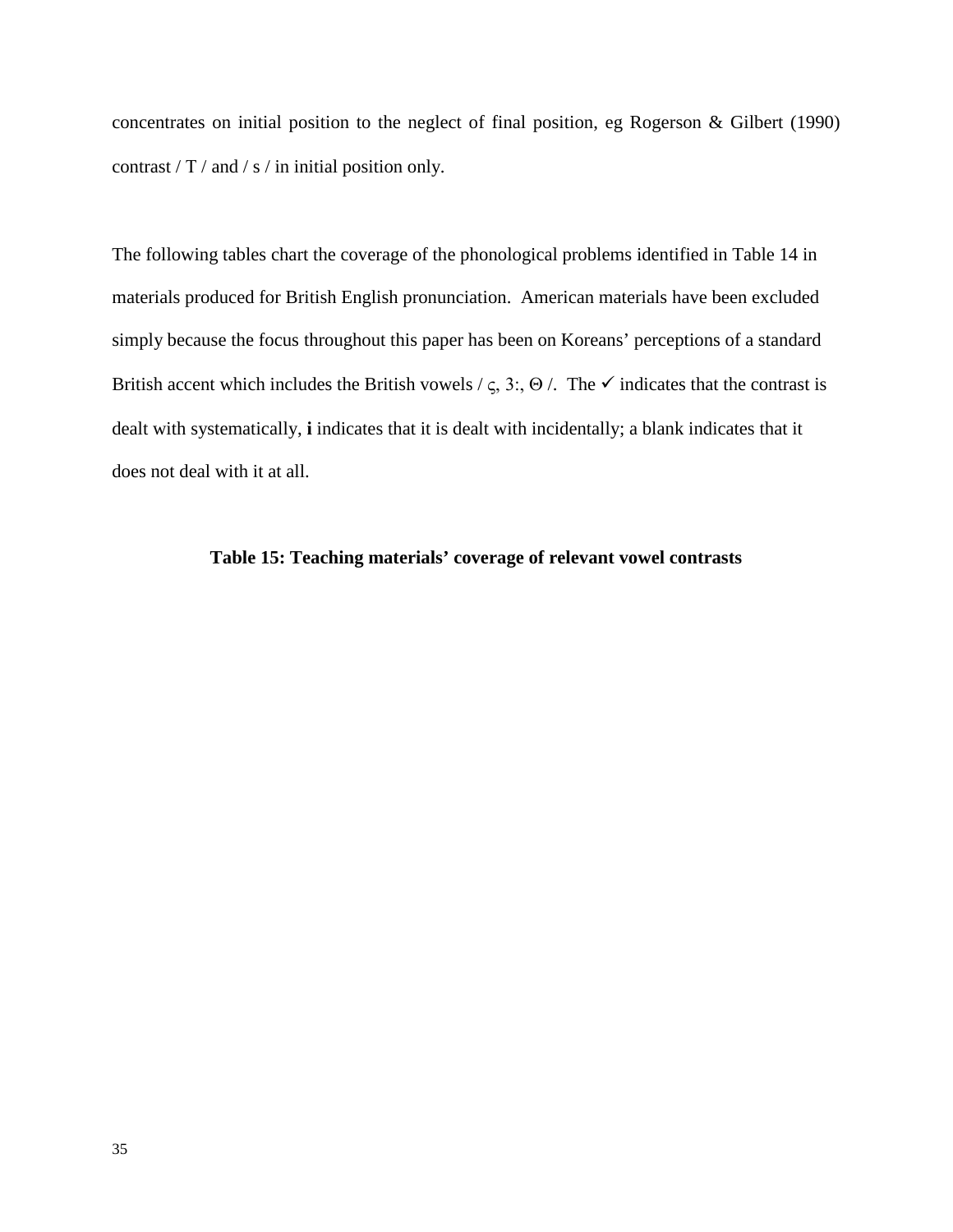| Course                     | Vowel contrasts necessary for Korean learners |              |                   |               |                           |              |              |              |                   |              |
|----------------------------|-----------------------------------------------|--------------|-------------------|---------------|---------------------------|--------------|--------------|--------------|-------------------|--------------|
|                            | $\mathbf{I}/\mathbf{t}$ :                     | $E/\xi$      | $\frac{1}{2}$ /A: | $\frac{2}{3}$ | $\zeta/\Theta$            | $\zeta/A$ :  | $\zeta/3$ :  | $\Theta$ /O  | $O: / \cong$<br>Y | $Y/v$ :      |
| Arnold & Gimson $(1965)$   | ✓                                             | $\checkmark$ | $\checkmark$      | $\checkmark$  | ✓                         | ✓            | ✓            | ✓            | ✓                 | ✓            |
| Trim & Kneebone (1965)     | $\checkmark$                                  | ✓            |                   | $\checkmark$  | ✓                         | $\checkmark$ |              | ✓            | ✓                 |              |
| Munro Mackenzie (1967)     |                                               | ✓            | ✓                 | $\checkmark$  | ✓                         | ✓            | ✓            | ✓            | ✓                 |              |
| Byrne & Walsh $(1973)$     | ✓                                             | ✓            | $\checkmark$      | $\checkmark$  |                           |              | ✓            | ✓            | ✓                 | ✓            |
| Gimson (1975)              | $\mathbf{i}$                                  | $\checkmark$ |                   | $\checkmark$  | $\checkmark$              | $\mathbf{i}$ |              | $\mathbf{1}$ |                   | 1            |
| Baker (1977)               | $\checkmark$                                  | $\checkmark$ | $\checkmark$      | ✓             |                           | ✓            | ✓            | ✓            | ✓                 | ✓            |
| Baker (1982)               |                                               | $\checkmark$ | ✓                 | ✓             |                           |              |              | ✓            |                   |              |
| Ponsonby (1982)            |                                               | ✓            |                   |               | $\mathbf{1}$              |              |              | 1            |                   |              |
| Hooke $& Rowell (1982)$    |                                               | ✓            | $\checkmark$      | ✓             |                           |              |              | ✓            | ✓                 |              |
| O'Connor & Fletcher (1989) | $\checkmark$                                  | $\checkmark$ |                   | ✓             |                           |              |              | ✓            | ✓                 |              |
| Rogerson & Gilbert (1990)  | $\checkmark$                                  |              |                   | $\mathbf{1}$  | $\mathbf{i}$              | $\mathbf{i}$ | $\mathbf{1}$ |              |                   |              |
| Hewings (1993)             | <sup>1</sup>                                  | $\mathbf{1}$ |                   | $\mathbf{1}$  | $\bullet$<br>$\mathbf{1}$ |              |              | 1            | Î.                | $\mathbf{1}$ |
| Brazil (1994)              |                                               |              |                   |               |                           |              |              |              |                   |              |
| Cunningham & Bowler (1990) | $\checkmark$                                  |              |                   | $\checkmark$  | $\mathbf{i}$              | 1            | $\mathbf{1}$ | $\mathbf{1}$ | $\mathbf{i}$      |              |
| Bowler & Parminter (1992)  | $\checkmark$                                  | $\checkmark$ |                   | $\checkmark$  |                           |              |              | ✓            | ✓                 | ✓            |
| Cunningham & Moor (1996)   | ✓                                             |              |                   | 1             |                           |              | 1            | -1           |                   |              |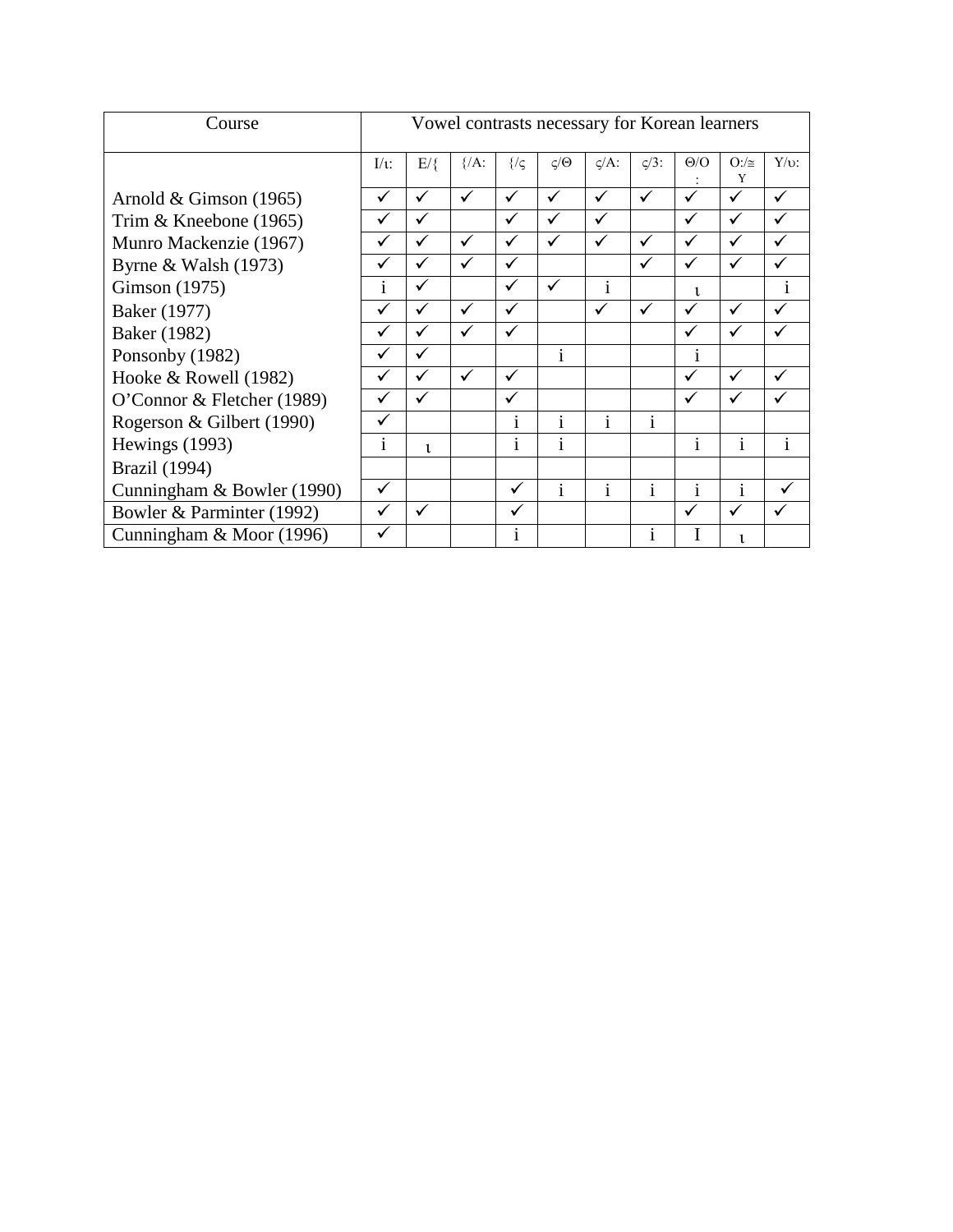| Course                     | Initial and medial consonants, necessary for Korean learners |       |              |              |              |       |         |              |          |                |
|----------------------------|--------------------------------------------------------------|-------|--------------|--------------|--------------|-------|---------|--------------|----------|----------------|
|                            | $s \sim \int +i$                                             | $j+I$ | b/v          | T/s          | $f$ l/fr     | sf/sp | $-s/T-$ | $-z/Z$ -     | $-p/f$ - | -d/ $\Delta$ - |
| Arnold & Gimson $(1965)$   |                                                              |       |              | ✓            |              |       |         | ✓            |          |                |
| Trim & Kneebone (1965)     |                                                              |       |              | $\checkmark$ |              |       |         | 1            |          |                |
| Munro Mackenzie (1967)     | $\mathbf{i}$                                                 |       | ✓            | ✓            | $\checkmark$ |       |         | ✓            |          | ✓              |
| Byrne & Walsh $(1973)$     |                                                              | ι     | $\checkmark$ | $\checkmark$ |              |       |         |              |          |                |
| Gimson (1975)              |                                                              |       | ✓            | ✓            |              |       |         |              |          |                |
| Mortimer (1977)            |                                                              |       |              |              | $\checkmark$ |       |         |              |          |                |
| Baker (1977)               | 1                                                            |       | $\checkmark$ | $\checkmark$ |              |       |         |              |          | ι              |
| Baker (1982)               |                                                              |       |              |              |              |       |         |              |          |                |
| Hooke & Rowell (1982)      |                                                              |       |              |              |              |       |         |              |          |                |
| Ponsonby (1982)            | $\mathbf{1}$                                                 |       |              | ✓            | $\mathbf{1}$ |       |         | $\mathbf{i}$ |          |                |
| O'Connor & Fletcher (1989) | 1                                                            |       | $\checkmark$ | ✓            | $\mathbf{1}$ |       |         |              | 1        |                |
| Rogerson & Gilbert (1990)  |                                                              |       | ✓            | ✓            |              |       |         |              |          |                |
| Hewings (1993)             |                                                              |       | $\mathbf{1}$ | $\mathbf{i}$ |              |       |         |              |          |                |
| <b>Brazil</b> (1994)       |                                                              |       |              |              |              |       |         |              |          |                |
| Cunningham & Bowler (1990) |                                                              |       | ✓            |              |              |       |         |              |          |                |
| Bowler & Parminter (1992)  | 1                                                            |       |              |              |              |       |         |              |          |                |
| Cunningham & Moor (1996)   |                                                              |       |              |              |              |       |         |              |          |                |

Teaching materials' coverage of relevant initial and medial consonants and clusters

Table 16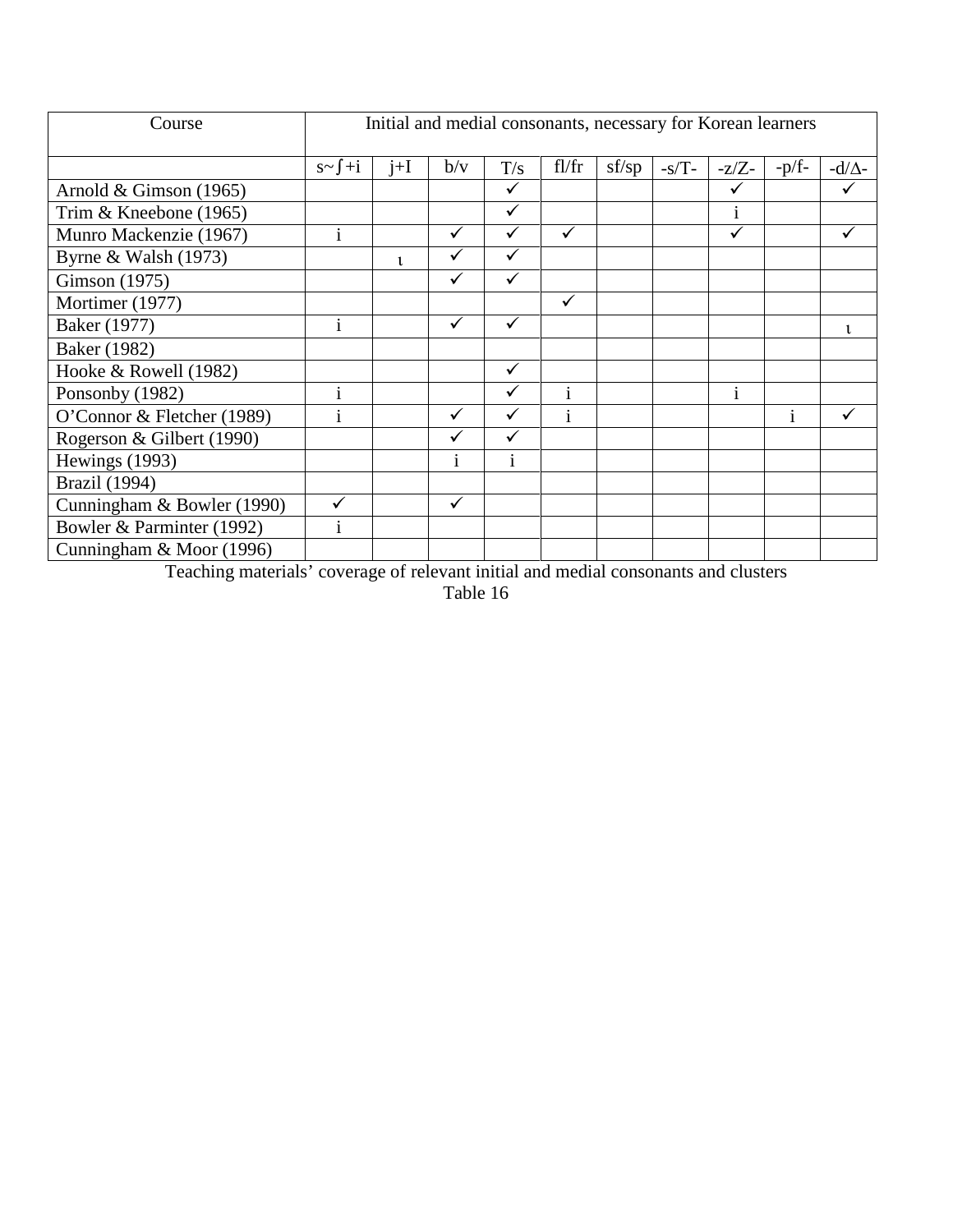| Course                     | Final consonants, necessary for Korean learners |              |     |              |                         |              |              |                |         |                     |
|----------------------------|-------------------------------------------------|--------------|-----|--------------|-------------------------|--------------|--------------|----------------|---------|---------------------|
|                            | p/f                                             | b/v          | T/s | $d/\Delta$   | s/z                     | $\delta Z/Z$ | $\delta Z/t$ | ps/bz          | lb/lv/b | $\delta Z/\delta Z$ |
|                            |                                                 |              |     |              |                         |              |              |                |         | ι                   |
| Arnold & Gimson $(1965)$   |                                                 |              | ✓   | $\checkmark$ | $\checkmark$            | $\checkmark$ | $\checkmark$ |                |         |                     |
| Trim & Kneebone (1965)     |                                                 |              |     |              | 1                       |              | ✓            |                |         |                     |
| Munro Mackenzie (1967)     |                                                 |              |     |              | $\overline{\checkmark}$ |              | $\checkmark$ |                |         |                     |
| Byrne & Walsh $(1973)$     | $\checkmark$                                    | $\checkmark$ |     | $\checkmark$ | $\checkmark$            |              | ✓            |                |         |                     |
| Gimson (1975)              |                                                 |              |     |              |                         |              | 1            |                |         |                     |
| Mortimer (1977)            |                                                 |              |     |              |                         |              |              | $\checkmark$   | ι       |                     |
| Baker (1977)               | ✓                                               |              | ✓   |              |                         |              | ✓            |                |         |                     |
| <b>Baker</b> (1982)        |                                                 |              |     |              | $\checkmark$            |              |              |                |         |                     |
| Hooke & Rowell (1982)      |                                                 |              |     |              | $\checkmark$            |              | $\checkmark$ |                |         |                     |
| Ponsonby (1982)            |                                                 |              |     |              | $\mathbf{1}$            |              | 1            | $\mathbf{t}$   |         |                     |
| O'Connor & Fletcher (1989) |                                                 |              | ✓   | $\mathbf{i}$ | $\checkmark$            |              | $\checkmark$ | $\mathfrak{t}$ |         |                     |
| Rogerson & Gilbert (1990)  |                                                 |              |     |              |                         |              |              |                |         |                     |
| Hewings (1993)             |                                                 |              | ι   |              | $\mathbf{i}$            |              |              | 1              |         |                     |
| <b>Brazil</b> (1994)       |                                                 |              |     |              | $\bullet$<br>1          |              |              |                |         |                     |
| Cunningham & Bowler (1990) |                                                 |              |     |              | 1                       |              |              |                |         |                     |
| Bowler & Parminter (1992)  |                                                 |              |     |              | $\bullet$<br>1          |              |              |                |         |                     |
| Cunningham & Moor (1996)   |                                                 |              |     |              | $\bullet$<br>1          |              |              |                |         |                     |

Teaching materials' coverage of relevant final consonants and clusters

Table 17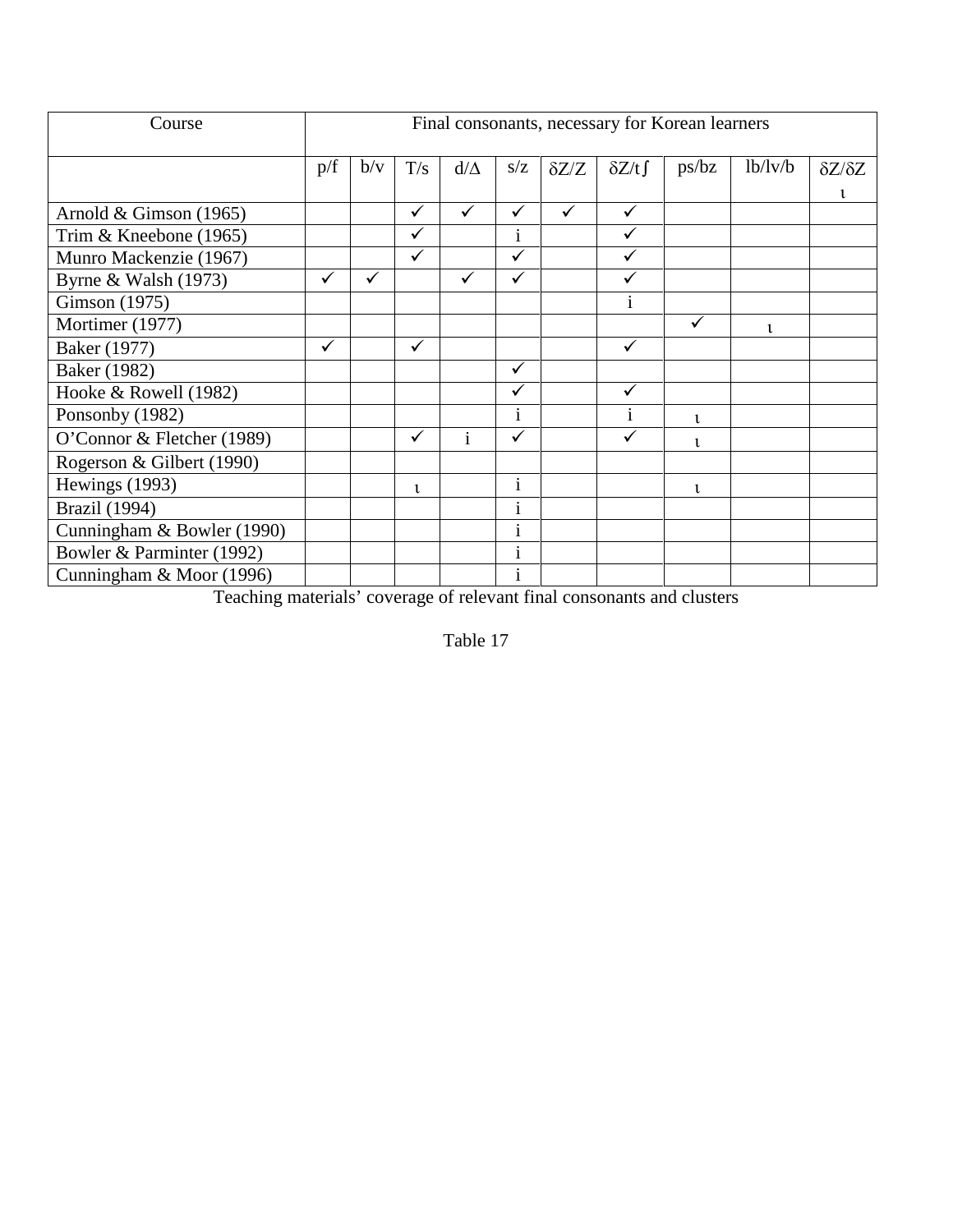The tables show that the problematic vowels are not always covered adequately in every course, nor the problematic consonant contrasts, especially in medial and final positions. On the other hand, certain contrasts are, admittedly, very limited: words contrasting / j / with zero before

/ ι:, Ι, Ι≅ / amount to just *yeast/east, yin/in(n), year/ear* and possibly *yields/eels* and *Yeadon/Eden*; words with / sf / are limited to *sphere, sphinx* and their derivatives, to a few other words of Classical Greek origin and the Italian *sforzando* – contrasting with *spear* and *Spinks* (and possibly *sports and* …..!). Nevertheless, when these few words do occur, communication breakdown easily occurs, as when a Korean theological student puzzled over the interpretation of 'pastoral spear' (for the *pastoral sphere*!).

The lack of complete coverage of the actual problems of pronunciation for adult Korean learners in the specialist pronunciation coursebooks listed probably reflects the bias that the materials have towards European learners. It may well be that the number of Korean students in Higher Education in UK was small until the boom years of the Korean economy of the 1990s and hence the relatively small interest in Korean students' problems. Publishers will also maintain that their materials can not cover all language backgrounds.

However, there is another cause for the lack of coverage, and that is the paucity of the kind of interlanguage study reported here and in Ahn (1997). It is not enough to produce a contrastive phonological statement; it is also important to conduct interlanguage research. Nilsen & Nilsen (1971) report the following predictions of problems in vowels: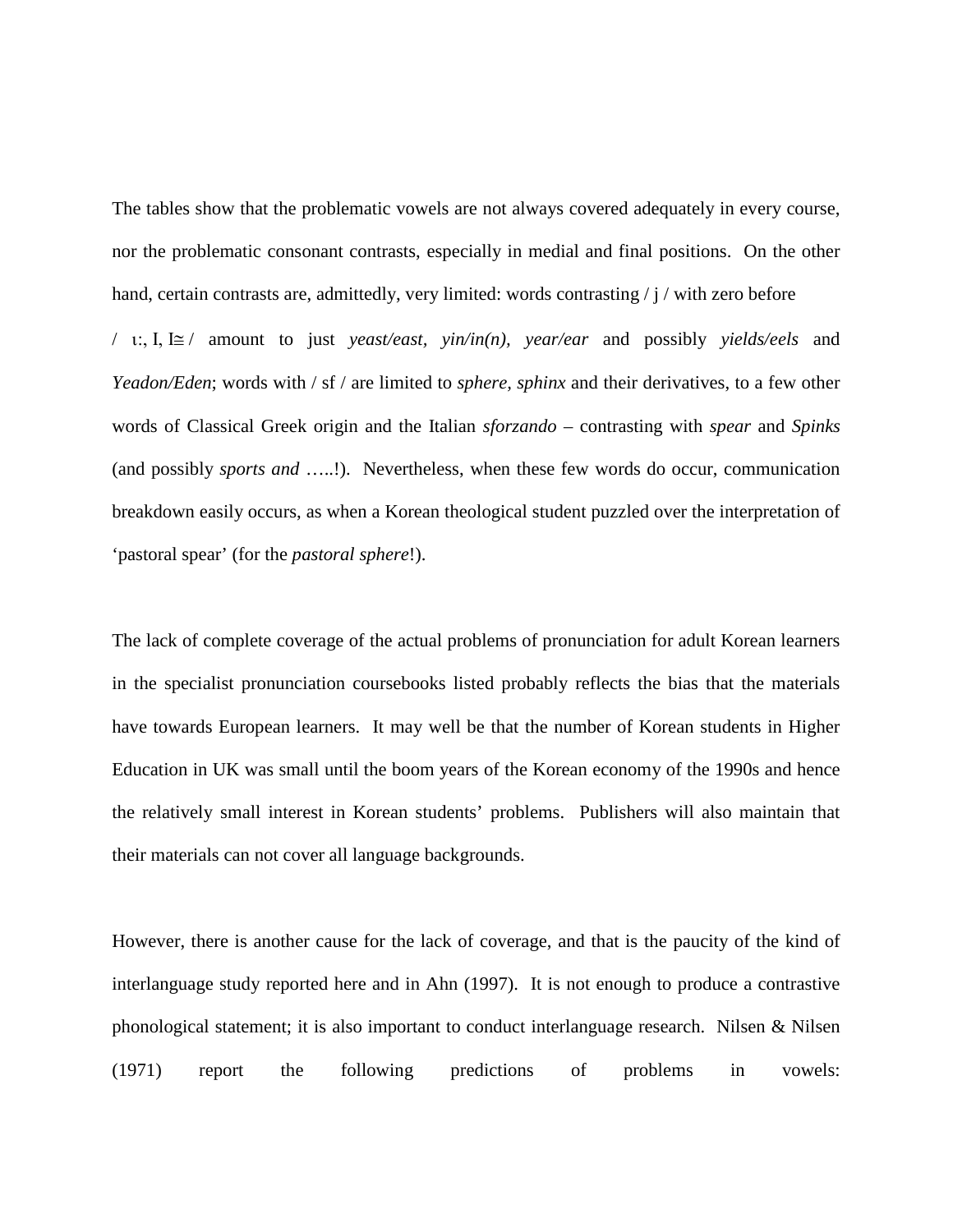$\lambda$ ι: − Ι /; /eI − Ε /; / εI − { /; / E − { /; / { − A: /; / ς − O: /; / A: − O: /. This list includes contrasts that appeared in the interlanguage studies not to be problematical, but excludes others that appeared to cause the greatest problems, eg / O:  $-\cong Y$  /; /  $\zeta - \Theta$  / etc (Table 4).

A third cause for the lack of coverage is the relatively small attention given to consonants in final position – witness the blanks in Table 17 – despite knowledge of universals and Eckman's Markedness Differential Hypothesis (Eckman, 1977). For instance, Borden et al (1983, 1985) confine their attention solely to word initial positions. Also, no course attended to the possibility of vowel paragoge in interlanguage attempts at problematical final consonants.

A fourth cause is linked: the relatively small attention given to consonant clusters, especially, in final position – witness the specific blanks in Tables 16 and 17. Again, no course attended to the potential of epenthetic vowels to produce contrasting words.

A fifth point could be added. This paper incidentally makes it clear that receptive and productive interlanguage phonological competence can be different – and specifically that receptive competence is no guarantee of productive competence.

Finally, a sixth point is worth mentioning. All participants in spoken discourse, whether native or non-native speakers, resort to supplementary, non-phonological, strategies when interpreting phonetic input. This paper provides evidence of how a non-native speaker does so, to compensate for an inadequate receptive phonological competence. Naturally, in real live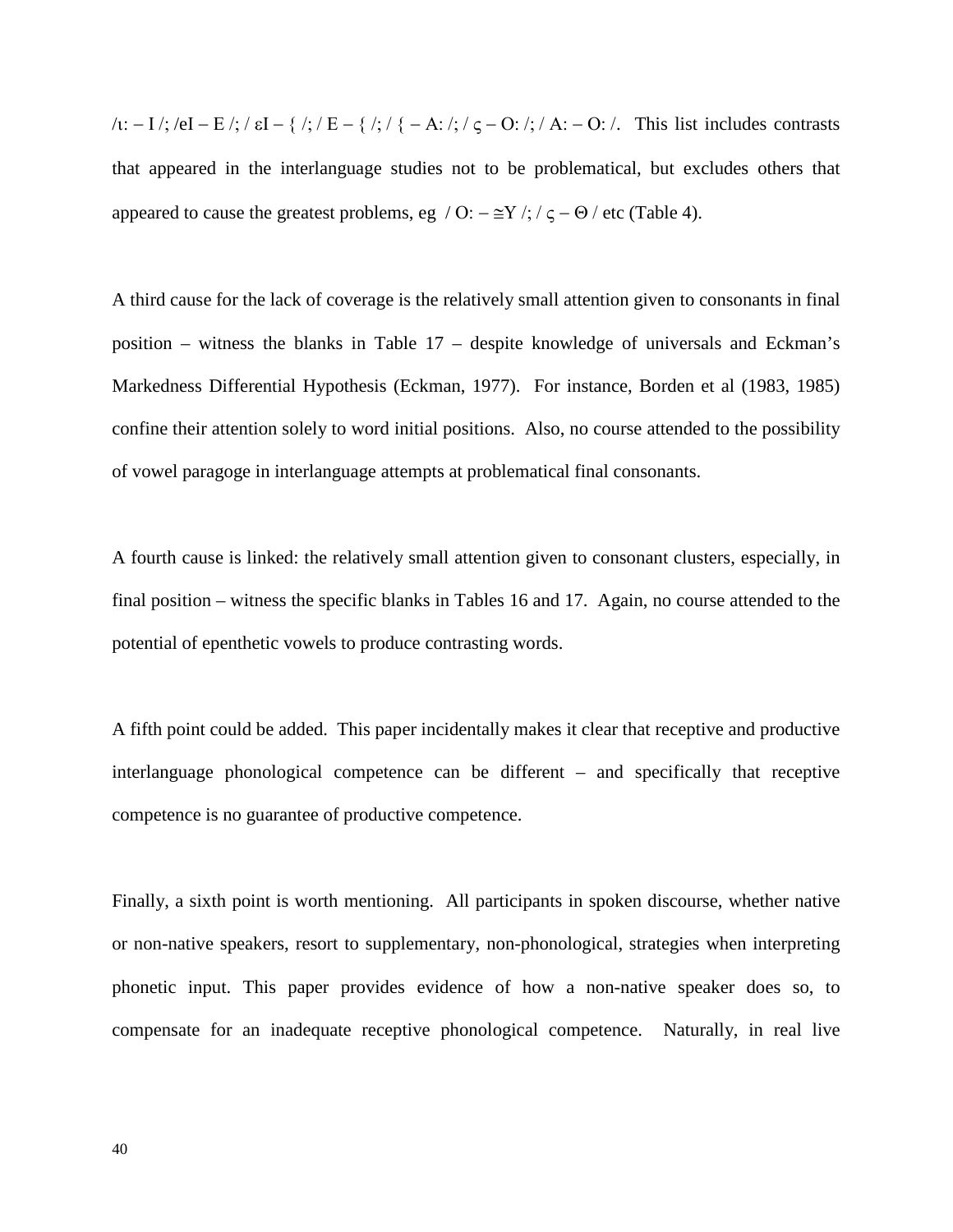conversation, context will often help, but learners – and teachers – would be well advised to seek to establish an adequate phonological competence, both receptively and productively. *Centre for Language and Communication Research, Cardiff University, Wales, UK tenchp@cardiff.ac.uk*

### **Appendix**

- 1 *hit:* two participants interpreted this as *hats*. Two phonological points lie behind this interpretation. Firstly, American pronunciation of / Ε / is closer than British / Ε / ανδ ισ τηυσ χλοσερ το British pronunciation of / I /; and / E / and /  $\frac{1}{2}$  / are frequently confused (Table 4). Secondly, Korean final / t / is realised as an unreleased voiceless bilabial stop [ $\tau \leftarrow$ ] (Lee 1999: 122), whereas the final / t / in English *hit* would have been released with aspiration or, possibly affrication; the release was obviously interpreted as a separate segment, / s /. The two phonological points combine to suggest *hats.*
- 2 *mass*: two participants interpret final / s / as if accompanied by a stop, viz *maps, must*.

/ s / is never final in Korean; the only voiceless obstruent final options in the system are / p, t, k /. The additional stops may well be cases of over-correction.

- 6 *pull:* one participant guessed this as *\*pourt*. Final / l / was not heard, perhaps because it was 'dark' rather than the 'clear' variety expected in Korean. It was also noted that production of final / 1 / as in *tail* was not very successful (Table 9). However, something *was* heard, possibly interpreted as the past tense homophone of *poured*, interpreting final / d / as the more familiar / t /.
- 11 *kilt:* one participant interpreted this as *keep*. Presumably, / Ι / was perceived as / ι: /, which would produce the unknown *\*keet*, but was re-interpreted to the known *keep.*
- 17 *mad*: an interpretation as *\*med* (possibly, an abbreviation of *medical student*) can be attributed to typical confusion between /  $\{ /$  and  $/ E /$ . Two participants perceived the final segment as  $/ z /$ , possibly interpreting the voiced release as friction.
- 19 *perch:* this word is less familiar than *punch*, / n / being added in the re-interpretation process. Two participants perceive final paragoge, which matches typical production (Ahn 1997: 198 provides an actual instance of this); one uses the guessing strategy *(\*furture)*, the other the re-interpretation strategy (*puzzle*).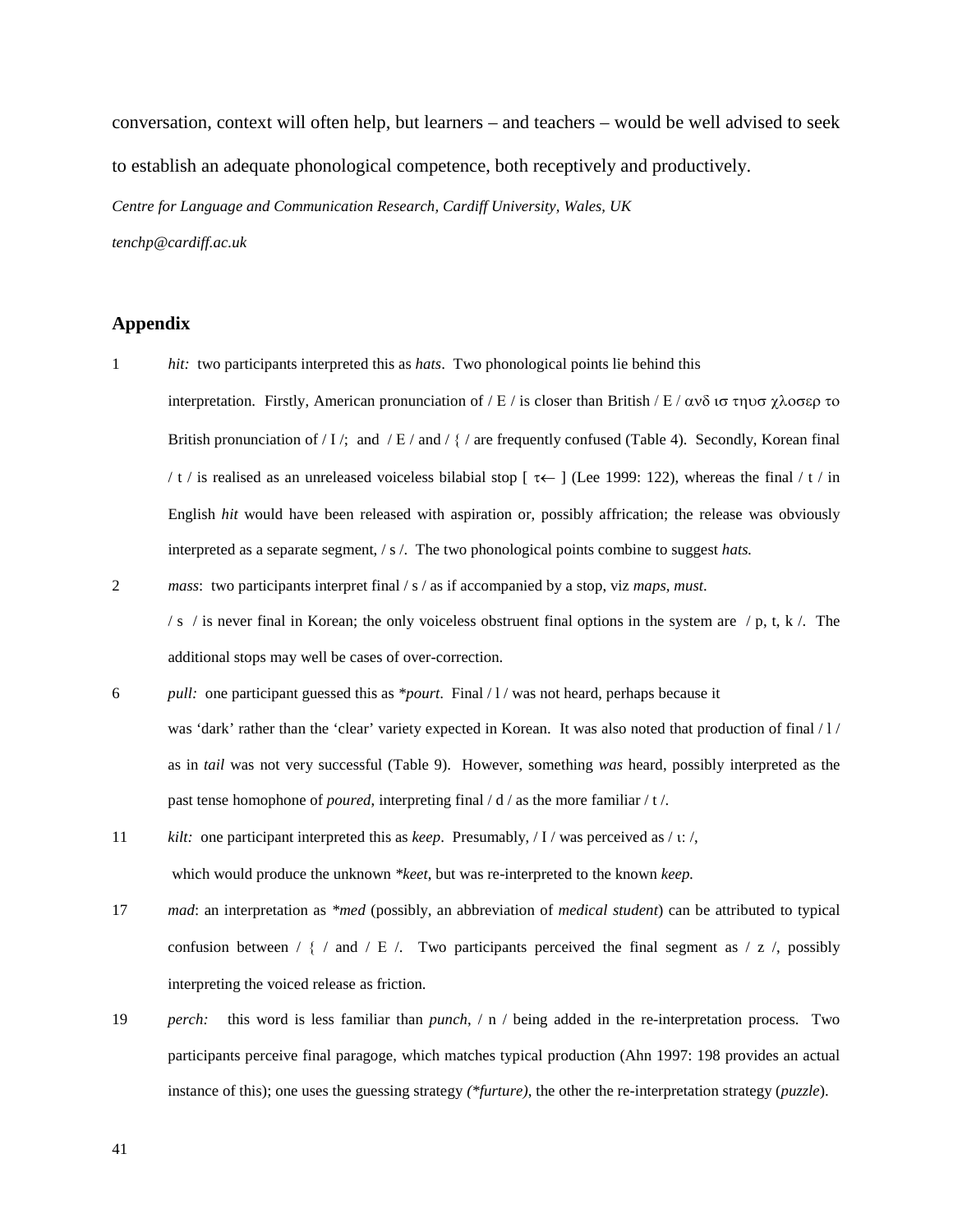- 21 *tongue:* one instance of over-correction *(thong,* see above). *\*Tunsh* might be a guess; perhaps the participant was sensitive to a possible /  $\gamma$  / articulation at the end, leading to an interpretation of some kind of obstruent.
- 28 *breathe:* three participants interpreted final / ∆ / as / v /; two guessed at unfamiliar words (*\*brive, \*brives*), one employed the re-interpretation strategy (*grieve*).
- 35 *sphere:* 13 of the 20 participants perceived the initial / sf / as / sp /; however, one did not connect with *spear*, but used the re-interpretation strategy and imagined a final / n / for *spin*.
- 42 *zeal:* four did not notice the final 'dark ' / l /, and re-interpreted the word as *zoo, zero* and, with an additional step, *Jew.*
- 43 *seep:* seven of the 16 participants interpreted the final / p / as / f /, which would produce an unknown *\*seef*. One guessed at *\*sif*, the other six re-interpreted it as *thief*; this could also be treated as a case of over-correction as they monitor their final / s / for cases of / Τ /.
- 47 *jug:* half were misled by perceiving / ς / as / Θ /, which explains *jog*; familiar / k / for / γ / explains further the interpretation as *Jock*, which also contributes to the interpretation as *\*zeck. John* is also a reinterpretation from a less familiar *jog.*
- 48 *robe:* final / b / as / d / is possibly the result of an expectation of a more familiar word; final / b / as / γ / would produce *rogue.*
- 58 *rival:* as *live*, possibly over-correction to counter vowel paragoge, and re-interpretation, as described above.
- 61 *pilot:* one participant interpreted this as *tired*. No doubt, this first stage in the processing was to misperceive medial / l / for / r /, to produce the expected *pirate*. But this did not happen, perhaps because final  $/t$  / was not distinguished from final  $/ d$  / which is not altogether dissimilar from Korean final lenis unreleased / t /, yielding / παΙρ≅δ / which does not match anything in English lexis, forcing a re-interpretation to access *tired.* (Does this participant actually pronounce *tired* as / ταΙρ≅δ / as the spelling suggests?)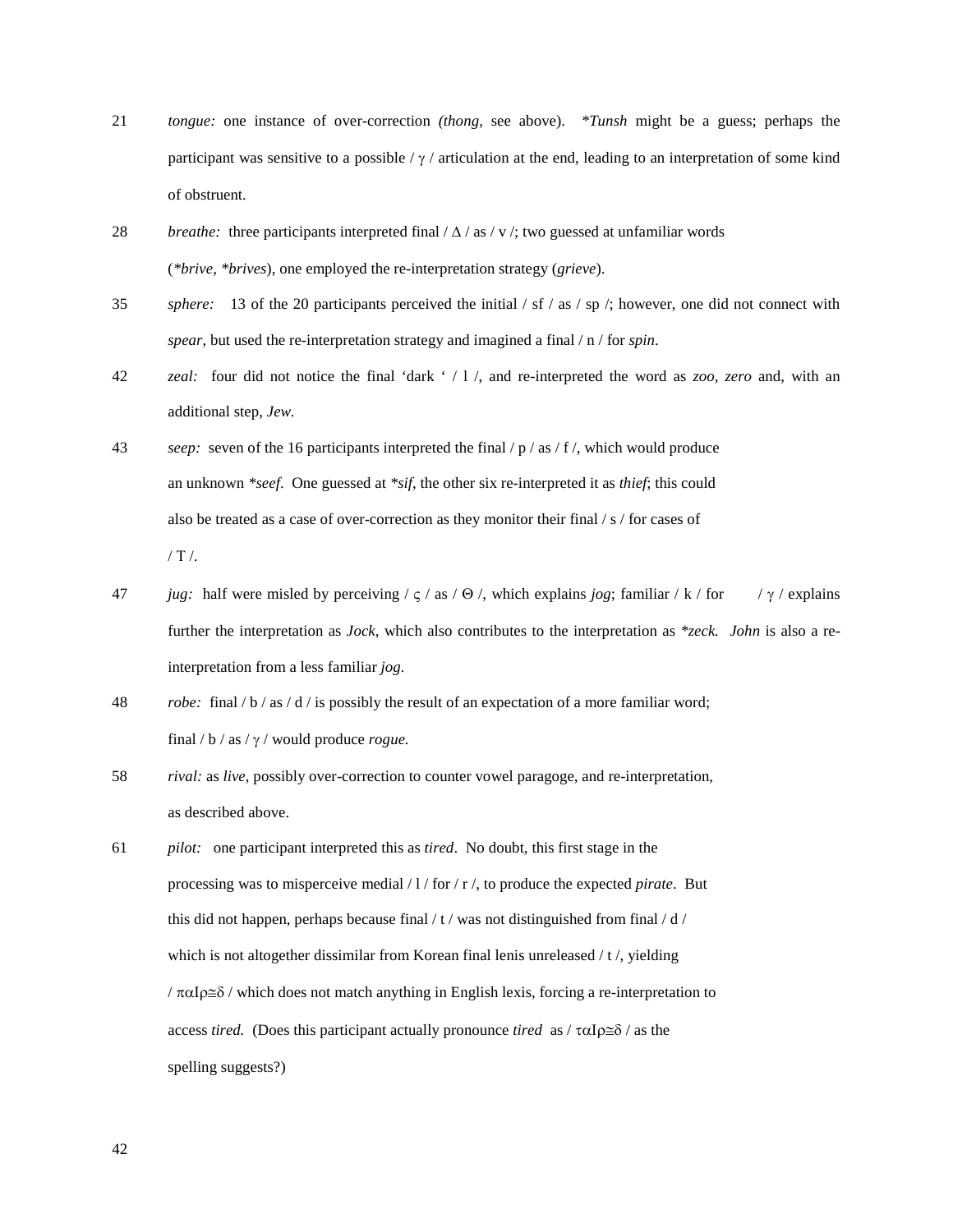### **General References**

Ahn, Mik-yung (1997). *The Phonological Interlanguage of Korean Learners of English.*  Unpublished PhD thesis, University of Wales, Cardiff.

Borden, G., Gerber, A. and Milsark, G. (1983). Production and Perception of the /r/ - /l/ Contrast in Korean Adults Learning English. *Language Learning 33,* 499-526.

Borden, G., Gerber, A. and Milsark, G. (1985). Improvement in the Production of the  $\vert r \vert$  -  $\vert l \vert$ Contrast is Accompanied by Improvement in the Ability to Judge One's Own Speech. *Language Learning, 35,* 115-118.

Eckman, Fred (1977). 'Markedness and the contrastive analysis hypothesis'. *Language Learning 27:* 315-330.

James, Carl (1998). *Errors in language learning and use.* London: Longman.

Jenkins, Jennifer (1995). *Variation in phonological error in interlanguage talk.* Unpublished PhD thesis, Institute of Education, University of London.

Jenkins, Jennifer (2000). *The Phonology of English as an International language.* Oxford: Oxford University Press.

Jones, Daniel (1997). Introduction *English Pronouncing Dictionary*. 15<sup>th</sup> edition, revised by Roach, P. and Hartman, J. Cambridge: Cambridge University Press.

Lee, Hyun Bok (1999). Korean, in *The Handbook of the International Phonetic Association.*  Cambridge: Cambridge University Press.

Nilsen, Don L.F. & Nilsen, Alleen P. (1971). *Pronunciation Contrasts in English.* New York: Regents.

Tench, Paul (1996). 'Methodology in phonological interlanguage' in *IRAL XXXIV/4*: 241-260.

Wells, John C. (1990). *Longman Pronunciation Dictionary*. London: Longman (2<sup>nd</sup> ed. 2000).